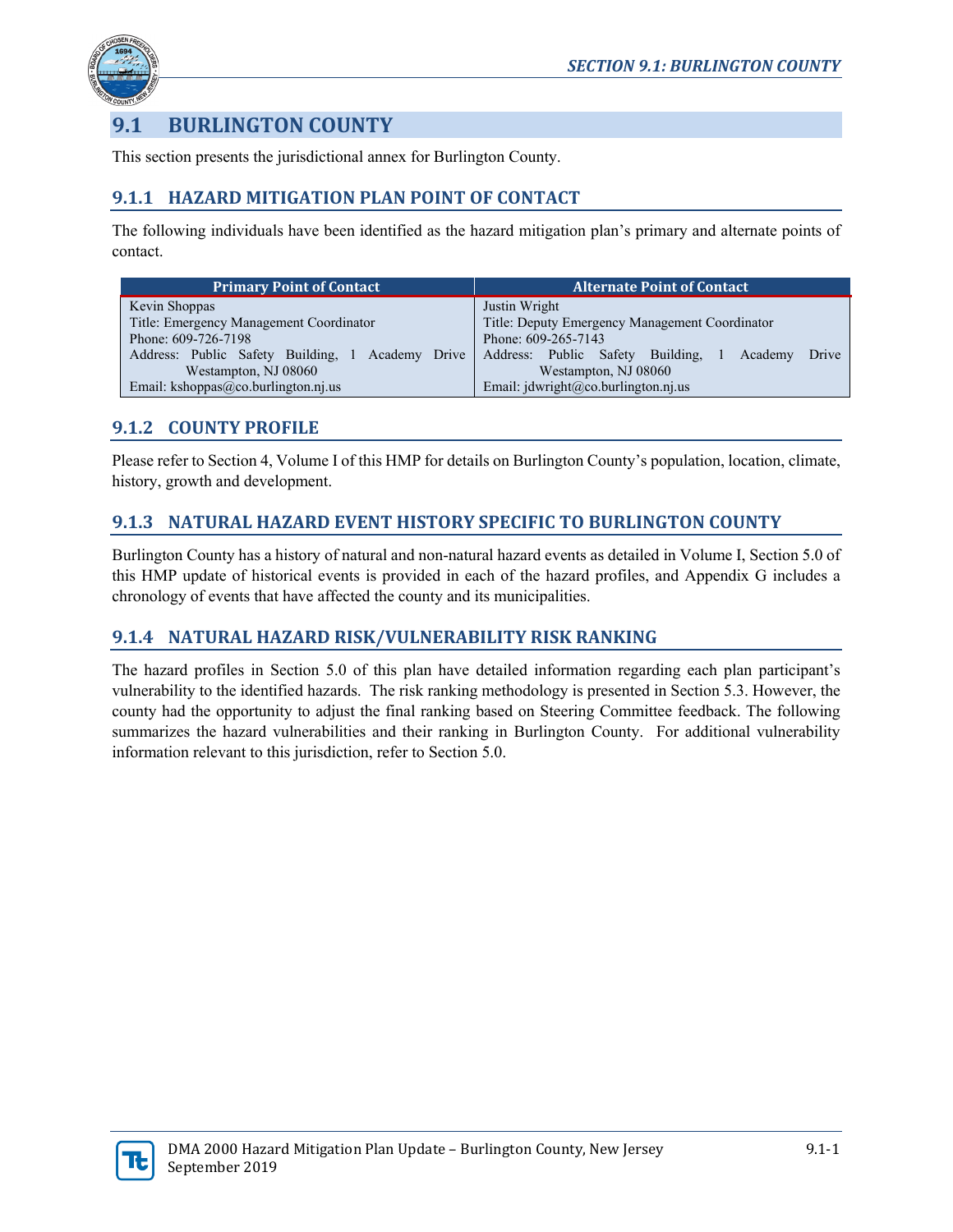

| <b>Hazard</b> type     | <b>Estimate of Potential Dollar Losses to</b><br>Structures Vulnerable to the Hazard a, c |                                 | <b>Probability of</b><br><b>Occurrence</b> | <b>Risk Ranking</b><br><b>Score</b><br>(Probability x<br>Impact) | <b>Hazard</b><br>Ranking b |
|------------------------|-------------------------------------------------------------------------------------------|---------------------------------|--------------------------------------------|------------------------------------------------------------------|----------------------------|
| Coastal Erosion        | RCV in CEHA: \$552,649,514                                                                |                                 | Occasional                                 | 12                                                               | Low                        |
| Drought                | Damage estimate not available                                                             |                                 | Frequent                                   | 30                                                               | Medium                     |
| Earthquake             | 500-year MRP:<br>2,500-year MRP:                                                          | \$94,363,339<br>\$1,388,878,330 | Occasional                                 | 28                                                               | Medium                     |
| Flood                  | 1% Annual Chance:                                                                         | \$7,801,914,854                 | Frequent                                   | 27                                                               | High                       |
| Landslide              | <b>RCV</b> in Moderate<br>Susceptibility/Low<br>Incidence Landslide<br>Hazard Area        | \$31,854,049,475                | Frequent                                   | 33                                                               | High                       |
| Severe Storm           | 100-Year MRP:<br>500-year MRP:<br>Annualized:                                             | \$124,430,102<br>\$588,861,987  | Frequent                                   | 48                                                               | High                       |
|                        | 1% GBS Damage Loss<br>Estimate                                                            | \$5,779,543<br>\$1,011,506,656  |                                            |                                                                  |                            |
| Severe Winter<br>Storm | 5% GBS Damage Loss<br>Estimate                                                            | \$5,057,533,282                 | Frequent                                   | 51                                                               | High                       |
|                        | 10% GBS Damage Loss<br>Estimate                                                           | \$10,115,066,564                |                                            |                                                                  |                            |
| Wildfire               | Extreme, Very High, and<br>High                                                           | \$4,489,596,001                 | Frequent                                   | 24                                                               | Medium                     |
|                        | Moderate and Low                                                                          | \$29,728,463,939                |                                            |                                                                  |                            |

# **Table 9.1-1. Hazard Risk/Vulnerability Risk Ranking**

*Notes: GBS = General building stock; MRP = Mean return period.*

*a. The general building stock valuation is based on the custom inventory generated for the County utilizing improved value.*

- *b. High = Total hazard priority risk ranking score of 31 and above Medium = Total hazard priority risk ranking of 20-30+ Low = Total hazard risk ranking below 20*
- *c. Refer to Section 5.1 for further details on the loss methodology. Loss estimates for the severe storm and severe winter storm hazards are structural values only and do not include the estimated value of contents. Loss estimates for the flood and earthquake hazards represent both structure and contents. Potential flood loss estimates were generated using HAZUS-MH and the 2012 FEMA DFIRM for the 1-percent annual chance event. For the geologic and wildfire hazards, the improved value and estimated contents of buildings located within the identified hazard zones is provided.*

# **9.1.5 CAPABILITY ASSESSMENT**

This section summarizes the following capabilities of Burlington County. Refer to Section 6 (Mitigation Strategy – Capability Assessment) for additional details on county programs and capabilities.

- Planning and regulatory capability
- Administrative and technical capability
- Fiscal capability
- Education/Outreach and community classification
- National Flood Insurance Program
- Integration of mitigation planning into existing and future planning mechanisms

# **Planning and Regulatory Capability**

The table below summarizes the planning and regulatory tools that are available to Burlington County.

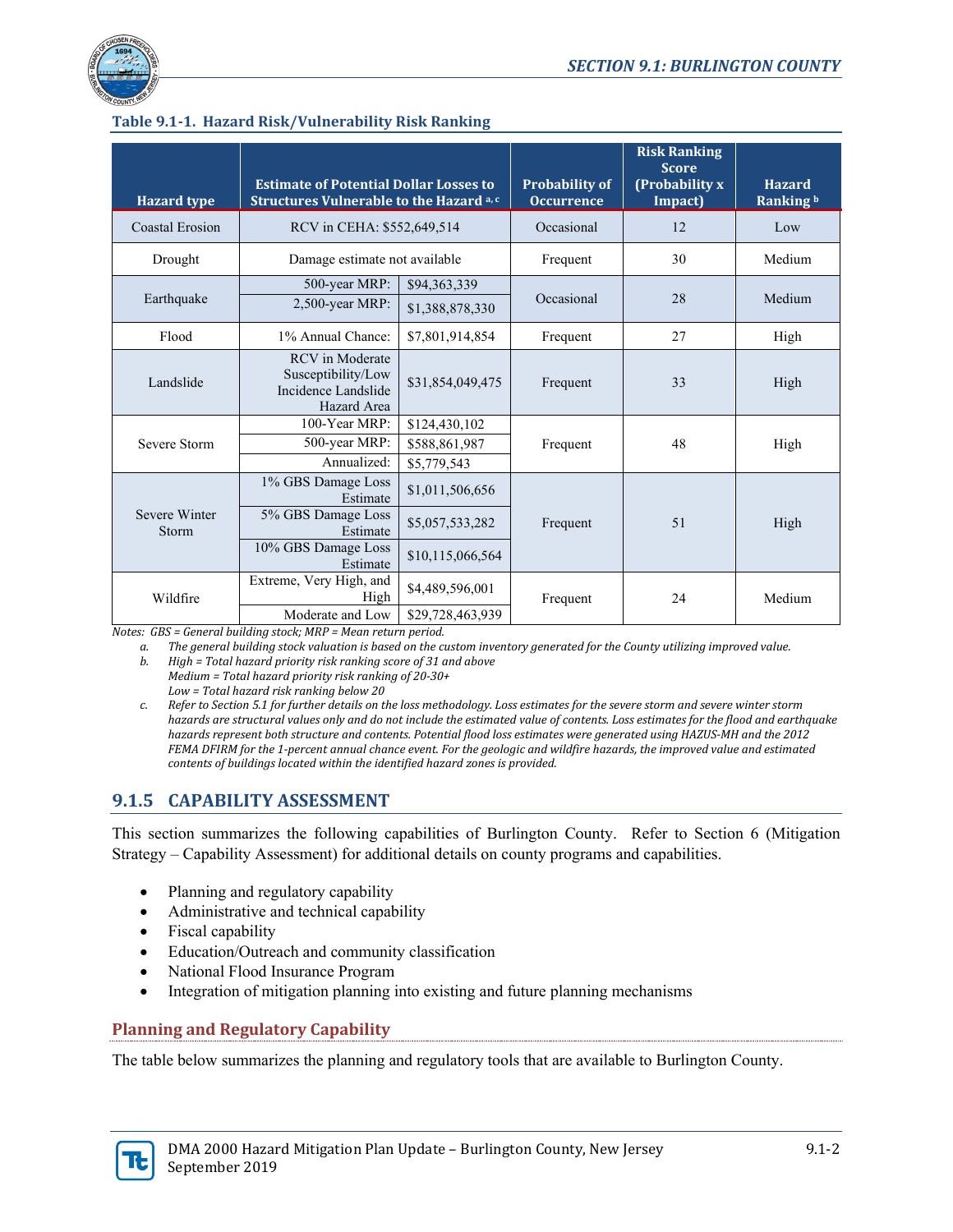

# **Table 9.1-2. Planning and Regulatory Tools**

|                                                                               | Do you<br>have this?<br>(Yes/No)<br>If Yes, date<br>оf | <b>Authority</b>                   |                                            | <b>Code Citation and Comments</b><br>(Code Chapter, name of plan,                                                                |  |
|-------------------------------------------------------------------------------|--------------------------------------------------------|------------------------------------|--------------------------------------------|----------------------------------------------------------------------------------------------------------------------------------|--|
| <b>Tool / Program</b><br>(code, ordinance, plan)                              | adoption<br>or update                                  | (local, county,<br>state, federal) | Dept. /Agency<br><b>Responsible</b>        | explanation of authority,<br>etc.)                                                                                               |  |
| <b>Planning Capability</b>                                                    |                                                        |                                    |                                            |                                                                                                                                  |  |
| Master Plan                                                                   | N <sub>o</sub>                                         |                                    |                                            |                                                                                                                                  |  |
| Capital Improvements<br>Plan                                                  | Yes                                                    | County                             | Engineering                                | 6 year Capital Program; 2010-<br>2016                                                                                            |  |
| Floodplain Management /<br><b>Basin Plan</b>                                  | No                                                     | County/Local                       | Municipal Planning                         | Floodplain Management Plan                                                                                                       |  |
| Stormwater Management<br>Plan                                                 | Yes                                                    | County                             | NJ DEP                                     | NJ DEP Rule N.J.A.C. 7:8                                                                                                         |  |
| Open Space Plan                                                               | Yes                                                    | County                             | <b>Resource Conservation</b><br>Department | Parks, Recreation, and Open<br>Space Master Plan; 2002                                                                           |  |
| <b>Stream Corridor</b><br>Management Plan                                     | No                                                     |                                    |                                            |                                                                                                                                  |  |
| Watershed Management or<br>Protection Plan                                    | Yes                                                    | County                             |                                            | Watershed Management Plan<br>for Rancocas Creek - "Clean<br>and Plentiful Water: A<br>Management Plan for the<br>Rancocas Creek" |  |
| Economic Development<br>Plan                                                  | No                                                     |                                    |                                            |                                                                                                                                  |  |
| Comprehensive<br><b>Emergency Management</b><br>Plan                          | Yes                                                    | County                             | <b>OEM</b>                                 | <b>Burlington County Emergency</b><br>Operations Plan                                                                            |  |
| Emergency Response Plan                                                       | Yes                                                    | County                             | <b>OEM</b>                                 | Burlington County EMS and<br>Fire Mutual Aid Plans                                                                               |  |
| Post-Disaster Recovery<br>Plan                                                | Yes                                                    | County                             | <b>OEM</b>                                 | ESF $14$ – Infrastructure<br>Restoration and Long Term<br>Recovery                                                               |  |
| <b>Transportation Plan</b>                                                    | Yes                                                    | County                             | <b>DOT</b>                                 | <b>Burlington County</b><br><b>Transportation Plan</b>                                                                           |  |
| <b>Strategic Recovery</b><br>Planning Report                                  | No                                                     |                                    |                                            |                                                                                                                                  |  |
| Other Plans:                                                                  |                                                        |                                    |                                            |                                                                                                                                  |  |
| <b>Regulatory Capability</b>                                                  |                                                        |                                    |                                            |                                                                                                                                  |  |
| Growth Management<br>Ordinances                                               | N <sub>o</sub>                                         |                                    |                                            |                                                                                                                                  |  |
| Site Plan Review<br>Requirements                                              | Yes                                                    | County                             | Planning                                   | County Land Development<br>Resolution; 2011                                                                                      |  |
| Stormwater Management<br>Ordinance                                            | Yes                                                    | County                             | NJ DEP                                     | NJ DEP Rule N.J.A.C. 7:8                                                                                                         |  |
| Natural Hazard Ordinance                                                      | No                                                     |                                    |                                            |                                                                                                                                  |  |
| Post-Disaster Recovery<br>Ordinance                                           | N <sub>o</sub>                                         |                                    |                                            |                                                                                                                                  |  |
| Other [Special Purpose<br>Ordinances (i.e., sensitive<br>areas, steep slope)] | No                                                     |                                    |                                            |                                                                                                                                  |  |

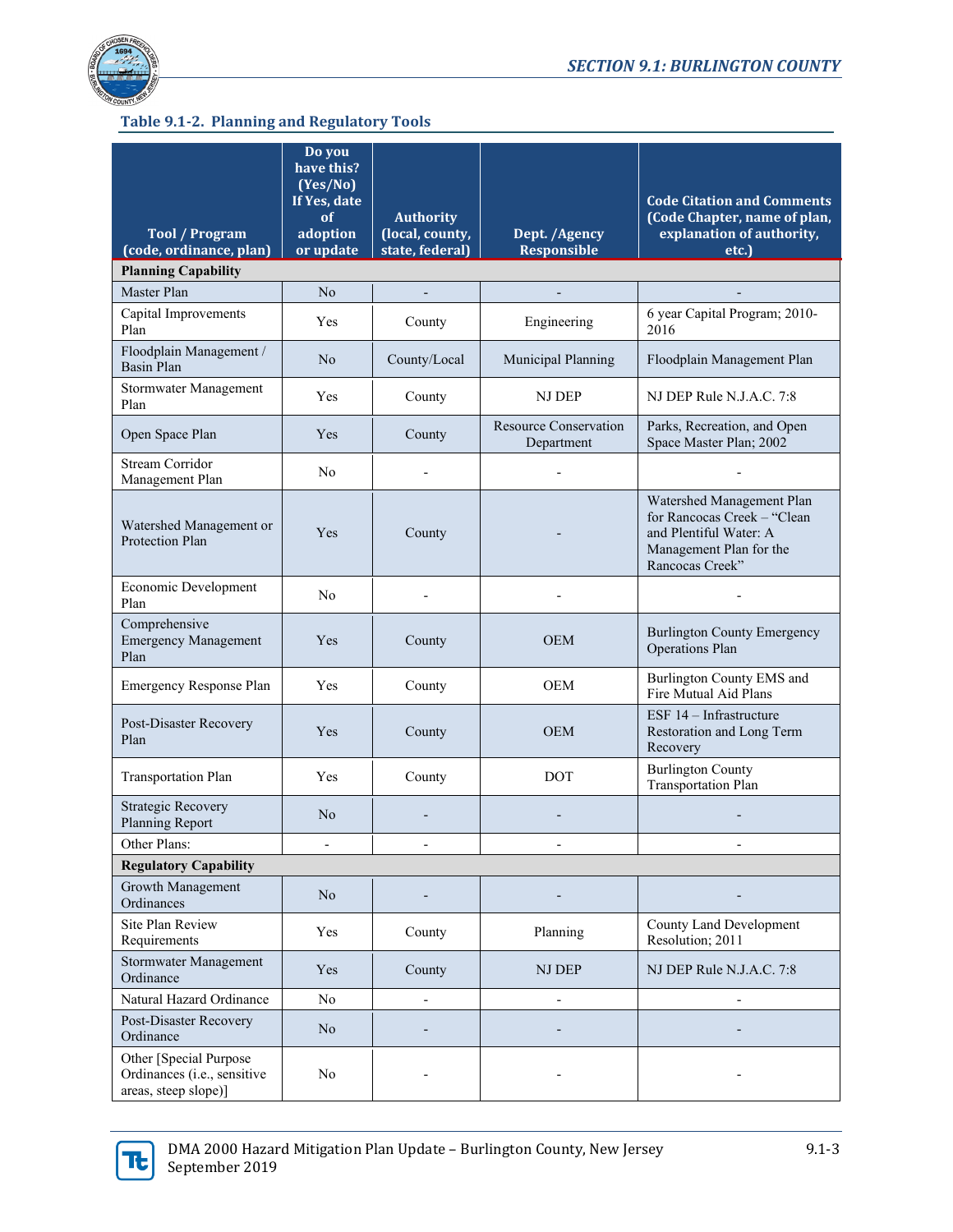

# **Administrative and Technical Capabilities**

The table below summarizes potential staff and personnel resources available to Burlington County.

#### **Table 9.1-3. Administrative and Technical Capabilities**

| <b>Resources</b>                                                                                               | Is this in<br>place?<br>(Yes or<br>No) | <b>Department/Agency/Position</b>                                                   |
|----------------------------------------------------------------------------------------------------------------|----------------------------------------|-------------------------------------------------------------------------------------|
| <b>Administrative Capability</b>                                                                               |                                        |                                                                                     |
| Planning Board                                                                                                 | Yes                                    | Planning Board                                                                      |
| Mitigation Planning Committee                                                                                  | No                                     |                                                                                     |
| Environmental Board/Commission                                                                                 | N <sub>o</sub>                         |                                                                                     |
| Open Space Board/Committee                                                                                     | No                                     |                                                                                     |
| Economic Development Commission/Committee                                                                      | No                                     |                                                                                     |
| Maintenance Programs to Reduce Risk                                                                            | Yes                                    | <b>Burlington County Public Works</b>                                               |
| Mutual Aid Agreements                                                                                          | Yes                                    | Various departments                                                                 |
| <b>Technical/Staffing Capability</b>                                                                           |                                        |                                                                                     |
| Planner(s) or Engineer(s) with knowledge of land<br>development and land management practices                  | Yes                                    | County Engineering Department                                                       |
| Engineer(s) or Professional(s) trained in construction<br>practices related to buildings and/or infrastructure | Yes                                    | Engineering/staff of inspectors and licensed<br>engineers                           |
| Planners or engineers with an understanding of natural<br>hazards                                              | Yes                                    | Engineering and Planning Board                                                      |
| NFIP Floodplain Administrator                                                                                  | N/A                                    | The County does not have a requirement for a<br>floodplain administrator            |
| Surveyor(s)                                                                                                    | Yes                                    | Engineering division has a surveying section                                        |
| Personnel skilled or trained in GIS and/or HAZUS-MH<br>applications                                            | Yes                                    | BC DIT has a GIS Coordinator, Engineering<br>Division have personnel skilled in GIS |
| Scientist familiar with natural hazards                                                                        | Yes                                    | Health Department and Soil Conservation Staff                                       |
| <b>Emergency Manager</b>                                                                                       | Yes                                    | OEM division has emergency managers                                                 |
| Grant Writer(s)                                                                                                | Yes                                    | Administrator's office has a dedicated grant<br>specialist                          |
| Staff with expertise or training in benefit/cost analysis                                                      | Yes                                    | Engineering division has personnel trained in<br><b>FEMA BCA</b>                    |
| Professionals trained in conducting damage assessments                                                         | Yes                                    | <b>County Engineering Department</b>                                                |

### **Fiscal Capability**

Mitigation projects and initiatives are largely or entirely dependent on available funding. The table below summarizes financial resources available to Burlington County.

#### **Table 9.1-4. Fiscal Capabilities**

| <b>Financial Resources</b>                                        | <b>Accessible or Eligible to Use</b><br>(Yes/No/Don't Know) |
|-------------------------------------------------------------------|-------------------------------------------------------------|
| Community development Block Grants (CDBG, CDBG-DR)                | Yes                                                         |
| Capital Improvements Project Funding                              | Yes                                                         |
| Authority to Levy Taxes for specific purposes                     | Yes                                                         |
| User fees for water, sewer, gas or electric service               | No                                                          |
| Impact Fees for homebuyers or developers of new development/homes | No                                                          |

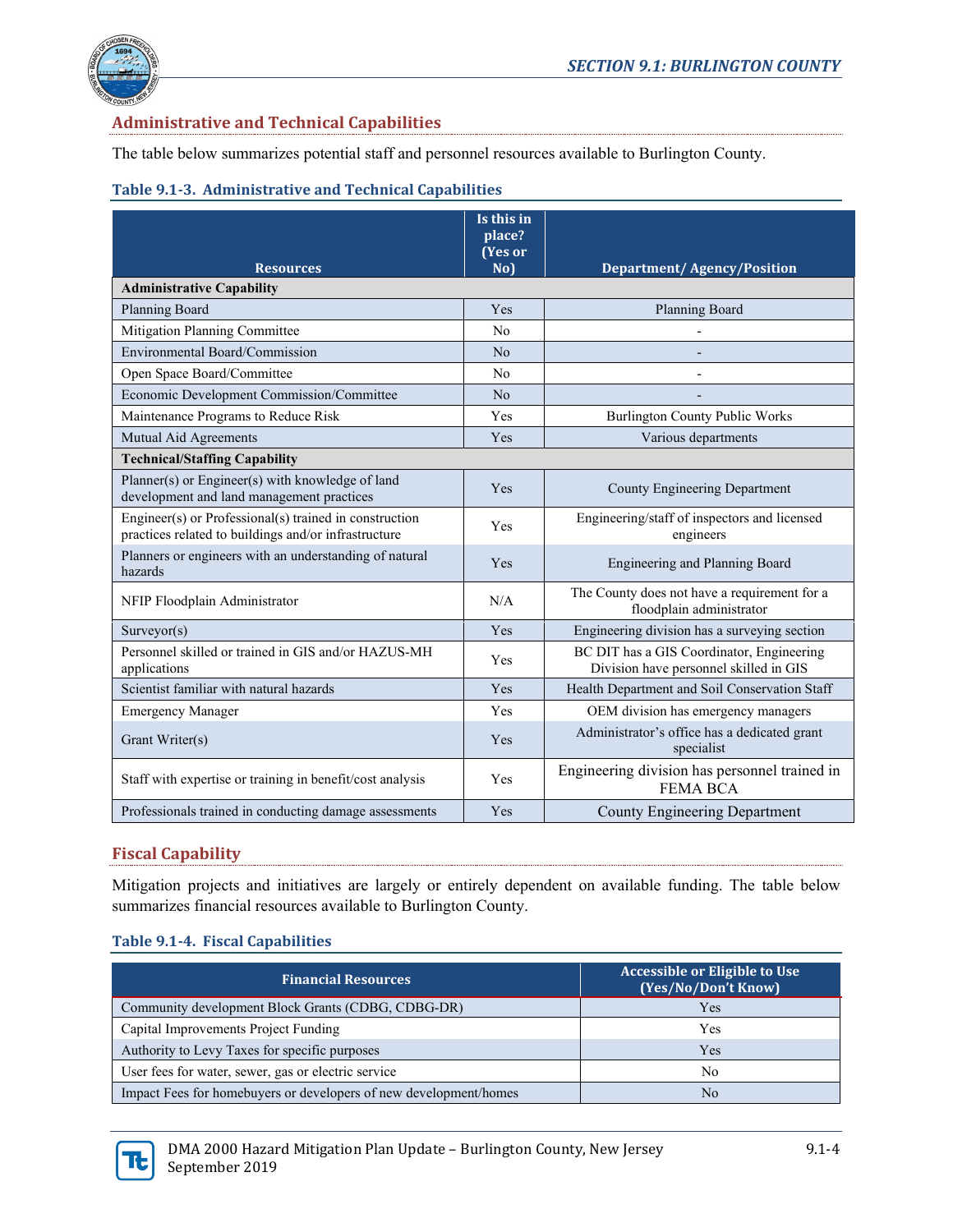

| <b>Financial Resources</b>                         | <b>Accessible or Eligible to Use</b><br>(Yes/No/Don't Know) |
|----------------------------------------------------|-------------------------------------------------------------|
| Stormwater Utility Fee                             | Yes-State                                                   |
| Incur debt through general obligation bonds        | Yes                                                         |
| Incur debt through special tax bonds               | <b>Yes</b>                                                  |
| Incur debt through private activity bonds          | Yes                                                         |
| Withhold public expenditures in hazard-prone areas | Yes                                                         |
| Other Federal or State Funding Programs            | Yes                                                         |
| Open Space Acquisition Funding Programs            | Yes                                                         |
| <b>Corridor Enhancement Funds</b>                  | Yes                                                         |

# **Education/Outreach and Community Classifications**

The table below summarizes education/outreach programs the community participates in and the classifications for community program available to Burlington County.

**Table 9.1-5. Education/Outreach and Community Classifications**

| Program                                                                 | Do you have<br>this? (Yes/No) | <b>Classification</b><br>(if applicable) | <b>Date Classified</b><br>(if applicable) |
|-------------------------------------------------------------------------|-------------------------------|------------------------------------------|-------------------------------------------|
| Community Rating System (CRS)                                           | N/A                           |                                          |                                           |
| Building Code Effectiveness Grading Schedule (BCEGS)                    | N/A                           |                                          |                                           |
| Public Protection (ISO Fire Protection Classes 1 to 10)                 | N/A                           |                                          |                                           |
| Storm Ready                                                             | N/A                           |                                          |                                           |
| Firewise                                                                | N/A                           |                                          |                                           |
| Disaster/Safety Programs in/for Schools                                 | N/A                           |                                          |                                           |
| Organizations with Mitigation Focus (advocacy group,<br>non-government) | N/A                           |                                          |                                           |
| Public Education Program/Outreach (through website,<br>social media)    | N/A                           |                                          |                                           |
| <b>Public-Private Partnerships</b>                                      | N/A                           |                                          |                                           |

*Notes: NA = Not applicable; NP = Not participating.*

The classifications listed above relate to a community's ability to provide effective services to lessen its vulnerability to the hazards identified. These classifications can be viewed as a gauge of the community's capabilities in all phases of emergency management (preparedness, response, recovery and mitigation) and are used as an underwriting parameter for determining the costs of various forms of insurance. The CRS class applies to flood insurance while the BCEGS and Public Protection classifications apply to standard property insurance. CRS classifications range on a scale of 1 to 10 with class 1 being the best possible classification, and class 10 representing no classification benefit. Firewise classifications include a higher classification when the subject property is located beyond 1000 feet of a creditable fire hydrant and is within 5 road miles of a recognized Fire Station.

Criteria for classification credits are outlined in the following documents:

- The Community Rating System Coordinators Manual
- The Building Code Effectiveness Grading Schedule
- The ISO Mitigation online ISO's Public Protection website a[t http://www.isomitigation.com/ppc](http://www.isomitigation.com/ppc-program.html)[program.html](http://www.isomitigation.com/ppc-program.html)
- The National Weather Service Storm Ready website at <http://www.weather.gov/stormready/howto.htm>

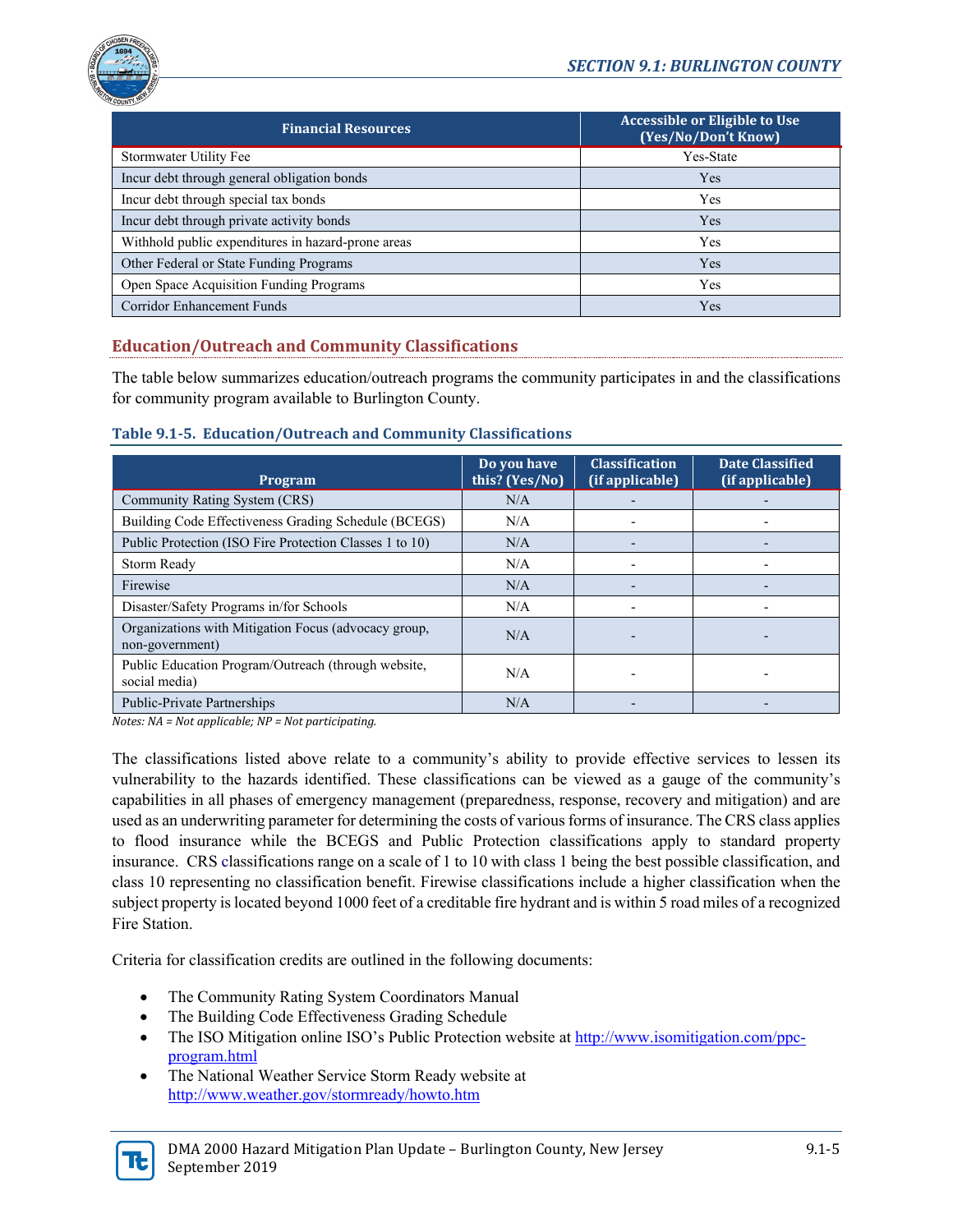

• The National Firewise Communities website a[t http://firewise.org/](http://firewise.org/)

## **Self-Assessment of Capability**

The table below provides an approximate measure of Burlington County's capability to work in a hazardmitigation capacity and/or effectively implement hazard mitigation strategies to reduce hazard vulnerabilities.

#### **Table 9.1-6. Self-Assessment of Capability**

|                                                                            | <b>Degree of Hazard Mitigation Capability</b><br>Limited                                                               |                 |             |  |  |  |
|----------------------------------------------------------------------------|------------------------------------------------------------------------------------------------------------------------|-----------------|-------------|--|--|--|
| <b>Area</b>                                                                | (If limited, what are<br>your obstacles?)                                                                              | <b>Moderate</b> | <b>High</b> |  |  |  |
| Planning and Regulatory Capability                                         |                                                                                                                        | $\mathbf{X}$    |             |  |  |  |
| Administrative and Technical Capability                                    |                                                                                                                        | X               |             |  |  |  |
| <b>Fiscal Capability</b>                                                   | $X$ – funding is limited,<br>based on a budget cycle<br>and is a fixed amount,<br>and has restraints based<br>on state |                 |             |  |  |  |
| Political Capability                                                       |                                                                                                                        | X               |             |  |  |  |
| Resiliency Capability                                                      |                                                                                                                        | X               |             |  |  |  |
| Capability to Integrate Mitigation into<br>County Processes and Activities |                                                                                                                        | X               |             |  |  |  |

### **Additional Capabilities**

Please refer to following subsection (Integration of Hazard Mitigation into Existing and Future Planning Mechanisms) and Section 6 for details on county capabilities.

# **Integration of Hazard Mitigation into Existing and Future Planning Mechanisms**

It is the intention of Burlington County to incorporate hazard mitigation planning and natural hazard risk reduction as an integral component of the county's administrative, regulatory and operational framework. A summary of how the county currently integrates hazard mitigation into daily operations is presented below. In addition, the county identified specific integration activities that will be incorporated into procedures and are included in their updated mitigation strategy.

#### Planning

The County has an Open Space Plan, Comprehensive Emergency Management Plan, and the Watershed Management Plan for Rancocas Creek entitled "Clean and Plentiful: A Management Plan for the Rancocas Creek". These plans support hazard mitigation in the County.

#### Regulatory and Enforcement (Ordinances)

In 2011, the County Planning Department adopted the County Land Development Resolution which established site plan review requirements. The County's Stormwater Management Ordinance abides by the NJ DEP Rule N.J.A.C. 7:8.

#### Operational and Administration

Planning Board: The Burlington County Planning Board is made up of seven board members and several alternates.

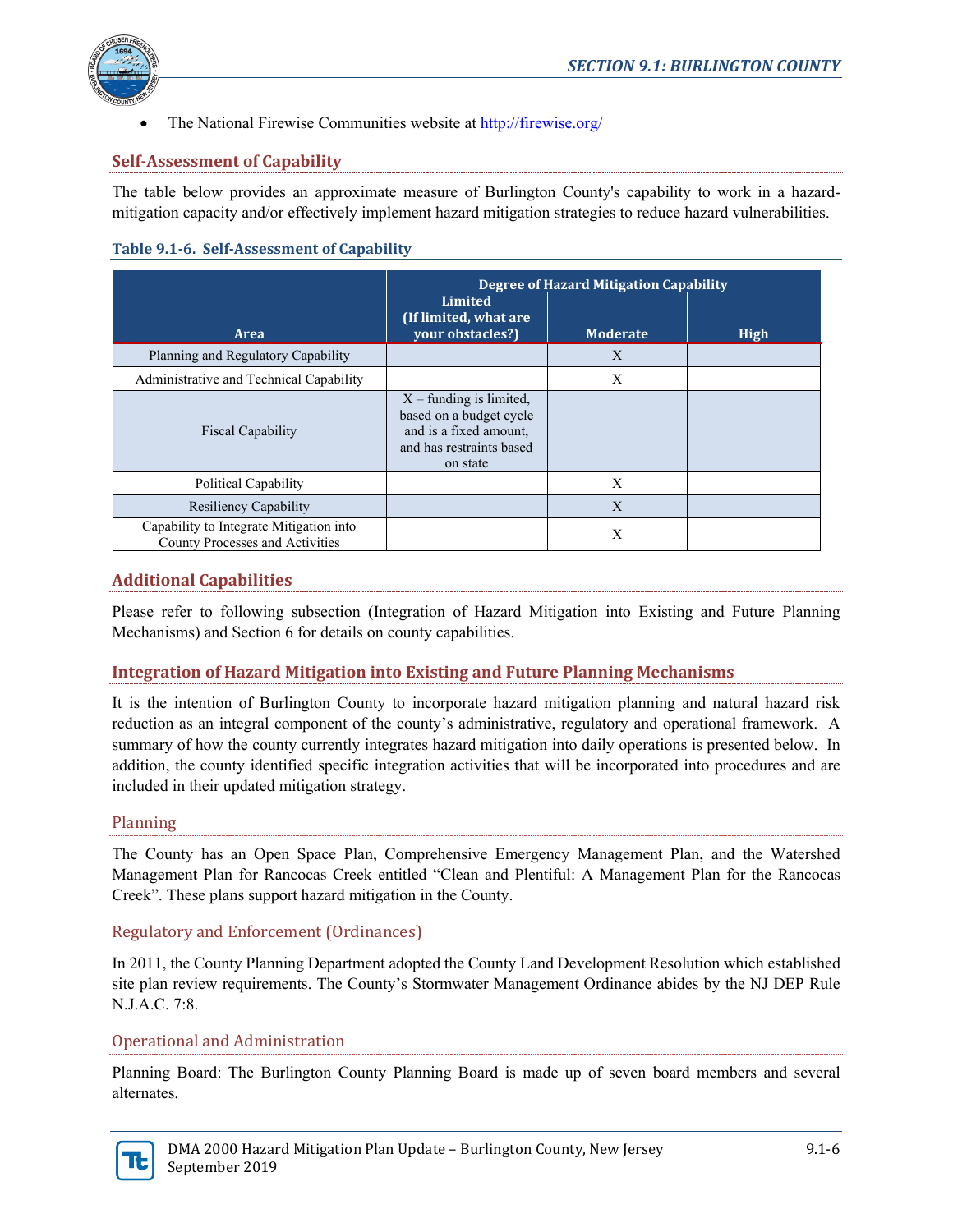

Funding

The County has a variety of financial resources including grant funding, bonds, and Capital Improvements project funding.

# Education and Outreach

The County operates a website [\(http://www.co.burlington.nj.us/\)](http://www.co.burlington.nj.us/) which details the various County led initiatives, lists various County news, and describes the roles of the County departments. The County also operates a Twitter account and Facebook page.

# **9.1.6 MITIGATION STRATEGY AND PRIORITIZATION**

This section discusses past mitigations actions and status, describes proposed hazard mitigation initiatives, and prioritization.

# **Past Mitigation Initiative Status**

For the 2019 HMP update, all previous county actions and their status are listed in the table below. Actions that are carried forward as part of this plan update are included in the following subsection in its own table with prioritization. Previous actions that are now on-going programs and capabilities are indicated as such in the following table and may also be found under 'Capability Assessment' presented previously in this annex.

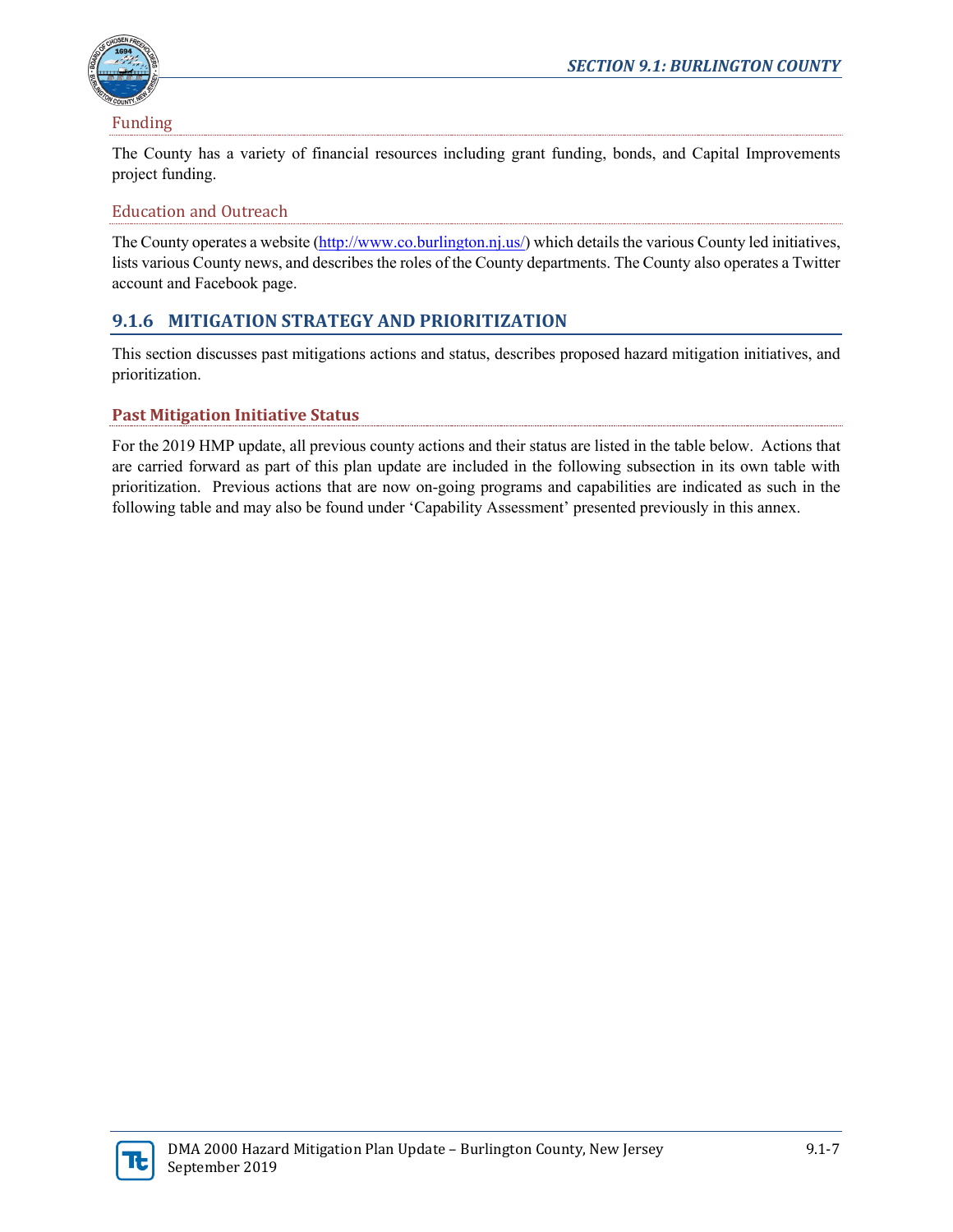

### **Table 9.1-7. Previous Mitigation Actions**

| <b>Action Number</b> | <b>2014 Mitigation Action</b>                                                                                                                                                                                                                                                                                                                                                                                                                                                                                     | <b>Responsible</b><br>Party                                                  | <b>Status</b><br>(In progress,<br>No progress,<br>Complete) | <b>Describe Status</b><br>1. Please describe what was accomplished<br><b>Next Steps</b><br>and indicate % complete.<br>1. Project to be included in 2019 HMP or<br>2. If there was no progress, indicate what<br><b>Discontinue</b><br>obstacles/delays encountered?<br>If including action in the 2019 HMP,<br>2.<br>3. If there was progress, how is/was the<br>revise/reword to be more specific (as<br>action being funded (e.g., FEMA HMGP<br>appropriate).<br>If discontinue, explain why.<br>grant, local budget)?<br>3.                                                               |  |
|----------------------|-------------------------------------------------------------------------------------------------------------------------------------------------------------------------------------------------------------------------------------------------------------------------------------------------------------------------------------------------------------------------------------------------------------------------------------------------------------------------------------------------------------------|------------------------------------------------------------------------------|-------------------------------------------------------------|-----------------------------------------------------------------------------------------------------------------------------------------------------------------------------------------------------------------------------------------------------------------------------------------------------------------------------------------------------------------------------------------------------------------------------------------------------------------------------------------------------------------------------------------------------------------------------------------------|--|
| County - 1           | Purchase, relocate, or elevate<br>structures located in hazard-prone<br>areas to protect structures from<br>future damage, with repetitive loss<br>and severe repetitive loss property as<br>priority.<br>Phase 1: Identify appropriate<br>candidates based on cost-<br>effectiveness, for example:<br>Phase 2: Where determined to be a<br>viable option, work with property<br>owners toward implementation of<br>the determined action based on<br>available funding from FEMA and<br>local match availability | County of<br>Burlington<br>Public Works<br>and Public<br>Safety              | In Progress                                                 | 1. Include in 2019 HMP<br>Ongoing<br>1.<br>2.<br>2.<br>3.<br>3.                                                                                                                                                                                                                                                                                                                                                                                                                                                                                                                               |  |
| County - 2           | Obtain and install backup power at<br>vital county critical facilities                                                                                                                                                                                                                                                                                                                                                                                                                                            | <b>BC</b> Facilities<br>and Services:<br>BC<br>Engineering;<br><b>BC OEM</b> | In Progress                                                 | HMGP DR4086 provided funding for<br>1.<br>generators at 5 facilities; DR4239<br>provided \$300K additional funds for<br>generators at critical facilities. The<br>1. Include in 2019 HMP<br>county is negotiating with potential<br>2. County will determine what remaining critical<br>contractors to install generators at the<br>facilities need generators and will research funding<br>5 facilities. The county is in the<br>sources for those generators.<br>design phase of the \$300K award and<br>3.<br>determining which facilities will be<br>provided the generators.<br>2.<br>3. |  |
| County - 3           | Join NOAA "Storm Ready"                                                                                                                                                                                                                                                                                                                                                                                                                                                                                           | <b>BC</b><br>Engineering,<br><b>BC OEM</b>                                   | No Progress                                                 | $0\%$<br>1.<br>1. Include in 2019 HMP<br>Storm Ready has not accepted new<br>2.<br>2.<br>applicants recently<br>3.<br>3.                                                                                                                                                                                                                                                                                                                                                                                                                                                                      |  |
| County - 4           | Promote "Firewise" throughout the<br>county                                                                                                                                                                                                                                                                                                                                                                                                                                                                       | BC OEM,<br>Participating<br>Communities<br>in BC                             | In Progress                                                 | Ongoing<br>1. Include in 2019 HMP<br>1.<br>2.<br>2.<br>3.<br>3.                                                                                                                                                                                                                                                                                                                                                                                                                                                                                                                               |  |

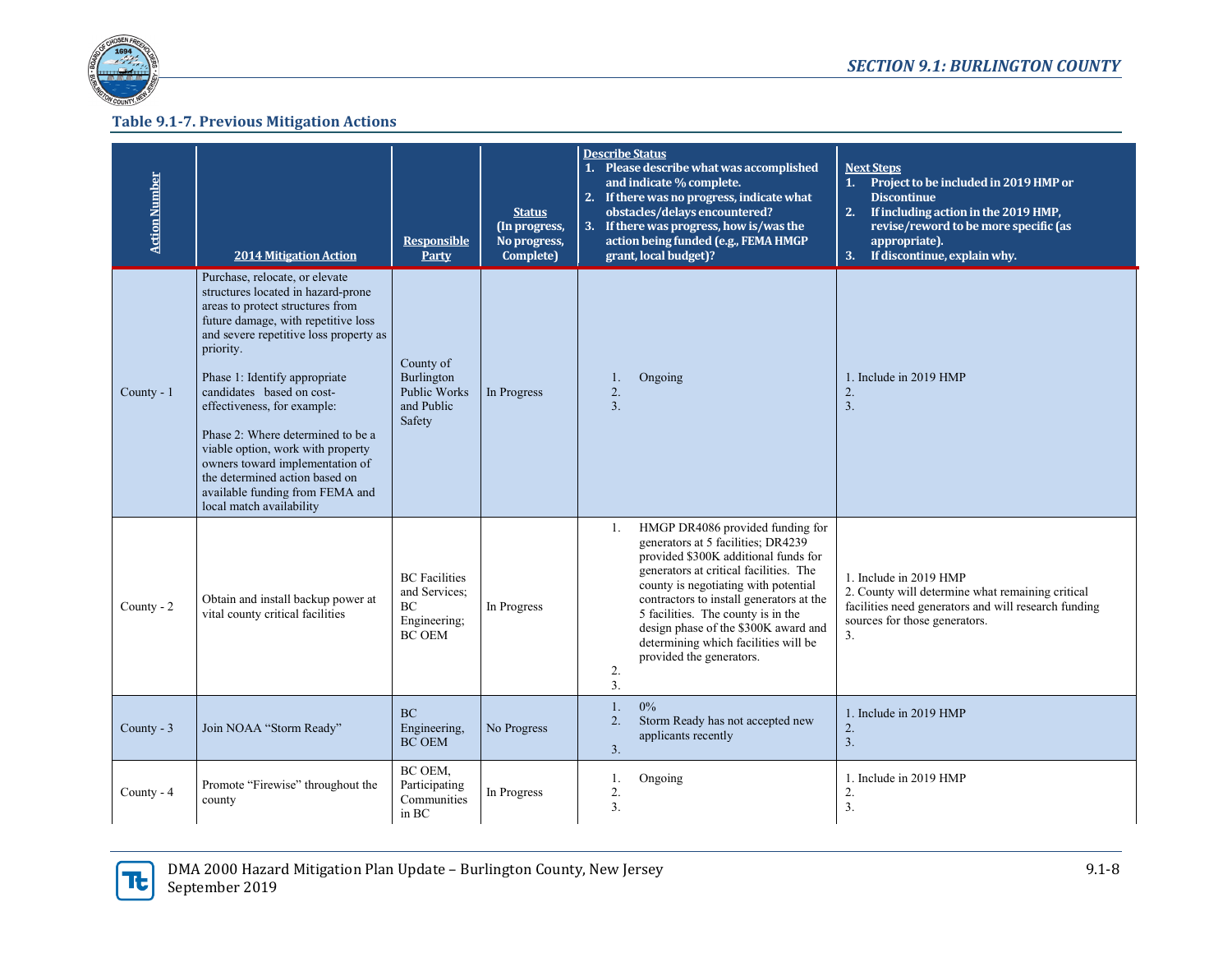

| <b>Action Number</b> | <b>2014 Mitigation Action</b>                                                                                                                              | <b>Responsible</b><br>Party                                                | <b>Status</b><br>(In progress,<br>No progress,<br>Complete) | <b>Describe Status</b><br>1. Please describe what was accomplished<br>and indicate % complete.<br>2. If there was no progress, indicate what<br>obstacles/delays encountered?<br>3. If there was progress, how is/was the<br>action being funded (e.g., FEMA HMGP<br>grant, local budget)? | <b>Next Steps</b><br>Project to be included in 2019 HMP or<br>1.<br><b>Discontinue</b><br>2.<br>If including action in the 2019 HMP,<br>revise/reword to be more specific (as<br>appropriate).<br>If discontinue, explain why.<br>3. |
|----------------------|------------------------------------------------------------------------------------------------------------------------------------------------------------|----------------------------------------------------------------------------|-------------------------------------------------------------|--------------------------------------------------------------------------------------------------------------------------------------------------------------------------------------------------------------------------------------------------------------------------------------------|--------------------------------------------------------------------------------------------------------------------------------------------------------------------------------------------------------------------------------------|
| County -5            | Support local efforts to incorporate<br>hazard mitigation into Local Master<br>Plans/Zoning                                                                | <b>BC</b> Planning                                                         | In Progress                                                 | 1.<br>Ongoing<br>2.<br>3.                                                                                                                                                                                                                                                                  | 1. Include in 2019 HMP<br>2.<br>3.                                                                                                                                                                                                   |
| County - 6           | Promote CRS program throughout<br>the county                                                                                                               | BC<br>Engineering;<br><b>NFIP</b><br>Participating<br>Communities<br>in BC | In Progress                                                 | Ongoing<br>1.<br>2.<br>3.                                                                                                                                                                                                                                                                  | 1. Include in 2019 HMP<br>2.<br>3.                                                                                                                                                                                                   |
| County - 7           | Obtain/record/maintain historical<br>hazard data such as: flood high water<br>marks, road closures, wild fires,<br>requests for assistance, loss data etc. | <b>BC</b><br>Engineering;<br><b>BC OEM</b>                                 | In Progress                                                 | Ongoing but working to supplement.<br>1.<br>2.<br>3.                                                                                                                                                                                                                                       | 1. Include in 2019 HMP<br>2.<br>3.                                                                                                                                                                                                   |
| County - 8           | Develop public info. strategy for<br>dissemination of hazard information<br>before an event                                                                | BC PIO; BC<br>Engineering,<br>BC OEM;<br>PIO                               | In Progress                                                 | In progress<br>1.<br>2.<br>3.                                                                                                                                                                                                                                                              | 1. Include in 2019 HMP<br>2.<br>3.                                                                                                                                                                                                   |
| County - 9           | Evaluate the adoption of "no<br>Adverse Impact" land use policies<br>through a planning framework.                                                         | <b>BC</b> Planning                                                         | In Progress                                                 | In progress<br>1.<br>2.<br>3.                                                                                                                                                                                                                                                              | 1. Include in 2019 HMP<br>2.<br>3.                                                                                                                                                                                                   |
| County - 10          | Provide technical information and<br>guidance on hazards & risks to<br>municipalities and the public                                                       | <b>BC OEM: BC</b><br>Engineering;<br><b>BC PIO</b>                         | In Progress                                                 | Ongoing<br>1.<br>2.<br>3.                                                                                                                                                                                                                                                                  | 1. Include in 2019 HMP<br>2.<br>3.                                                                                                                                                                                                   |
| County - 11          | Retrofit critical river crossings<br>including roads, bridges and culverts<br>over floodplains on county roads                                             | <b>BC</b><br>Engineering;<br>Traffic<br>Safety; Public<br>Works            | In Progress                                                 | Retrofits take place as staffing and<br>1.<br>funding allows<br>2.<br>3.                                                                                                                                                                                                                   | 1. Include in 2019 HMP<br>2.<br>3.                                                                                                                                                                                                   |
| County - 12          | Create and enhance mutual aid<br>agreements between law<br>enforcement, municipal public works<br>and county public works<br>departments                   | <b>BC</b> Public<br>Works; BC<br><b>OEM</b>                                | In Progress                                                 | Ongoing<br>1.<br>2.<br>3.                                                                                                                                                                                                                                                                  | 1. Include in 2019 HMP<br>2.<br>3.                                                                                                                                                                                                   |
| County - 13          | Improve dissemination of public<br>information on imminent hazard<br>threats                                                                               | <b>BC OEM: BC</b><br>Engineering;<br><b>BC PIO</b>                         | In Progress                                                 | In progress<br>1.<br>2.<br>3.                                                                                                                                                                                                                                                              | 1. Include in 2019 HMP<br>2.<br>$\overline{3}$ .                                                                                                                                                                                     |

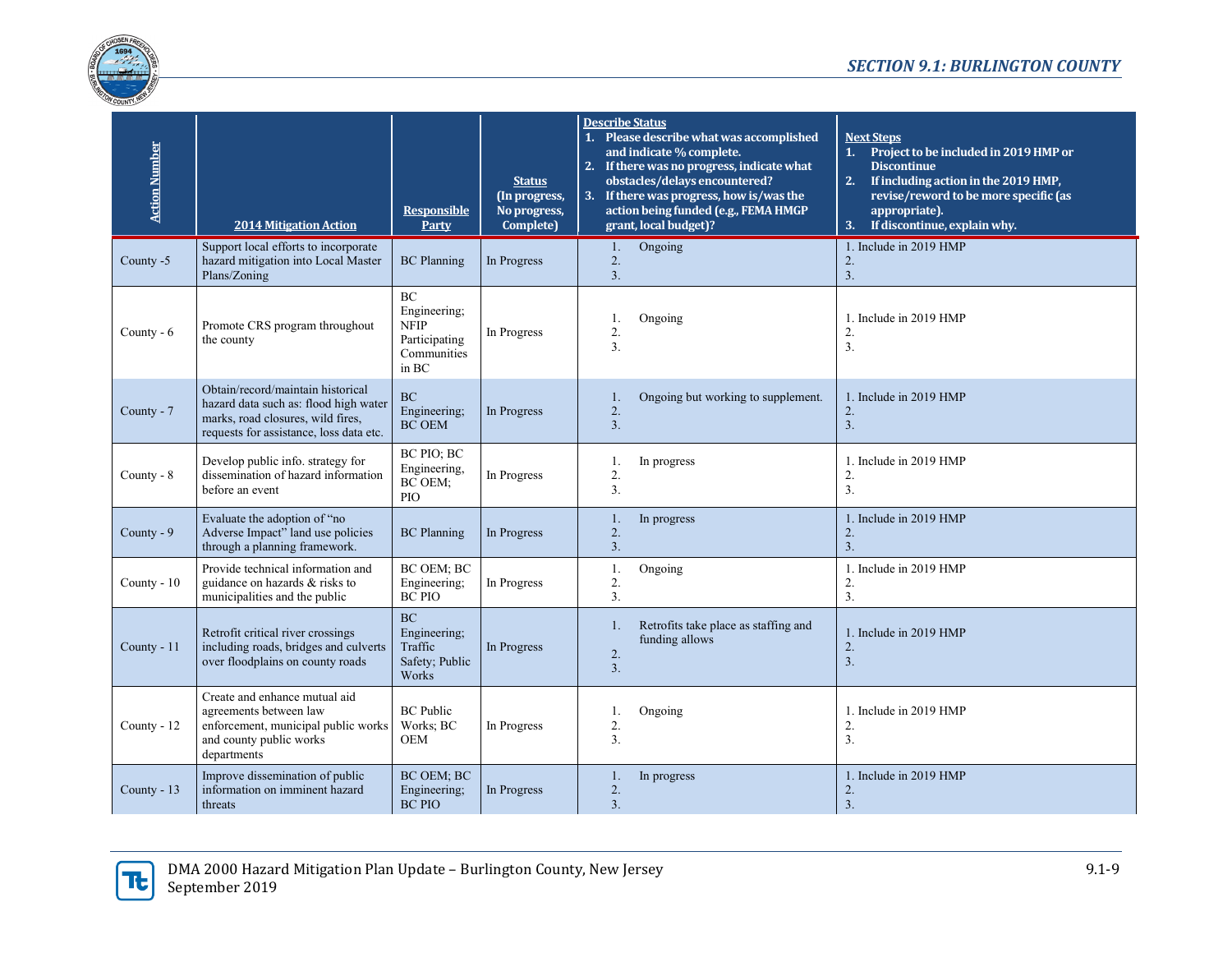

| <b>Action Number</b> | <b>2014 Mitigation Action</b>                                                                                                                 | <b>Responsible</b><br>Party                                                                                                     | <b>Status</b><br>(In progress,<br>No progress,<br>Complete) | <b>Describe Status</b><br>1. Please describe what was accomplished<br><b>Next Steps</b><br>and indicate % complete.<br>Project to be included in 2019 HMP or<br>2. If there was no progress, indicate what<br><b>Discontinue</b><br>obstacles/delays encountered?<br>2.<br>If including action in the 2019 HMP,<br>3. If there was progress, how is/was the<br>revise/reword to be more specific (as<br>action being funded (e.g., FEMA HMGP<br>appropriate).<br>grant, local budget)?<br>3. If discontinue, explain why. |
|----------------------|-----------------------------------------------------------------------------------------------------------------------------------------------|---------------------------------------------------------------------------------------------------------------------------------|-------------------------------------------------------------|---------------------------------------------------------------------------------------------------------------------------------------------------------------------------------------------------------------------------------------------------------------------------------------------------------------------------------------------------------------------------------------------------------------------------------------------------------------------------------------------------------------------------|
| County - 14          | Keep a geo-referenced list and<br>information on critical facilities and<br>infrastructure components                                         | BC GIS; BC<br>Prosecutor;<br>BC<br>Engineering;<br><b>BC OEM</b>                                                                | In Progress                                                 | 1. Include in 2019 HMP<br>In progress<br>1.<br>2.<br>2.<br>3.<br>3.                                                                                                                                                                                                                                                                                                                                                                                                                                                       |
| County - 15          | Develop post disaster action plan<br>that includes debris removal<br>components                                                               | <b>BC</b> Public<br>Works; BC<br><b>OEM</b>                                                                                     | In Progress                                                 | 1. Include in 2019 HMP<br>1.<br>In progress<br>2.<br>2.<br>3.<br>3.                                                                                                                                                                                                                                                                                                                                                                                                                                                       |
| County - 16          | Map urban/wild land interface areas                                                                                                           | BC GIS; BC<br><b>OEM</b>                                                                                                        | In Progress                                                 | Ongoing with Resource Conservation<br>1. Include in 2019 HMP<br>1.<br>and NJ Forest Service<br>2. Add Resource Conservation and NJ Forest Service to<br>2.<br>responsible parties<br>3.<br>3.                                                                                                                                                                                                                                                                                                                             |
| County - 17          | Identify, evaluate & improve<br>evacuation routes for all hazards of<br>concern.                                                              | <b>BC</b> Traffic;<br><b>BC</b><br>Engineering;<br><b>BC OEM</b>                                                                | In Progress                                                 | Major concern that there have been<br>$\mathbf{1}$ .<br>1. Include in 2019 HMP<br>changes to contraflow. County and<br>2. County and State level coordination necessary.<br>State level coordination necessary<br>Address evacuation routes that are prone to flooding.<br>2.<br>3.<br>3.                                                                                                                                                                                                                                 |
| County - 18          | Create data sets for reverse 911 for<br>flooding, urban/wild land interface &<br>vulnerable populations                                       | BC OEM; BC<br>GIS:<br>BC PIO:<br>BC Office of<br>Aging                                                                          | In Progress                                                 | SWIFT reach 911 utilized<br>1. Include in 2019 HMP<br>1.<br>2.<br>2.<br>3.<br>3.                                                                                                                                                                                                                                                                                                                                                                                                                                          |
| County $-20$         | Increase participation in multi-<br>jurisdictional annual progress reports<br>and updates of BC All Hazards<br>Mitigation Plan, if necessary. | <b>BC</b><br>Engineering;<br>BC OEM; BC<br>Planning; BC<br>Health; Red<br>Cross; BC<br>Prosecutor;<br><b>BC</b> Public<br>Works | In Progress                                                 | County actively working to increase<br>1.<br>1. Include in 2019 HMP<br>municipal participation<br>2.<br>2.<br>3.<br>3.                                                                                                                                                                                                                                                                                                                                                                                                    |
| County - 21          | Enhance the building inventory to<br>include structure values for future<br>use of the HAZUS program                                          | <b>BC GIS</b>                                                                                                                   | In Progress                                                 | Ongoing work by the GIS department<br>1. Include in 2019 HMP<br>1.<br>2.<br>2.<br>$\overline{3}$ .<br>3.                                                                                                                                                                                                                                                                                                                                                                                                                  |
| County - 22          | Provide higher resolution digital<br>elevation model for future use of the<br><b>HAZUS</b> program                                            | <b>BC GIS</b>                                                                                                                   | In Progress                                                 | Ongoing work by the GIS department<br>1. Include in 2019 HMP<br>1.<br>2.<br>2.<br>3.<br>3.                                                                                                                                                                                                                                                                                                                                                                                                                                |

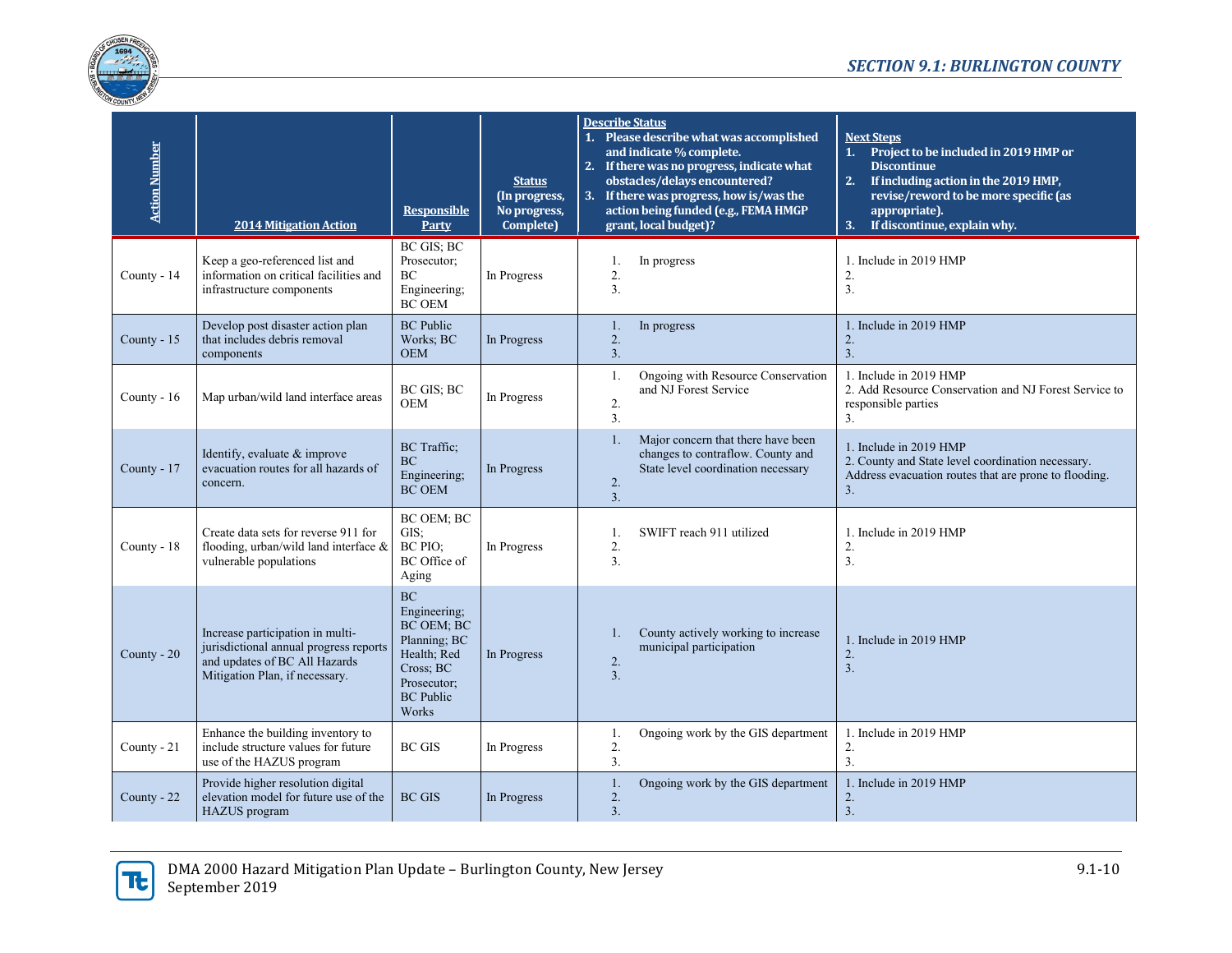

| <b>Action Number</b> | <b>2014 Mitigation Action</b>                                                                                                                                                    | <b>Responsible</b><br>Party                                                                     | <b>Status</b><br>(In progress,<br>No progress,<br>Complete) | <b>Describe Status</b><br>1. Please describe what was accomplished<br>and indicate % complete.<br>2. If there was no progress, indicate what<br>obstacles/delays encountered?<br>3. If there was progress, how is/was the<br>action being funded (e.g., FEMA HMGP<br>grant, local budget)? |                |                                                            | <b>Next Steps</b><br>Project to be included in 2019 HMP or<br>1.<br><b>Discontinue</b><br>2.<br>If including action in the 2019 HMP,<br>revise/reword to be more specific (as<br>appropriate).<br>3. If discontinue, explain why. |
|----------------------|----------------------------------------------------------------------------------------------------------------------------------------------------------------------------------|-------------------------------------------------------------------------------------------------|-------------------------------------------------------------|--------------------------------------------------------------------------------------------------------------------------------------------------------------------------------------------------------------------------------------------------------------------------------------------|----------------|------------------------------------------------------------|-----------------------------------------------------------------------------------------------------------------------------------------------------------------------------------------------------------------------------------|
| County - 23          | Retrofit structures located in flood-<br>prone areas to protect structures from<br>future damage, especially those<br>known to be identified as 'repetitive<br>loss"             | BC Planning;<br>BC<br>Engineering;<br><b>BC</b><br>Community<br>Development                     | In Progress                                                 |                                                                                                                                                                                                                                                                                            | 1.<br>2.<br>3. | Ongoing                                                    | 1. Include in 2019 HMP<br>2.<br>3.                                                                                                                                                                                                |
| County - 24          | Aid municipalities in obtaining<br>backup power at vital critical<br>facilities                                                                                                  | <b>BC</b> Facilities<br>and Services;<br><b>BC</b><br>Engineering;<br>BC OEM;<br>Municipalities | In Progress                                                 |                                                                                                                                                                                                                                                                                            | 1.<br>2.<br>3. | Ongoing. Focusing on retrofitting.                         | 1. Include in 2019 HMP<br>2.<br>3.                                                                                                                                                                                                |
| County - 25          | Encourage the use of higher<br>regulatory standards in codes such<br>as: The Local Floodplain<br>Management Ordinance and, Zoning<br>code                                        | BC OEM,<br>Planning,<br>Engineering,<br><b>GIS</b>                                              | In Progress                                                 |                                                                                                                                                                                                                                                                                            | 1.<br>2.<br>3. | LEPC meetings                                              | 1. Include in 2019 HMP<br>2.<br>$\overline{3}$ .                                                                                                                                                                                  |
| County - 26          | Replace inadequate portions of<br>drainage systems on County roads                                                                                                               | <b>BC</b><br>Engineering                                                                        | In Progress                                                 |                                                                                                                                                                                                                                                                                            | 1.<br>2.<br>3. | Engineering addresses drainage<br>problems as they arise.  | 1. Include in 2019 HMP<br>$2.$<br>3.                                                                                                                                                                                              |
| County - 27          | Develop environmental monitoring<br>component for Burlington County<br><b>Emergency Operations Plan</b>                                                                          | BC OEM; BC<br>Health<br>Department;<br><b>BC DPW</b>                                            | In Progress                                                 |                                                                                                                                                                                                                                                                                            | 1.<br>2.<br>3. | BCHD is currently reviewing plans                          | 1. Include in 2019 HMP<br>2.<br>3.                                                                                                                                                                                                |
| County - 28          | Retrofit vulnerable critical facilities<br>and infrastructure                                                                                                                    | <b>BC OEM; BC</b><br>Engineering                                                                | In Progress                                                 |                                                                                                                                                                                                                                                                                            | 1.<br>2.<br>3. | Ongoing, funding limited. Some<br>generators have come in. | 1. Include in 2019 HMP<br>2.<br>$\overline{3}$ .                                                                                                                                                                                  |
| County - 29          | Document the impacts of all hazards<br>on land use decisions, especially in<br>terms of the placement of critical<br>facilities/infrastructure and high-<br>density development. | <b>BC</b> Planning                                                                              | In Progress                                                 |                                                                                                                                                                                                                                                                                            | 1.<br>2.<br>3. | Planning department keeps records                          | 1. Include in 2019 HMP<br>2.<br>3.                                                                                                                                                                                                |
| County $-30$         | Conduct and facilitate community<br>and public education and outreach<br>for residents and businesses to<br>include, but not be limited to, the                                  | OEM with<br>support from<br>Planning<br>Partners,                                               | In Progress                                                 |                                                                                                                                                                                                                                                                                            | 1.<br>2.<br>3. | Ongoing                                                    | 1. Include in 2019 HMP                                                                                                                                                                                                            |

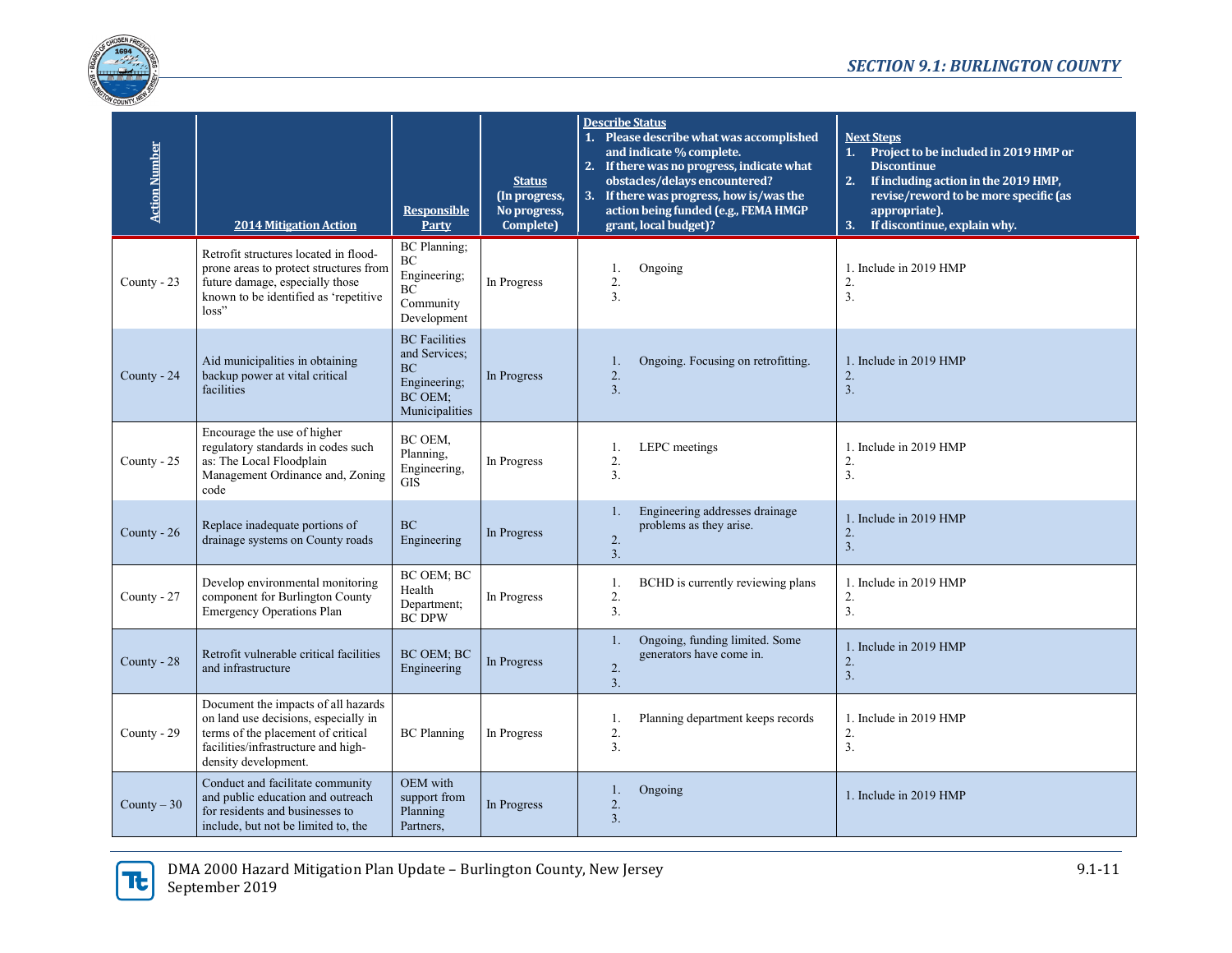

| <b>Action Number</b> | <b>2014 Mitigation Action</b>                                                                                                                                                                                                                                                                                                                                                                                                                                                                                                                                                                                                                                                                                                                                                                                                                                                                                                                | <b>Responsible</b><br>Party                                                 | <b>Status</b><br>(In progress,<br>No progress,<br>Complete) | <b>Describe Status</b><br>1. Please describe what was accomplished<br>and indicate % complete.<br>2. If there was no progress, indicate what<br>obstacles/delays encountered?<br>3. If there was progress, how is/was the<br>action being funded (e.g., FEMA HMGP<br>grant, local budget)? | <b>Next Steps</b><br>1. Project to be included in 2019 HMP or<br><b>Discontinue</b><br>2.<br>If including action in the 2019 HMP,<br>revise/reword to be more specific (as<br>appropriate).<br>If discontinue, explain why.<br>3. |
|----------------------|----------------------------------------------------------------------------------------------------------------------------------------------------------------------------------------------------------------------------------------------------------------------------------------------------------------------------------------------------------------------------------------------------------------------------------------------------------------------------------------------------------------------------------------------------------------------------------------------------------------------------------------------------------------------------------------------------------------------------------------------------------------------------------------------------------------------------------------------------------------------------------------------------------------------------------------------|-----------------------------------------------------------------------------|-------------------------------------------------------------|--------------------------------------------------------------------------------------------------------------------------------------------------------------------------------------------------------------------------------------------------------------------------------------------|-----------------------------------------------------------------------------------------------------------------------------------------------------------------------------------------------------------------------------------|
|                      | following to promote and effect<br>natural hazard risk reduction:<br>Provide and maintain<br>links to the HMP website, and<br>regularly post notices on the<br>County/municipal homepage(s)<br>referencing the HMP webpages.<br>Prepare and distribute<br>informational letters to flood<br>vulnerable property owners and<br>neighborhood associations,<br>explaining the availability of<br>mitigation grant funding to mitigate<br>their properties, and instructing them<br>on how they can learn more and<br>implement mitigation.<br>Use email notification<br>systems and newsletters to better<br>educate the public on flood<br>insurance, the availability of<br>mitigation grant funding, and<br>personal natural hazard risk<br>reduction measures.<br>Work with neighborhood<br>associations, civic and business<br>groups to disseminate information on<br>flood insurance and the availability<br>of mitigation grant funding | County<br>Planning,<br>NJOEM,<br><b>FEMA</b>                                |                                                             |                                                                                                                                                                                                                                                                                            | 2.<br>3.                                                                                                                                                                                                                          |
| County $-31$         | Support municipalities with<br>incorporation of ordinances and/or<br>zoning restrictions to control and<br>mitigate future development in<br>hazard areas, specifically as<br>identified in Section 5.                                                                                                                                                                                                                                                                                                                                                                                                                                                                                                                                                                                                                                                                                                                                       | Municipality<br>with support<br>from BC<br>OEM.<br>NJOEM and<br><b>FEMA</b> | In Progress                                                 | 1.<br>Ongoing<br>2.<br>3.                                                                                                                                                                                                                                                                  | 1. Include in 2019 HMP<br>2.<br>3.                                                                                                                                                                                                |
| County $-32$         | Develop programs/procedures to<br>capture and archive loss data from<br>events. Examples include:                                                                                                                                                                                                                                                                                                                                                                                                                                                                                                                                                                                                                                                                                                                                                                                                                                            | Municipality<br>with support<br>from BC<br>OEM,                             | In Progress                                                 | Ongoing<br>1.<br>2.<br>3.                                                                                                                                                                                                                                                                  | 1. Include in 2019 HMP<br>2.<br>3.                                                                                                                                                                                                |

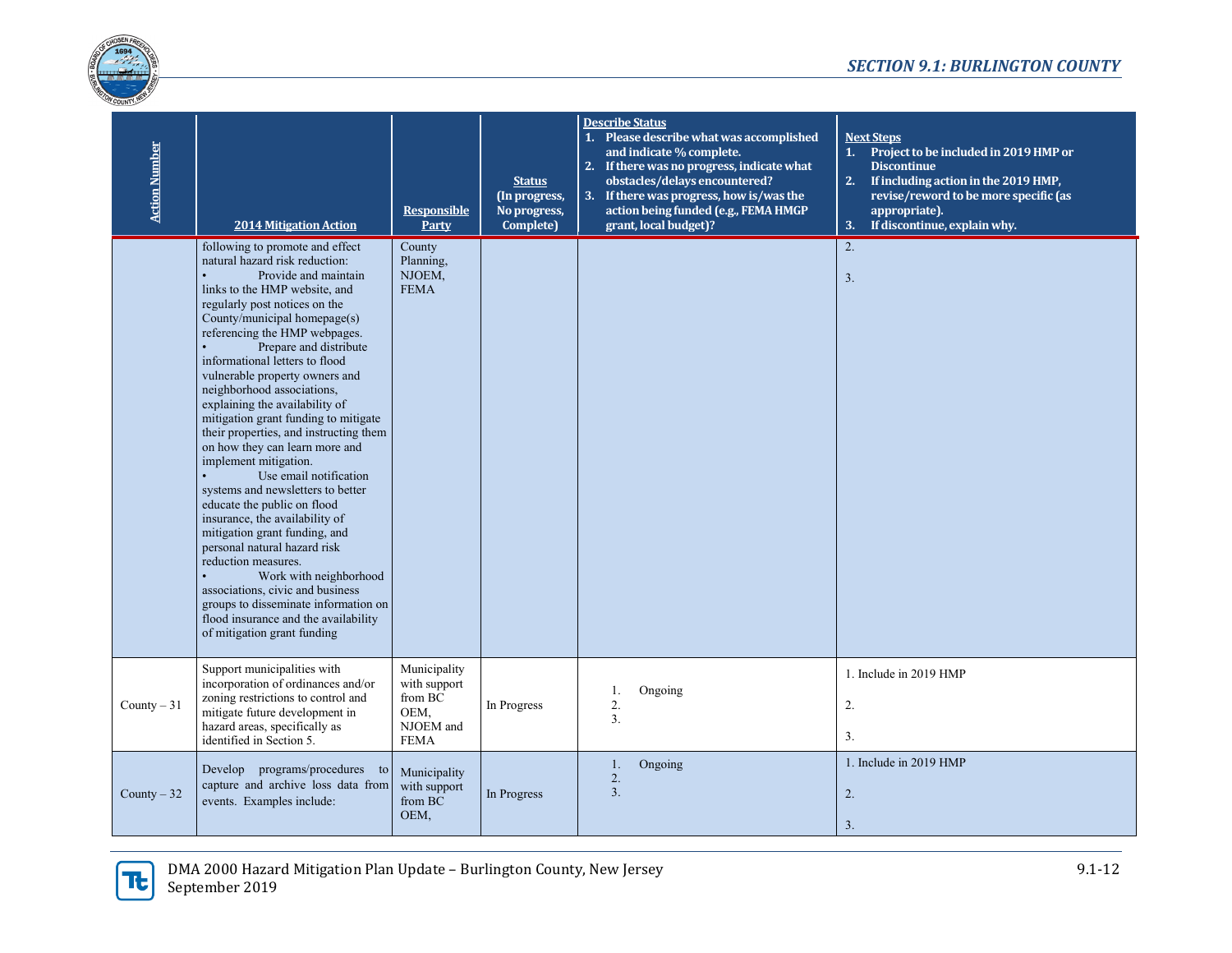

| <b>Action Number</b> | <b>2014 Mitigation Action</b>                                                                                                                                                                                                                                                                                                                                                                                                                                                                                                                                                                                                                                                                                                                                                                                                                                                                                    | <b>Responsible</b><br>Party                                              | <b>Status</b><br>(In progress,<br>No progress,<br>Complete) | <b>Describe Status</b><br>1. Please describe what was accomplished<br>and indicate % complete.<br>2. If there was no progress, indicate what<br>obstacles/delays encountered?<br>3. If there was progress, how is/was the<br>action being funded (e.g., FEMA HMGP<br>grant, local budget)? | <b>Next Steps</b><br>Project to be included in 2019 HMP or<br>1.<br><b>Discontinue</b><br>2.<br>If including action in the 2019 HMP,<br>revise/reword to be more specific (as<br>appropriate).<br>If discontinue, explain why.<br>3. |
|----------------------|------------------------------------------------------------------------------------------------------------------------------------------------------------------------------------------------------------------------------------------------------------------------------------------------------------------------------------------------------------------------------------------------------------------------------------------------------------------------------------------------------------------------------------------------------------------------------------------------------------------------------------------------------------------------------------------------------------------------------------------------------------------------------------------------------------------------------------------------------------------------------------------------------------------|--------------------------------------------------------------------------|-------------------------------------------------------------|--------------------------------------------------------------------------------------------------------------------------------------------------------------------------------------------------------------------------------------------------------------------------------------------|--------------------------------------------------------------------------------------------------------------------------------------------------------------------------------------------------------------------------------------|
|                      | Record location and<br>$\bullet$<br>length of roadway<br>closures;<br>Develop a database of<br>$\bullet$<br>residential and<br>commercial property<br>damage, including permit<br>history for such repairs;<br>High water marks, perhaps painting<br>phone poles with high water marks<br>and or regulatory Base Flood<br>Elevations (BFEs).                                                                                                                                                                                                                                                                                                                                                                                                                                                                                                                                                                     | NJOEM and<br><b>FEMA</b>                                                 |                                                             |                                                                                                                                                                                                                                                                                            |                                                                                                                                                                                                                                      |
| County $-33$         | Participate in local, county and/or<br>state level projects and programs to<br>develop improved structure and<br>facility inventories and hazard<br>datasets to support enhanced risk<br>assessment efforts. Such programs<br>may include developing a detailed<br>inventory of critical facilities based<br>upon FEMA's Comprehensive Data<br>Management System (CDMS) which<br>could be used for various planning<br>and<br>emergency<br>management<br>purposes including:<br>Support the performance of<br>enhanced risk and vulnerability<br>assessments for hazards of<br>concern.<br>Support state, county and local<br>$\bullet$<br>planning efforts including<br>mitigation (including updates to<br>the State HMP), comprehensive<br>emergency management, debris<br>management, and land use.<br>Improved structural and facility<br>inventories could incorporate flood,<br>wind and seismic-specific | BC OEM;<br>Hazard<br>Mitigation<br>Plan<br>Coordinator,<br><b>BC GIS</b> | In Progress                                                 | Ongoing<br>1.<br>2.<br>3.                                                                                                                                                                                                                                                                  | 1. Include in 2019 HMP<br>$\overline{2}$ .<br>3.                                                                                                                                                                                     |

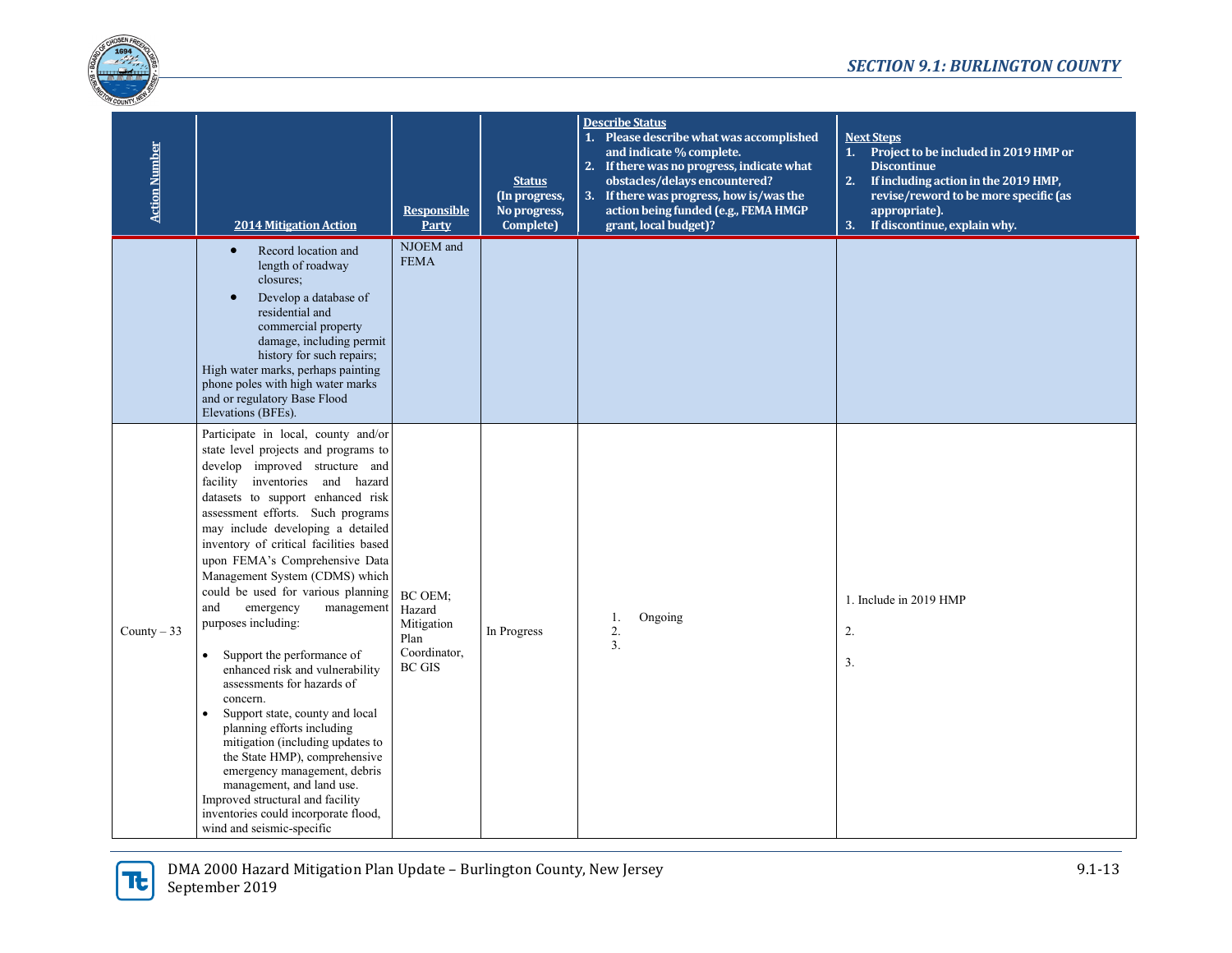

| <b>Action Number</b> | <b>2014 Mitigation Action</b>                                                                                                                                                                                                                                                                                                                                                                                            | <b>Responsible</b><br>Party                                                                                         | <b>Status</b><br>(In progress,<br>No progress,<br>Complete) | <b>Describe Status</b><br>1. Please describe what was accomplished<br>and indicate % complete.<br>2. If there was no progress, indicate what<br>obstacles/delays encountered?<br>3. If there was progress, how is/was the<br>action being funded (e.g., FEMA HMGP<br>grant, local budget)? | <b>Next Steps</b><br>1. Project to be included in 2019 HMP or<br><b>Discontinue</b><br>2.<br>If including action in the 2019 HMP,<br>revise/reword to be more specific (as<br>appropriate).<br>If discontinue, explain why.<br>3. |
|----------------------|--------------------------------------------------------------------------------------------------------------------------------------------------------------------------------------------------------------------------------------------------------------------------------------------------------------------------------------------------------------------------------------------------------------------------|---------------------------------------------------------------------------------------------------------------------|-------------------------------------------------------------|--------------------------------------------------------------------------------------------------------------------------------------------------------------------------------------------------------------------------------------------------------------------------------------------|-----------------------------------------------------------------------------------------------------------------------------------------------------------------------------------------------------------------------------------|
|                      | parameters (e.g. first floor<br>elevations, roof types, structure types<br>based on FEMA-154 "Rapid Visual<br>Screening of Buildings for Potential<br>Seismic Hazards" methodologies). It<br>is recognized that these programs<br>will need to be initiated and<br>supported at the County and/or State<br>level, and will require training, tools<br>and funding provided at the county,<br>state and/or federal level. |                                                                                                                     |                                                             |                                                                                                                                                                                                                                                                                            |                                                                                                                                                                                                                                   |
| County $-34$         | Support ongoing updates of<br>Comprehensive Emergency<br>Management Plans                                                                                                                                                                                                                                                                                                                                                | Municipality<br>with support<br>from BC<br>OEM and NJ<br><b>OEM</b>                                                 | In Progress                                                 | Ongoing<br>1.<br>2.<br>3.                                                                                                                                                                                                                                                                  | 1. Include in 2019 HMP<br>2.<br>3.                                                                                                                                                                                                |
| County $-35$         | Foster the creation, enhancement and<br>maintenance of Mutual Aid<br>Agreements between neighboring<br>communities for continuity of<br>operations                                                                                                                                                                                                                                                                       | Municipality<br>with support<br>from BC<br>OEM.<br>NJOEM,<br>FEMA and<br>surrounding<br>communities<br>and counties | In Progress                                                 | Ongoing. Due for review every five<br>1.<br>years. County to County and<br>municipal to municipal assistance.<br>2.<br>3.                                                                                                                                                                  | 1. Include in 2019 HMP<br>2.<br>3.                                                                                                                                                                                                |
| County $-36$         | Identify and develop agreements<br>with entities that can provide support<br>with FEMA/NJOEM paperwork<br>after disasters; qualified damage<br>assessment personnel - Improve<br>post-disaster capabilities - damage<br>assessment; FEMA/NJOEM<br>paperwork compilation, submissions,<br>record-keeping                                                                                                                  | Municipality<br>with support<br>from BC<br>OEM,<br>NJOEM and<br><b>FEMA</b>                                         | In Progress                                                 | Ongoing<br>1.<br>2.<br>3.                                                                                                                                                                                                                                                                  | 1. Include in 2019 HMP<br>2.<br>3.                                                                                                                                                                                                |
| County $-37$         | Work with regional agencies (i.e.<br>County and NJOEM) to help develop<br>damage assessment capabilities at<br>the local level through such things as<br>training programs, certification of                                                                                                                                                                                                                             | Municipality<br>with support<br>from $\operatorname{BC}$<br>OEM,                                                    | In Progress                                                 | Ongoing<br>1.<br>2.<br>3.                                                                                                                                                                                                                                                                  | 1. Include in 2019 HMP<br>2.                                                                                                                                                                                                      |

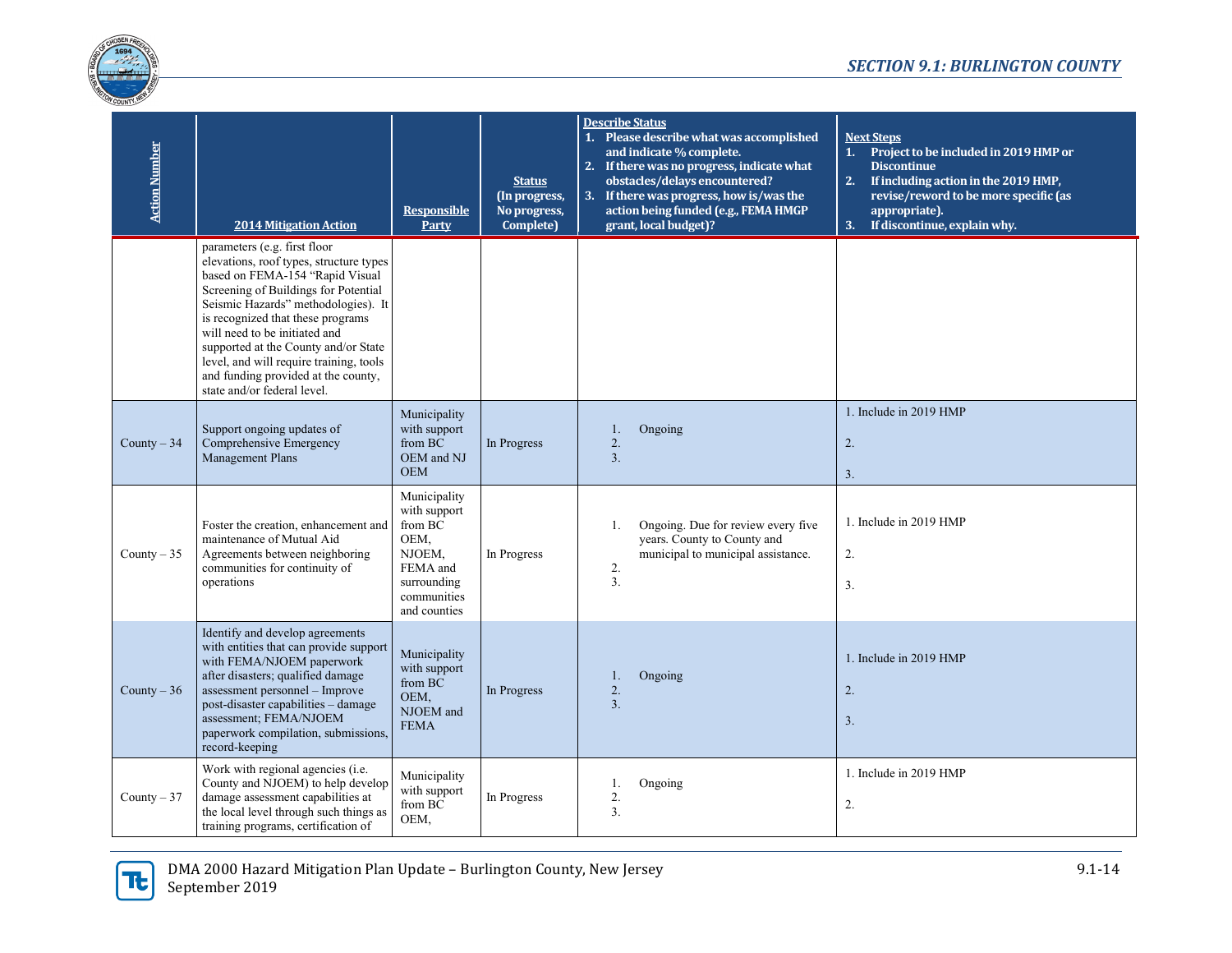

| <b>Action Number</b> | <b>2014 Mitigation Action</b>                                                                                                                             | <b>Responsible</b><br>Party                                                                      | <b>Status</b><br>(In progress,<br>No progress,<br>Complete) | <b>Describe Status</b><br>1. Please describe what was accomplished<br>and indicate % complete.<br>2. If there was no progress, indicate what<br>obstacles/delays encountered?<br>3. If there was progress, how is/was the<br>action being funded (e.g., FEMA HMGP<br>grant, local budget)? | 2.<br>3. | <b>Next Steps</b><br>1. Project to be included in 2019 HMP or<br><b>Discontinue</b><br>If including action in the 2019 HMP,<br>revise/reword to be more specific (as<br>appropriate).<br>If discontinue, explain why. |
|----------------------|-----------------------------------------------------------------------------------------------------------------------------------------------------------|--------------------------------------------------------------------------------------------------|-------------------------------------------------------------|--------------------------------------------------------------------------------------------------------------------------------------------------------------------------------------------------------------------------------------------------------------------------------------------|----------|-----------------------------------------------------------------------------------------------------------------------------------------------------------------------------------------------------------------------|
|                      | qualified individuals (e.g. code<br>officials, floodplain managers,<br>engineers).                                                                        | NJOEM and<br><b>FEMA</b>                                                                         |                                                             |                                                                                                                                                                                                                                                                                            | 3.       |                                                                                                                                                                                                                       |
| County - 38          | Continue to support the<br>implementation, monitoring,<br>maintenance, and updating of this<br>Plan (through participation in the 5-<br>year Plan Update) | Municipality<br>with support<br>from Planning<br>Partners,<br>BC OEM,<br>NJOEM,<br><b>FEMA</b>   | In Progress                                                 | Ongoing<br>2.<br>3.                                                                                                                                                                                                                                                                        | 2.<br>3. | 1. Include in 2019 HMP                                                                                                                                                                                                |
| County - 39          | Promote the participation of<br>Floodplain Administrators within the<br>planning process and other activities.                                            | Municipality<br>with support<br>from BC<br>OEM, County<br>Engineers,<br>NJOEM and<br><b>FEMA</b> | In Progress                                                 | Ongoing<br>1.<br>2.<br>3.                                                                                                                                                                                                                                                                  | 2.<br>3. | 1. Include in 2019 HMP                                                                                                                                                                                                |
| County - 40          | Incorporate floodplain and RiskMAP<br>products into the County GIS system<br>and make available for<br>municipalities.                                    | <b>County GIS</b><br>and BC OEM                                                                  | In Progress                                                 | Ongoing<br>1.<br>2.<br>3.                                                                                                                                                                                                                                                                  | 2.<br>3. | 1. Include in 2019 HMP                                                                                                                                                                                                |
| County - 41          | Provide public education and<br>outreach on proper installation<br>and/or use of backup power                                                             | <b>BC OEM</b><br>with support<br>from<br>Municipal<br>Clerk and<br>municipal<br>OEM              | In Progress                                                 | Ongoing<br>1.<br>2.<br>3.                                                                                                                                                                                                                                                                  | 2.<br>3. | 1. Include in 2019 HMP                                                                                                                                                                                                |

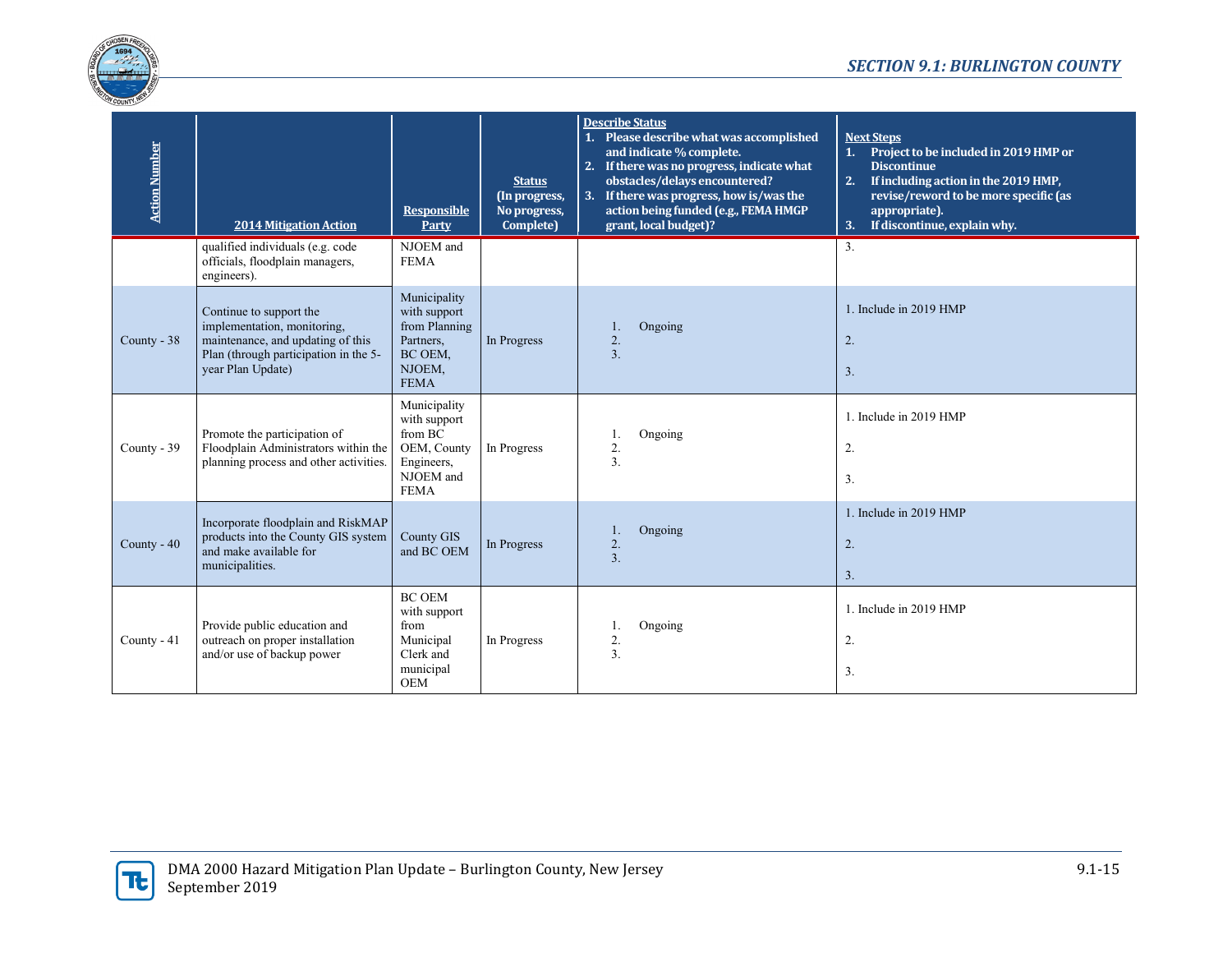

# **Proposed Hazard Mitigation Initiatives for the Plan Update**

On March 1, 2018, Burlington County hosted and participated in a FEMA and NJOEM-led mitigation action workshop to provide plan participants additional information on the mitigation strategy update and plan maintenance. The County was provided the following FEMA publications to use as a resource as part of their comprehensive review of all possible activities and mitigation measures to address their hazards: FEMA 551 'Selecting Appropriate Mitigation Measures for Floodprone Structures' (March 2007) and FEMA 'Mitigation Ideas – A Resource for Reducing Risk to Natural Hazards' (January 2013).

Table 9.1-8 summarizes the comprehensive-range of specific mitigation initiatives the county would like to pursue in the future to reduce the effects of hazards. Some of these initiatives may be previous actions carried forward for this plan update. These initiatives are dependent upon available funding (grants and local match availability) and may be modified or omitted at any time based on the occurrence of new hazard events and changes in municipal priorities. Both the four FEMA mitigation action categories and the six CRS mitigation action categories are listed in the table below to further demonstrate the wide-range of activities and mitigation measures selected.

As discussed in Section 6, 14 evaluation/prioritization criteria are used to complete the prioritization of mitigation initiatives. For each new mitigation action, a numeric rank is assigned  $(-1, 0, 0, 0, 1)$  for each of the 14 evaluation criteria to assist with prioritizing your actions as 'High', 'Medium', or 'Low.' Table 9.1-9 provides a summary of the prioritization of all proposed mitigation initiatives for the HMP update.

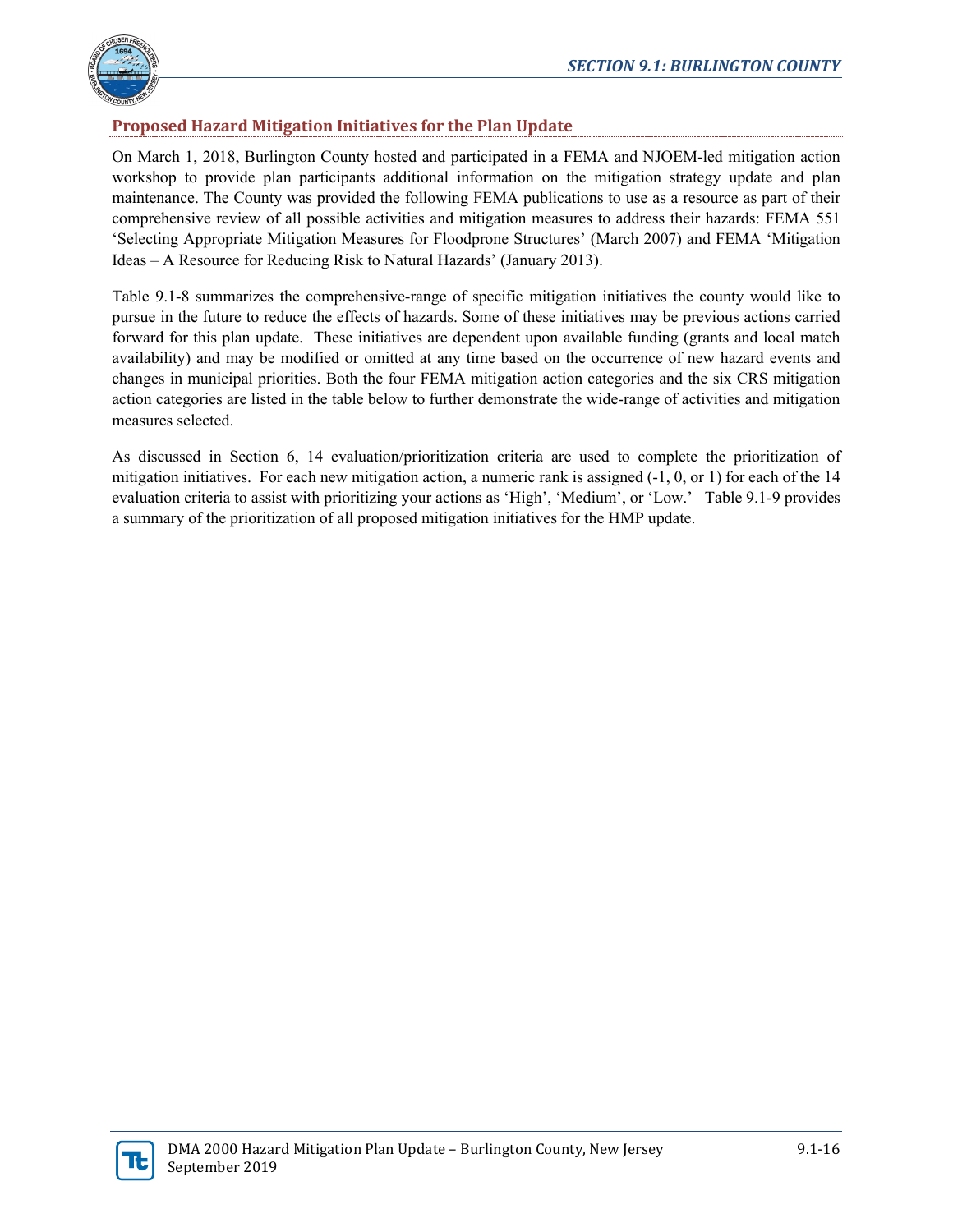

| Initiative                           | <b>Mitigation Initiative</b>                                                                                                                                                                                                                                                                                                                                                                                                                                                                                                                  | <b>Applies to</b><br><b>New</b><br>and/or<br><b>Existing</b><br>Structures* | Hazard(s)<br><b>Mitigated</b> | <b>Goals Met</b>                                    | <b>Lead and</b><br><b>Support</b><br><b>Agencies</b>                                         | <b>Estimated</b><br><b>Benefits</b> | <b>Estimated</b><br>Cost   | <b>Sources</b><br>of<br><b>Funding</b>                                                                                          | <b>Timeline</b> | Priority | Mitigation<br>Category | CRS Category |
|--------------------------------------|-----------------------------------------------------------------------------------------------------------------------------------------------------------------------------------------------------------------------------------------------------------------------------------------------------------------------------------------------------------------------------------------------------------------------------------------------------------------------------------------------------------------------------------------------|-----------------------------------------------------------------------------|-------------------------------|-----------------------------------------------------|----------------------------------------------------------------------------------------------|-------------------------------------|----------------------------|---------------------------------------------------------------------------------------------------------------------------------|-----------------|----------|------------------------|--------------|
| $BC-1$<br>(former<br>County<br>$-1$  | Purchase, relocate, or<br>elevate structures<br>located in hazard-<br>prone areas to protect<br>structures from future<br>damage, with<br>repetitive loss and<br>severe repetitive loss<br>property as priority.<br>Phase 1: Identify<br>appropriate candidates<br>based on cost-<br>effectiveness, for<br>example:<br>Phase 2: Where<br>determined to be a<br>viable option, work<br>with property owners<br>toward implementation<br>of the determined<br>action based on<br>available funding from<br>FEMA and local<br>match availability | Existing                                                                    | Flood                         | $2 - 1$<br>$2 - 2$<br>$3 - 1$<br>$4 - 1$<br>$4 - 2$ | County of<br>Burlington<br>Public Works<br>and Public<br>Safety                              | High                                | High<br>$(*\$2.3M)$        | <b>FEMA</b><br>FMA,<br>HMGP or<br><b>PDM</b><br>Grant and<br><b>BC</b><br>Existing<br>Operating<br>Budget<br>for local<br>share | <b>DOF</b>      | Medium   | <b>SIP</b>             | PP           |
| $BC-2$<br>(former<br>County<br>$-2)$ | Obtain and install<br>backup power at vital<br>county critical<br>facilities                                                                                                                                                                                                                                                                                                                                                                                                                                                                  | Existing                                                                    | All Hazards                   | $1 - 1$<br>$1 - 2$<br>$3 - 1$<br>$3 - 2$            | <b>BC</b> Facilities<br>and Services;<br>$\rm BC$<br>Engineering;<br>$\operatorname{BC}$ OEM | High                                | Medium<br>$({\sim}$ \$80K) | HMGP or<br><b>PDM</b><br>grant or<br>county<br>operating<br>budget                                                              | Short           | High     | <b>SIP</b>             | PP           |
| $BC-3$<br>(former<br>County<br>$-3)$ | Join NOAA "Storm<br>Ready"                                                                                                                                                                                                                                                                                                                                                                                                                                                                                                                    | N/A                                                                         | Severe Storm                  | $1-1$<br>$5 - 1$                                    | <b>BC</b><br>Engineering,<br><b>BC OEM</b>                                                   | Medium                              | Low                        | County<br>Operating<br>Budget                                                                                                   | Short           | Medium   | EAP                    | PI           |
| $BC-4$<br>(former<br>County<br>$-4$  | Promote "Firewise"<br>throughout the county                                                                                                                                                                                                                                                                                                                                                                                                                                                                                                   | N/A                                                                         | Wild land<br>Fires            | $1 - 1$<br>$5 - 1$                                  | BC OEM,<br>Participating<br>Communities<br>in BC                                             | Medium                              | Low                        | County<br>Operating<br>Budget                                                                                                   | Short           | High     | EAP                    | PI           |

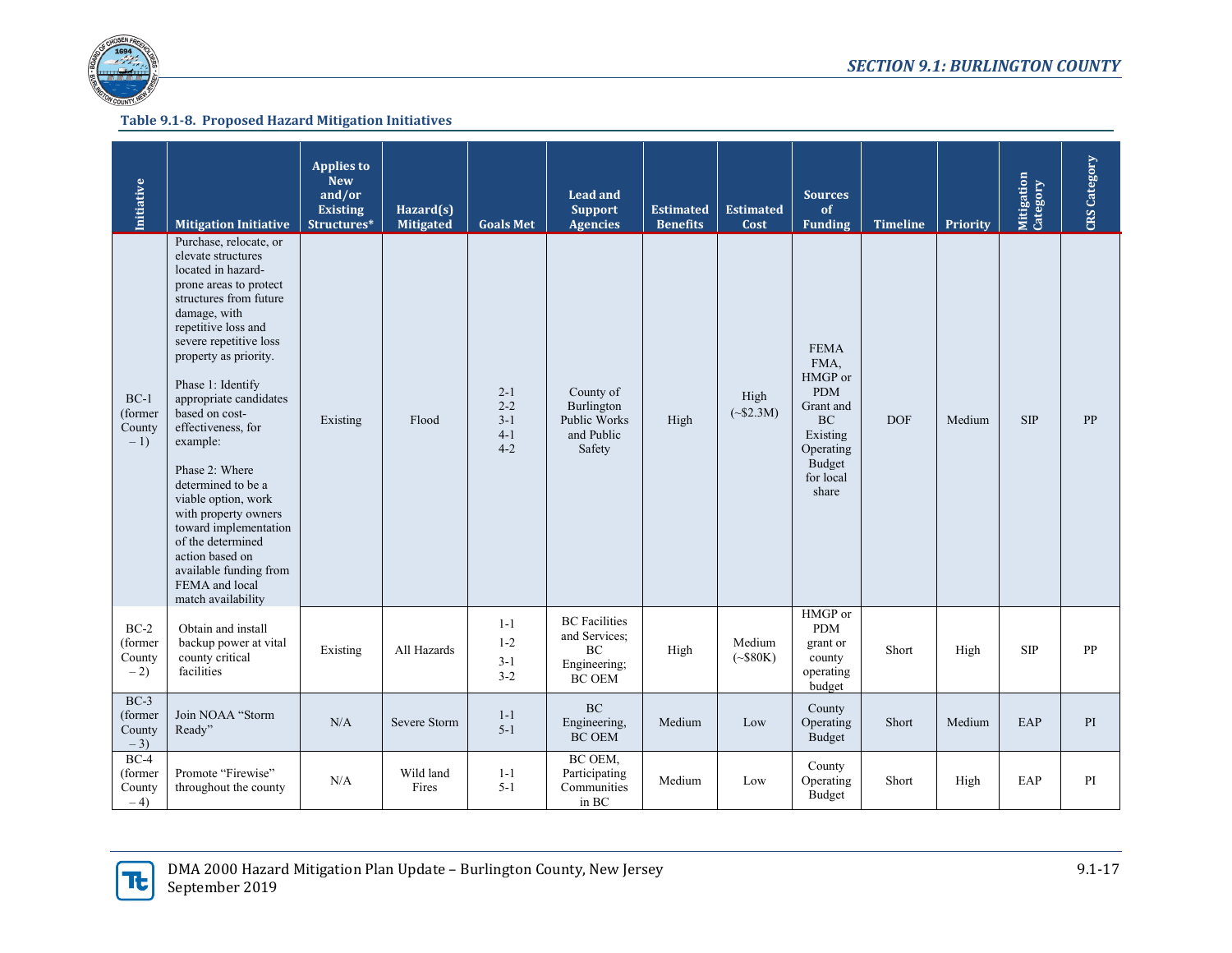

| Initiative                            | <b>Mitigation Initiative</b>                                                                                                                                        | <b>Applies to</b><br><b>New</b><br>and/or<br><b>Existing</b><br>Structures* | Hazard $(s)$<br><b>Mitigated</b> | <b>Goals Met</b>                                                      | Lead and<br><b>Support</b><br><b>Agencies</b>                                                     | <b>Estimated</b><br><b>Benefits</b> | <b>Estimated</b><br>Cost | <b>Sources</b><br>of<br><b>Funding</b>                             | <b>Timeline</b> | Priority | Mitigation<br>Category | CRS Category |
|---------------------------------------|---------------------------------------------------------------------------------------------------------------------------------------------------------------------|-----------------------------------------------------------------------------|----------------------------------|-----------------------------------------------------------------------|---------------------------------------------------------------------------------------------------|-------------------------------------|--------------------------|--------------------------------------------------------------------|-----------------|----------|------------------------|--------------|
| $BC-5$<br>(former<br>County<br>$-5)$  | Support local efforts to<br>incorporate hazard<br>mitigation into Local<br>Master Plans/Zoning                                                                      | N/A                                                                         | A11                              | $1 - 1$<br>$3-1$                                                      | County<br>Department of<br>Resource<br>Conservation.<br>Burlington<br>County Bridge<br>Commission | Medium                              | Low                      | County<br>Operating<br>Budget                                      | Short           | Low      | <b>LPR</b>             | PR           |
| $BC-6$<br>(former<br>County<br>$-6$   | Promote CRS program<br>throughout the county                                                                                                                        | Both                                                                        | Flooding                         | $1 - 1$<br>$1 - 5$<br>$2 - 1$<br>$2 - 2$<br>$3-1$<br>$4-1$<br>$5 - 1$ | <b>BC</b><br>Engineering;<br><b>NFIP</b><br>Participating<br>Communities<br>in BC                 | Medium                              | Low                      | County<br>Operating<br>Budget                                      | Short           | High     | <b>LPR</b>             | <b>PR</b>    |
| $BC-7$<br>(former<br>County<br>$-7)$  | Obtain/record/maintain<br>historical hazard data<br>such as: flood high<br>water marks, road<br>closures, wild fires,<br>requests for assistance,<br>loss data etc. | Existing                                                                    | Flooding,<br>Wildfire            | $1 - 1$<br>$1-3$<br>$2 - 1$<br>$3-1$                                  | <b>BC</b><br>Engineering;<br><b>BC OEM</b>                                                        | Low                                 | Medium                   | HMGP or<br><b>PDA</b><br>grant or<br>county<br>operating<br>budget | Long            | High     | <b>LPR</b>             | PR           |
| $BC-8$<br>(former<br>County<br>$-8)$  | Develop public info.<br>strategy for<br>dissemination of<br>hazard information<br>before an event                                                                   | Both                                                                        | A11                              | $1 - 1$<br>$5 - 1$<br>$5 - 2$<br>$5 - 3$                              | BC PIO; BC<br>Engineering,<br><b>BC OEM; PIO</b>                                                  | High                                | Medium                   | County<br>operating<br>budget                                      | Short           | Medium   | EAP                    | PI           |
| $BC-9$<br>(former<br>County<br>$-9$   | Evaluate the adoption<br>of "no Adverse<br>Impact" land use<br>policies through a<br>planning framework.                                                            | Both                                                                        | Flooding                         | $1 - 1$<br>$1-4$                                                      | County<br>Department of<br>Resource<br>Conservation,<br>Burlington<br>County Bridge<br>Commission | Medium                              | Low                      | County<br>operating<br>budget                                      | Short           | High     | <b>LPR</b>             | <b>PR</b>    |
| $BC-10$<br>(former<br>County<br>$-10$ | Provide technical<br>information and<br>guidance on hazards &<br>risks to municipalities<br>and the public                                                          | Existing                                                                    | A11                              | $1 - 1$<br>5-1<br>$5 - 2$<br>$5 - 3$                                  | BC OEM; BC<br>Engineering;<br><b>BC PIO</b>                                                       | High                                | Medium                   | County<br>Operating<br>Budget                                      | Long            | High     | EAP                    | PI           |
| $BC-11$<br>(former)                   | Retrofit critical river<br>crossings including                                                                                                                      | Existing                                                                    | Flooding                         | $1-1$<br>$2 - 1$                                                      | <b>BC</b><br>Engineering;                                                                         | High                                | High                     | <b>FEMA</b><br>FMA,                                                | Long,           | Medium   | <b>SIP</b>             | PP, SP       |

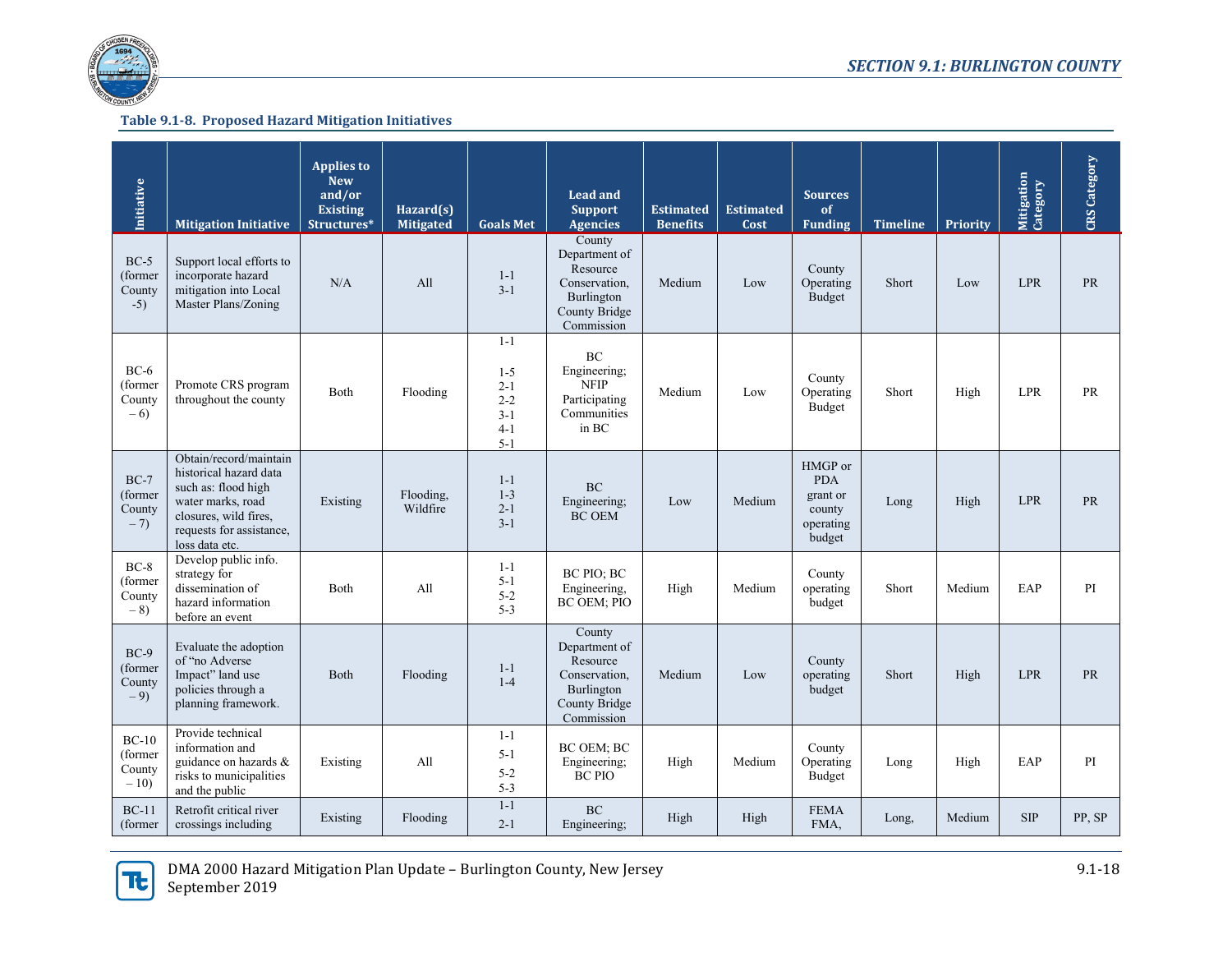

| <b>Initiative</b>                      | <b>Mitigation Initiative</b>                                                                                                                      | <b>Applies to</b><br><b>New</b><br>and/or<br><b>Existing</b><br>Structures* | Hazard(s)<br><b>Mitigated</b>                     | <b>Goals Met</b>                         | <b>Lead and</b><br><b>Support</b><br><b>Agencies</b>          | <b>Estimated</b><br><b>Benefits</b> | <b>Estimated</b><br>Cost | <b>Sources</b><br>of<br><b>Funding</b>                                                                   | <b>Timeline</b> | <b>Priority</b> | Mitigation<br>Category | <b>CRS</b> Category  |
|----------------------------------------|---------------------------------------------------------------------------------------------------------------------------------------------------|-----------------------------------------------------------------------------|---------------------------------------------------|------------------------------------------|---------------------------------------------------------------|-------------------------------------|--------------------------|----------------------------------------------------------------------------------------------------------|-----------------|-----------------|------------------------|----------------------|
| County<br>$-11)$                       | roads, bridges and<br>culverts over<br>floodplains on county<br>roads                                                                             |                                                                             |                                                   | $2 - 2$<br>$3-1$                         | Traffic Safety;<br><b>Public Works</b>                        |                                     |                          | HMGP or<br><b>PDM</b><br>Grant and<br><b>BC</b><br>Existing<br>Operating<br>Budget<br>for local<br>share |                 |                 |                        |                      |
| $BC-12$<br>(former<br>County<br>$-12)$ | Create and enhance<br>mutual aid agreements<br>between law<br>enforcement,<br>municipal public<br>works and county<br>public works<br>departments | Existing                                                                    | All                                               | $1 - 1$<br>$3 - 1$<br>$3 - 2$            | <b>BC</b> Public<br>Works; BC<br><b>OEM</b>                   | Medium                              | Medium                   | County<br>Operating<br>Budget                                                                            | Short           | Medium          | <b>LPR</b>             | PR                   |
| $BC-13$<br>(former<br>County<br>$-13)$ | Improve dissemination<br>of public information<br>on imminent hazard<br>threats                                                                   | Existing                                                                    | All                                               | $1 - 1$<br>$5 - 1$<br>$5 - 2$<br>$5 - 3$ | BC OEM; BC<br>Engineering;<br><b>BC PIO</b>                   | High                                | Medium                   | County<br>Operating<br>Budget                                                                            | Short           | Low             | EAP                    | PI                   |
| $BC-14$<br>(former<br>County<br>$-14$  | Keep a geo-referenced<br>list and information on<br>critical facilities and<br>infrastructure<br>components                                       | Existing                                                                    | All                                               | $1 - 1$<br>$1-2$<br>$3 - 2$              | BC GIS; BC<br>Prosecutor; BC<br>Engineering;<br><b>BC OEM</b> | Medium                              | Medium                   | County<br>Operating<br>Budget                                                                            | Short           | Low             | LPR                    | PR                   |
| $BC-15$<br>(former<br>County<br>$-15$  | Develop post disaster<br>action plan that<br>includes debris<br>removal components                                                                | Existing                                                                    | Flooding,<br>Severe<br>Storms                     | $1-1$<br>$2 - 1$<br>$3 - 1$              | <b>BC</b> Public<br>Works; BC<br><b>OEM</b>                   | Low                                 | Medium                   | HMGP,<br>FMA or<br><b>PDM</b><br>grant                                                                   | Short           | Medium          | <b>LPR</b>             | <b>PR</b>            |
| $BC-16$<br>(former<br>County<br>$-16$  | Map urban/wild land<br>interface areas                                                                                                            | <b>Both</b>                                                                 | Wildfire                                          | $1-1$<br>$1 - 4$<br>$1 - 5$              | BC GIS: BC<br><b>OEM</b>                                      | Medium                              | Medium                   | <b>DHS</b><br>Grant                                                                                      | Short           | Low             | <b>LPR</b>             | PR                   |
| $BC-17$<br>(former<br>County<br>$-17$  | Identify, evaluate &<br>improve evacuation<br>routes for all hazards<br>of concern.                                                               | Existing                                                                    | All                                               | $1 - 1$<br>$1 - 5$                       | BC Traffic; BC<br>Engineering;<br><b>BC OEM</b>               | High                                | Medium                   | <b>DHS</b><br>Grant                                                                                      | Short           | Low             | LPR,<br>EAP            | PR, PI,<br><b>ES</b> |
| $BC -18$<br>(former<br>County<br>$-18$ | Create data sets for<br>reverse 911 for<br>flooding, urban/wild                                                                                   | Existing                                                                    | Flooding,<br>Wildfire,<br>Extreme<br>Temperatures | $1 - 1$<br>$1 - 5$                       | BC OEM;<br>BC GIS;<br>BC PIO;                                 | Medium                              | Low                      | <b>DHS</b><br>Grant                                                                                      | Short           | Low             | LPR.<br>EAP            | PR, PP,<br>ES        |

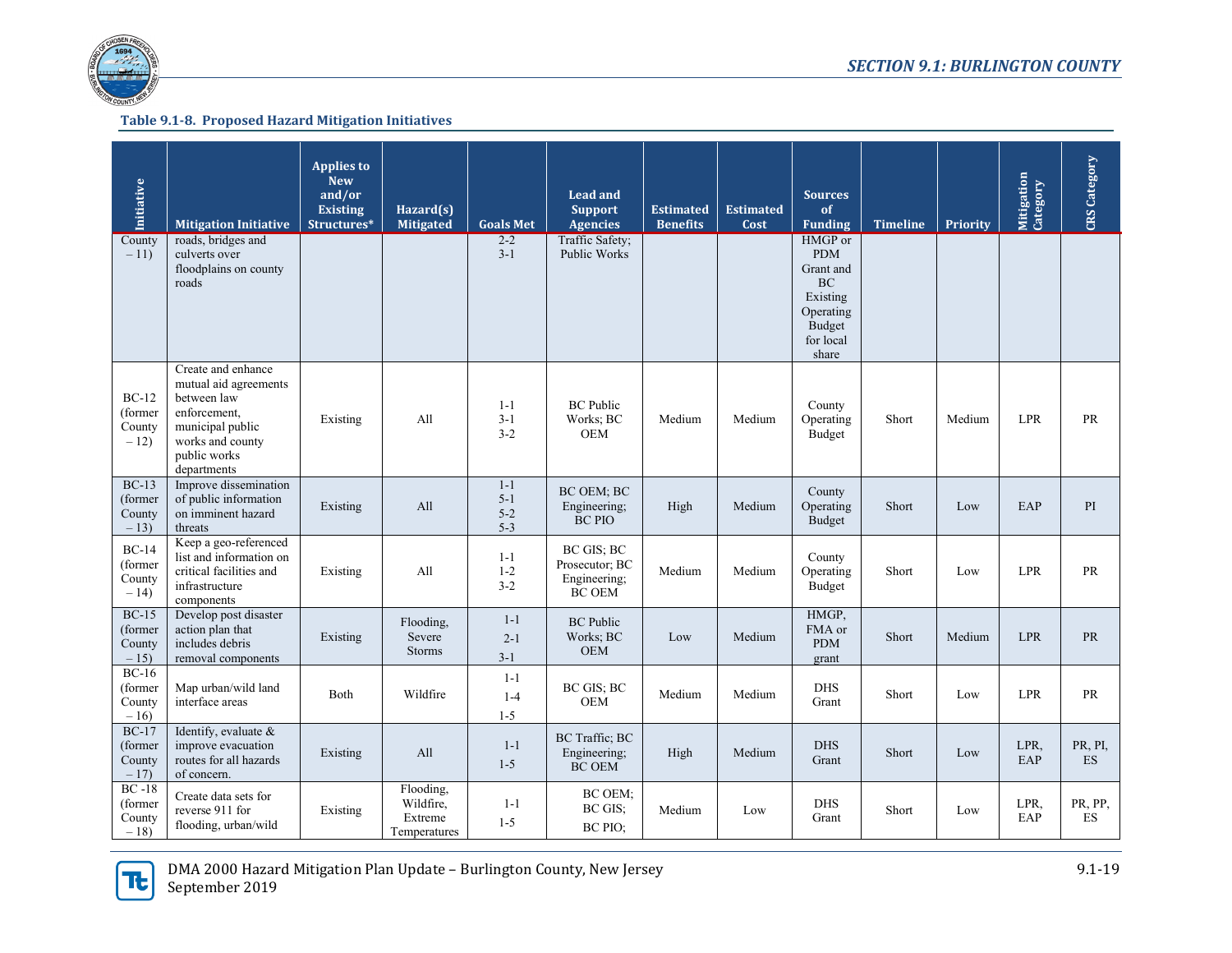

| Initiative                                   | <b>Mitigation Initiative</b>                                                                                                                                                 | <b>Applies to</b><br><b>New</b><br>and/or<br><b>Existing</b><br>Structures* | Hazard(s)<br><b>Mitigated</b>                                                | <b>Goals Met</b>                                    | <b>Lead and</b><br><b>Support</b><br><b>Agencies</b>                                                                                                | <b>Estimated</b><br><b>Benefits</b> | <b>Estimated</b><br>Cost | <b>Sources</b><br>of<br><b>Funding</b>                                                                                     | <b>Timeline</b> | <b>Priority</b> | Mitigation<br>Category | <b>CRS</b> Category |
|----------------------------------------------|------------------------------------------------------------------------------------------------------------------------------------------------------------------------------|-----------------------------------------------------------------------------|------------------------------------------------------------------------------|-----------------------------------------------------|-----------------------------------------------------------------------------------------------------------------------------------------------------|-------------------------------------|--------------------------|----------------------------------------------------------------------------------------------------------------------------|-----------------|-----------------|------------------------|---------------------|
|                                              | land interface $&$<br>vulnerable populations                                                                                                                                 |                                                                             |                                                                              |                                                     | BC Office of<br>Aging                                                                                                                               |                                     |                          |                                                                                                                            |                 |                 |                        |                     |
| $BC-19$<br>(former<br>County<br>$-20$        | Increase participation<br>in multi-jurisdictional<br>annual progress reports<br>and updates of BC All<br>Hazards Mitigation<br>Plan, if necessary.                           | <b>Both</b>                                                                 | All                                                                          | $1-1$<br>$1-4$<br>$2 - 1$                           | <b>BC</b><br>Engineering:<br><b>BC OEM: BC</b><br>Resource<br>Conservation:<br><b>BC</b> Health: Red<br>Cross: BC<br>Prosecutor; BC<br>Public Works | Low                                 | Low                      | County<br>Operating<br>Budget                                                                                              | Long            | High            | <b>LPR</b>             | <b>PR</b>           |
| $BC-20$<br>(former<br>County<br>$-21)$       | Enhance the building<br>inventory to include<br>structure values for<br>future use of the<br>HAZUS program                                                                   | Both                                                                        | Floods,<br>Severe<br>Storms,<br>Severe<br>Winter<br>Storms and<br>Earthquake | $1 - 1$<br>$1 - 4$<br>$2 - 1$                       | <b>BC GIS</b>                                                                                                                                       | Medium                              | Medium                   | <b>DHS</b><br>Grant                                                                                                        | Long            | Low             | <b>LPR</b>             | PR                  |
| $BC-21$<br>(former<br>County<br>$-22)$       | Provide higher<br>resolution digital<br>elevation model for<br>future use of the<br>HAZUS program                                                                            | Both                                                                        | Floods,<br>Severe<br>Storms,<br>Severe<br>Winter<br>Storms and<br>Earthquake | $1 - 1$<br>$1 - 3$<br>$1 - 4$                       | <b>BC GIS</b>                                                                                                                                       | Medium                              | Medium                   | <b>DHS</b><br>Grant                                                                                                        | Long            | Low             | <b>LPR</b>             | <b>PR</b>           |
| <b>BC-22</b><br>(former)<br>County<br>$-23)$ | Retrofit structures<br>located in flood-prone<br>areas to protect<br>structures from future<br>damage, especially<br>those known to be<br>identified as 'repetitive<br>loss" | Existing                                                                    | Floods                                                                       | $2 - 1$<br>$2 - 2$<br>$3 - 1$<br>$4 - 1$<br>$4 - 2$ | <b>BC</b> Resource<br>Conservation;<br>BC<br>Engineering;<br>Burlington<br>County Bridge<br>Commission                                              | Medium                              | Low                      | FEMA,<br>FMA,<br>SRL,<br>RFC.<br>HMGP, or<br><b>PDM</b><br>Grant and<br>County<br>Operating<br>Budget<br>for cost<br>share | Long            | Medium          | <b>SIP</b>             | <b>PP</b>           |
| $BC-23$<br>(former<br>County<br>$-24$        | Aid municipalities in<br>obtaining backup<br>power at vital critical<br>facilities                                                                                           | <b>Both</b>                                                                 | All                                                                          | $1 - 2$<br>$1 - 5$<br>$3-2$                         | <b>BC</b> Facilities<br>and Services:<br><b>BC</b><br>Engineering:                                                                                  | High                                | Medium                   | FEMA,<br>FMA,<br>SRL,<br>RFC,                                                                                              | Long            | Low             | <b>SIP</b>             | PP                  |

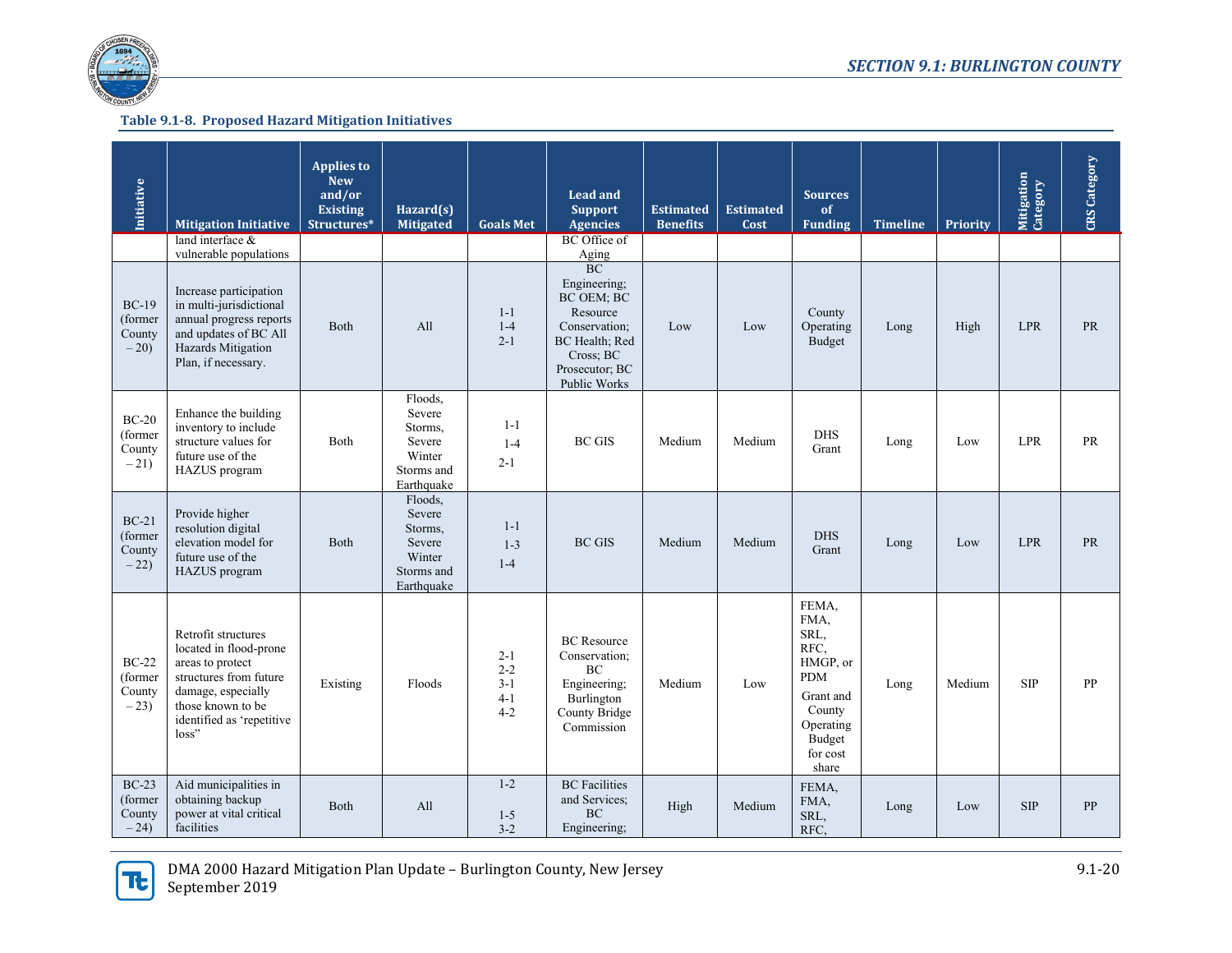

| Initiative                                 | <b>Mitigation Initiative</b>                                                                                                                       | <b>Applies to</b><br><b>New</b><br>and/or<br><b>Existing</b><br>Structures* | Hazard $(s)$<br><b>Mitigated</b>              | <b>Goals Met</b>                                  | <b>Lead and</b><br><b>Support</b><br><b>Agencies</b>               | <b>Estimated</b><br><b>Benefits</b> | <b>Estimated</b><br>Cost | <b>Sources</b><br>of<br><b>Funding</b>                                                   | <b>Timeline</b>          | Priority | Mitigation<br>Category | <b>CRS</b> Category |
|--------------------------------------------|----------------------------------------------------------------------------------------------------------------------------------------------------|-----------------------------------------------------------------------------|-----------------------------------------------|---------------------------------------------------|--------------------------------------------------------------------|-------------------------------------|--------------------------|------------------------------------------------------------------------------------------|--------------------------|----------|------------------------|---------------------|
|                                            |                                                                                                                                                    |                                                                             |                                               |                                                   | BC OEM;<br>Municipalities                                          |                                     |                          | HMGP or<br><b>PDM</b><br>Grant and<br>County<br>Operating<br>Budget<br>for cost<br>share |                          |          |                        |                     |
| $BC-24$<br>(former<br>County<br>$-25$      | Encourage the use of<br>higher regulatory<br>standards in codes<br>such as: The Local<br>Floodplain<br>Management<br>Ordinance and, Zoning<br>code | New                                                                         | All                                           | $1 - 1$<br>$1 - 4$                                | BC OEM,<br>Engineering,<br><b>GIS</b>                              | Medium                              | Low                      | County<br>Operating<br>Budget                                                            | Long                     | Low      | <b>LPR</b>             | PR                  |
| $BC-25$<br>(former<br>County<br>$-26$      | Replace inadequate<br>portions of drainage<br>systems on County<br>roads                                                                           | Existing                                                                    | Flood,<br>Severe<br>Winter Storm              | $1 - 1$<br>$1 - 3$<br>$2 - 1$<br>$2 - 2$<br>$3-1$ | <b>BC</b><br>Engineering                                           | High                                | High                     | County<br>Capital<br><b>Budget</b>                                                       | Long                     | Low      | <b>SIP</b>             | PP                  |
| $BC-26$<br>(former<br>County<br>$-27$      | Develop<br>environmental<br>monitoring component<br>for Burlington County<br><b>Emergency Operations</b><br>Plan                                   | <b>Both</b>                                                                 | Flood,<br>Earthquake,<br>Wildfire,<br>Drought | $1 - 1$<br>$1 - 4$<br>$3 - 1$<br>$4-1$            | BC OEM; BC<br>Health<br>Department;<br><b>BC DPW</b>               | Medium                              | Medium                   | <b>DHS</b><br>grant                                                                      | Short                    | Low      | <b>NSP</b>             | <b>NR</b>           |
| <b>BC-27</b><br>(former<br>County<br>$-28$ | Retrofit vulnerable<br>critical facilities and<br>infrastructure                                                                                   | Existing                                                                    | All                                           | $1 - 1$<br>$1 - 2$<br>$3-1$                       | <b>BC OEM: BC</b><br>Engineering                                   | Medium                              | High                     | <b>FEMA</b><br>Grant<br>Funding<br>County<br>Operating<br>Budget,                        | Long term,<br><b>DOF</b> | Low      | <b>SIP</b>             | PP, SP              |
| $BC-28$<br>(former<br>County<br>$-29$      | Document the impacts<br>of all hazards on land<br>use decisions.<br>especially in terms of<br>the placement of<br>critical                         | <b>B</b> oth                                                                | A11                                           | $1 - 1$<br>$1 - 4$                                | County<br>Department of<br>Resource<br>Conservation,<br>Burlington | Low                                 | Low                      | County<br>Operating<br>Budget                                                            | Short term               | High     | <b>LPR</b>             | <b>PR</b>           |

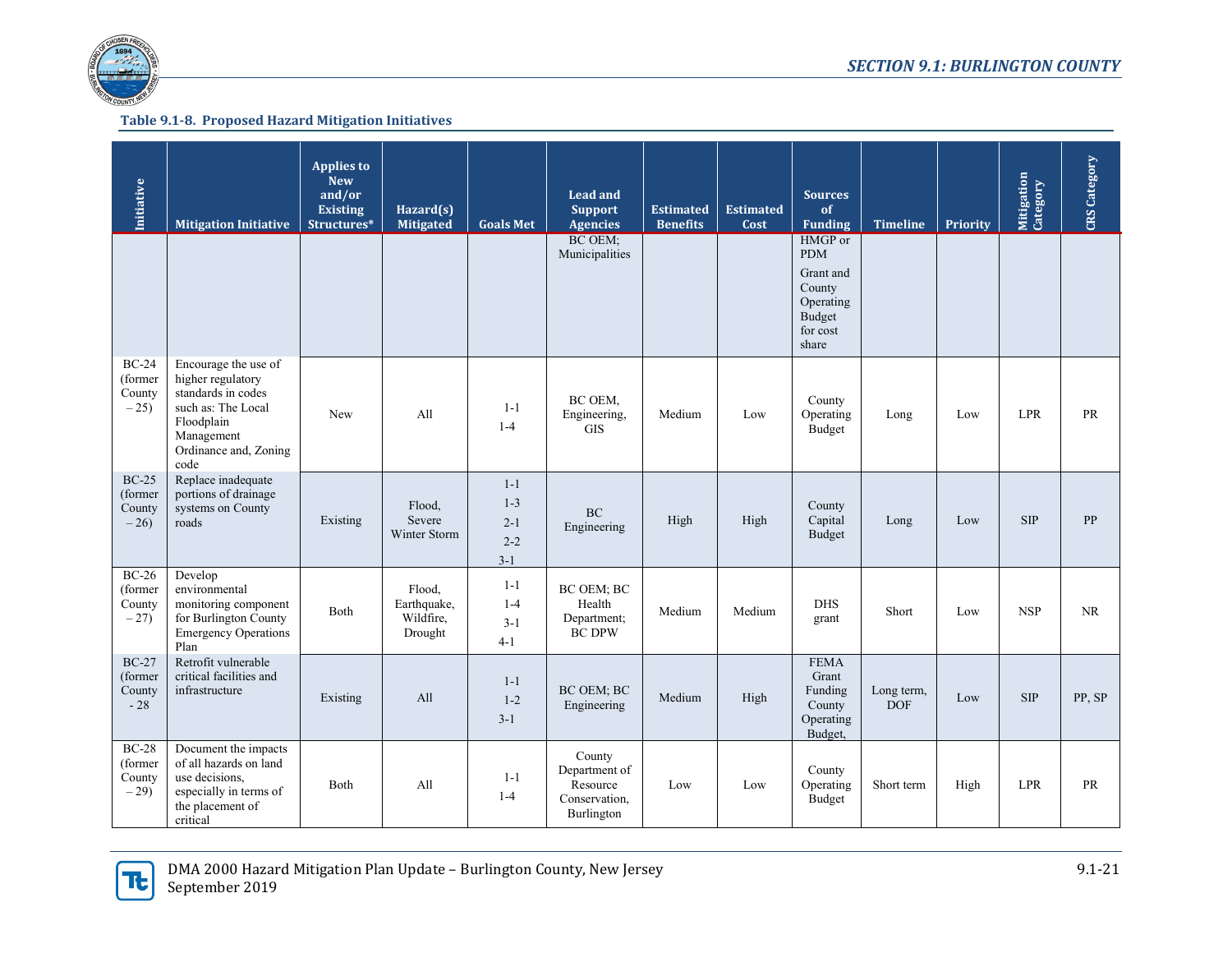

| <b>Initiative</b>                      | <b>Mitigation Initiative</b>                                                                                                                                                                                                                                                                                                                                                                                                                                                                                                                                                                                                                                                                                                                   | <b>Applies to</b><br><b>New</b><br>and/or<br><b>Existing</b><br>Structures* | Hazard(s)<br>Mitigated | <b>Goals Met</b> | <b>Lead and</b><br><b>Support</b><br><b>Agencies</b>         | <b>Estimated</b><br><b>Benefits</b> | <b>Estimated</b><br>Cost | <b>Sources</b><br>of<br><b>Funding</b> | <b>Timeline</b> | Priority | Mitigation<br>Category | <b>CRS</b> Category |
|----------------------------------------|------------------------------------------------------------------------------------------------------------------------------------------------------------------------------------------------------------------------------------------------------------------------------------------------------------------------------------------------------------------------------------------------------------------------------------------------------------------------------------------------------------------------------------------------------------------------------------------------------------------------------------------------------------------------------------------------------------------------------------------------|-----------------------------------------------------------------------------|------------------------|------------------|--------------------------------------------------------------|-------------------------------------|--------------------------|----------------------------------------|-----------------|----------|------------------------|---------------------|
|                                        | facilities/infrastructure<br>and high-density<br>development.                                                                                                                                                                                                                                                                                                                                                                                                                                                                                                                                                                                                                                                                                  |                                                                             |                        |                  | <b>County Bridge</b><br>Commission                           |                                     |                          |                                        |                 |          |                        |                     |
| $BC-29$<br>(former<br>County<br>$-30)$ | Conduct and facilitate<br>community and public<br>education and outreach<br>for residents and<br>businesses to include,<br>but not be limited to,<br>the following to<br>promote and effect<br>natural hazard risk<br>reduction:<br>• Provide and<br>maintain links to<br>the HMP website,<br>and regularly post<br>notices on the<br>County/municipal<br>homepage(s)<br>referencing the<br>HMP webpages.<br>• Prepare and<br>distribute<br>informational letters<br>to flood vulnerable<br>property owners<br>and neighborhood<br>associations,<br>explaining the<br>availability of<br>mitigation grant<br>funding to mitigate<br>their properties, and<br>instructing them on<br>how they can learn<br>more and<br>implement<br>mitigation. | $\rm N/A$                                                                   | All Hazards            | $1-1$<br>$1 - 4$ | BC OEM, BC<br>Resource<br>Conservation,<br>BC<br>Engineering | Low                                 | Low                      | County<br>Operating<br>Budget          | On-going        | High     | EAP                    | PI                  |

15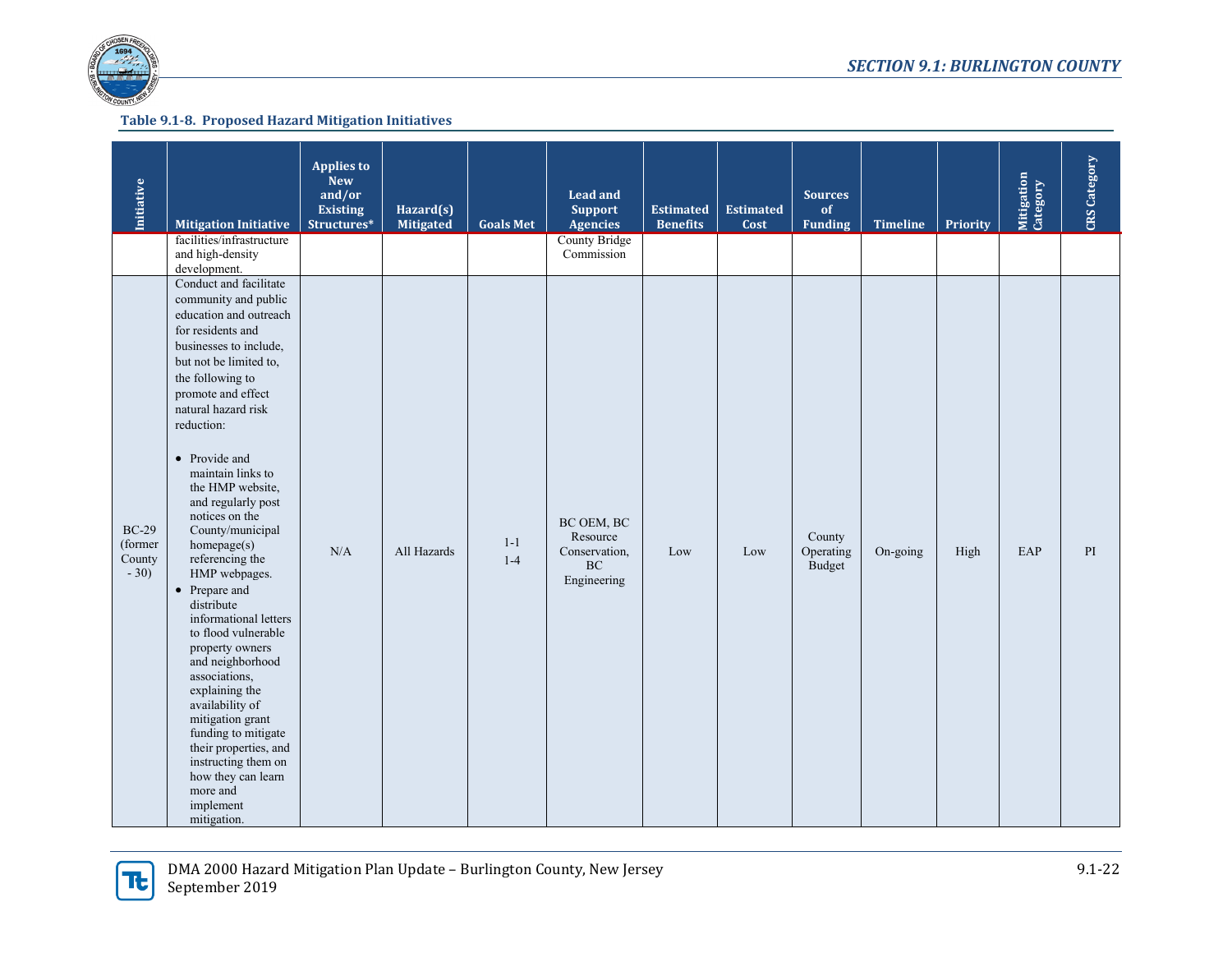

| Initiative                                  | <b>Mitigation Initiative</b>                                                                                                                                                                                                                                                                                                                                                                                                        | <b>Applies to</b><br><b>New</b><br>and/or<br><b>Existing</b><br>Structures* | Hazard(s)<br><b>Mitigated</b> | <b>Goals Met</b>            | <b>Lead and</b><br><b>Support</b><br><b>Agencies</b>                                                            | <b>Estimated</b><br><b>Benefits</b> | <b>Estimated</b><br>Cost | <b>Sources</b><br>of<br><b>Funding</b>                     | <b>Timeline</b> | Priority | Mitigation<br>Category | <b>CRS</b> Category |
|---------------------------------------------|-------------------------------------------------------------------------------------------------------------------------------------------------------------------------------------------------------------------------------------------------------------------------------------------------------------------------------------------------------------------------------------------------------------------------------------|-----------------------------------------------------------------------------|-------------------------------|-----------------------------|-----------------------------------------------------------------------------------------------------------------|-------------------------------------|--------------------------|------------------------------------------------------------|-----------------|----------|------------------------|---------------------|
|                                             | • Use email<br>notification systems<br>and newsletters to<br>better educate the<br>public on flood<br>insurance, the<br>availability of<br>mitigation grant<br>funding, and<br>personal natural<br>hazard risk<br>reduction measures.<br>• Work with<br>neighborhood<br>associations, civic<br>and business groups<br>to disseminate<br>information on<br>flood insurance and<br>the availability of<br>mitigation grant<br>funding |                                                                             |                               |                             |                                                                                                                 |                                     |                          |                                                            |                 |          |                        |                     |
| $BC-30$<br>(former<br>County<br>$-31)$      | Support municipalities<br>with incorporation of<br>ordinances and/or<br>zoning restrictions to<br>control and mitigate<br>future development in<br>hazard areas,<br>specifically as<br>identified in Section 5.                                                                                                                                                                                                                     | N/A                                                                         | All Hazards                   | $5 - 1$<br>$5 - 2$<br>$5-3$ | Municipality<br>with support<br>from Planning<br>Partners, BC<br>Bridge<br>Commission,<br>NJOEM,<br><b>FEMA</b> | Medium                              | Medium                   | <b>HMA</b><br>programs<br>with local<br>or county<br>match | On-going        | High     | <b>LPR</b>             | <b>PR</b>           |
| <b>BC-31</b><br>(former<br>County<br>$-32)$ | Develop<br>programs/procedures<br>to capture and archive<br>loss data from<br>events. Examples<br>include:                                                                                                                                                                                                                                                                                                                          | N/A                                                                         | All Hazards                   | $1 - 1$<br>$1 - 4$          | Municipality<br>with support<br>from BC OEM,<br>NJOEM and<br><b>FEMA</b>                                        | Medium                              | Medium                   | County<br>Operating<br>Budget                              | On-going        | Medium   | LPR                    | PR                  |

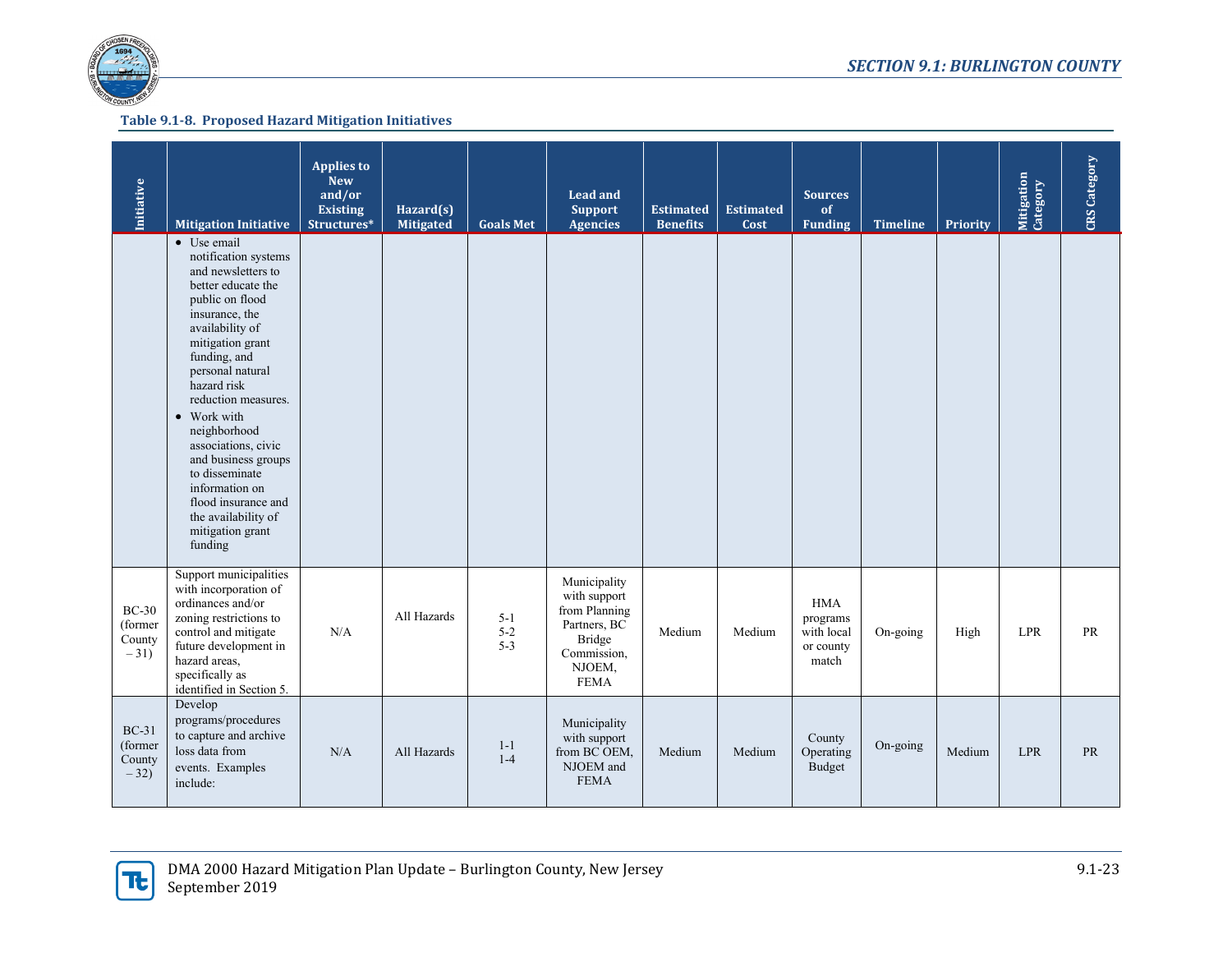

| Initiative                                 | <b>Mitigation Initiative</b>                                                                                                                                                                                                                                                                                                                                                                                           | <b>Applies to</b><br><b>New</b><br>and/or<br><b>Existing</b><br>Structures* | Hazard(s)<br>Mitigated | <b>Goals Met</b>                       | <b>Lead and</b><br><b>Support</b><br><b>Agencies</b>                     | <b>Estimated</b><br><b>Benefits</b> | <b>Estimated</b><br>Cost | <b>Sources</b><br>of<br><b>Funding</b> | <b>Timeline</b> | Priority | Mitigation<br>Category      | CRS Category |
|--------------------------------------------|------------------------------------------------------------------------------------------------------------------------------------------------------------------------------------------------------------------------------------------------------------------------------------------------------------------------------------------------------------------------------------------------------------------------|-----------------------------------------------------------------------------|------------------------|----------------------------------------|--------------------------------------------------------------------------|-------------------------------------|--------------------------|----------------------------------------|-----------------|----------|-----------------------------|--------------|
|                                            | $\bullet$<br>Record<br>location<br>and length<br>of roadway<br>closures;<br>Develop a<br>$\bullet$<br>database of<br>residential<br>and<br>commercial<br>property<br>damage,<br>including<br>permit<br>history for<br>such<br>repairs;<br>High water<br>$\bullet$<br>marks,<br>perhaps<br>painting<br>phone poles<br>with high<br>water<br>marks and<br>or<br>regulatory<br><b>Base Flood</b><br>Elevations<br>(BFEs). |                                                                             |                        |                                        |                                                                          |                                     |                          |                                        |                 |          |                             |              |
| <b>BC-32</b><br>(former<br>County<br>$-33$ | Participate in local,<br>county and/or state<br>level projects and<br>programs to develop<br>improved structure and<br>facility inventories and<br>hazard datasets to<br>support enhanced risk<br>assessment efforts.<br>Such programs may                                                                                                                                                                             | N/A                                                                         | All Hazards            | $1 - 1$<br>$1 - 3$<br>$3-1$<br>$4 - 1$ | Municipality<br>with support<br>from BC OEM,<br>NJOEM and<br><b>FEMA</b> | Medium                              | Medium                   | County<br>Operating<br>Budget          | On-going        | Medium   | $\ensuremath{\mathrm{LPR}}$ | $\rm PR$     |

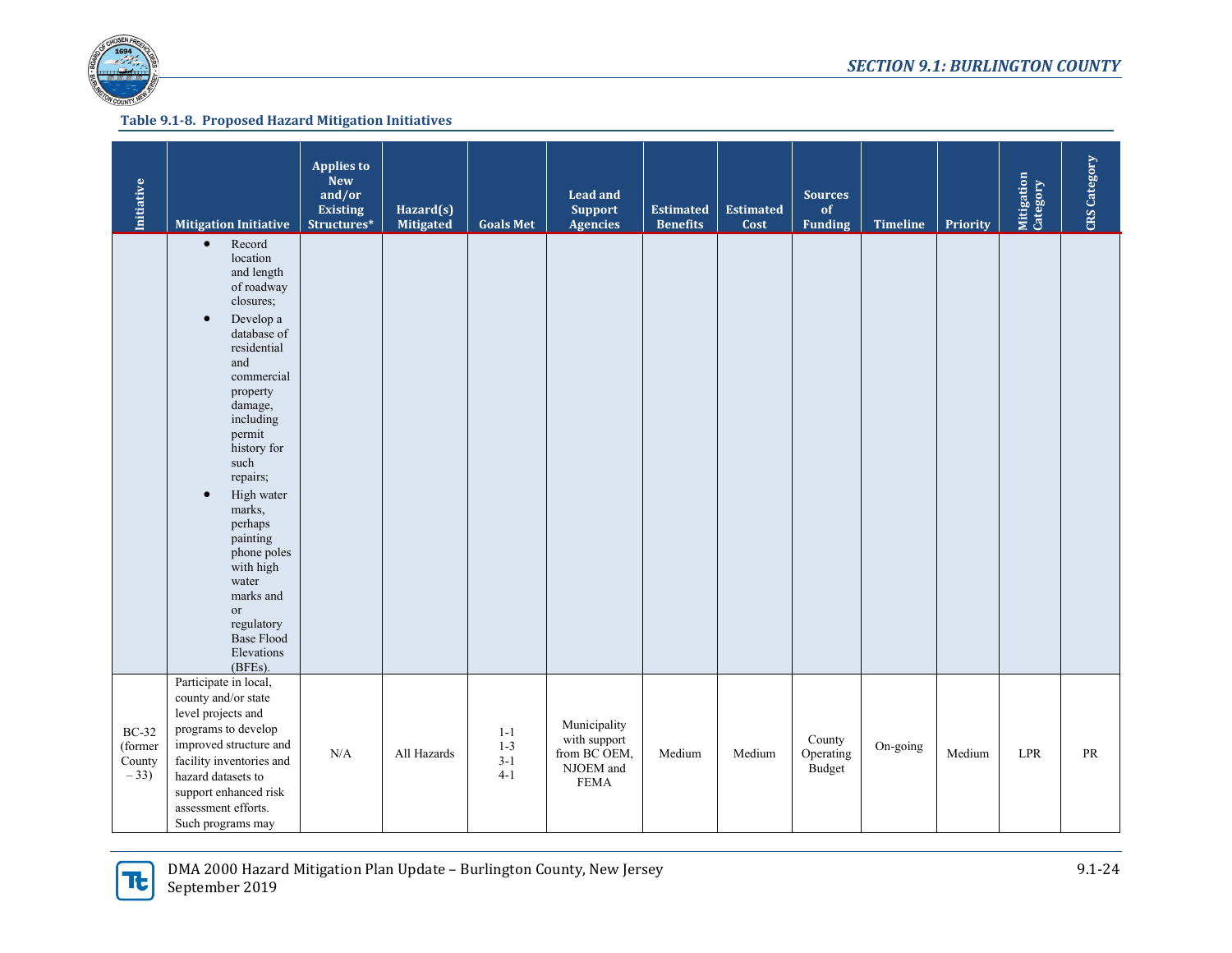

| <b>Initiative</b> | <b>Mitigation Initiative</b>                                                                                                                                                                                                                                                                                                                                                                                   | <b>Applies to</b><br><b>New</b><br>and/or<br><b>Existing</b><br>Structures* | Hazard(s)<br><b>Mitigated</b> | <b>Goals Met</b> | <b>Lead and</b><br><b>Support</b><br><b>Agencies</b> | <b>Estimated</b><br><b>Benefits</b> | <b>Estimated</b><br>Cost | <b>Sources</b><br>of<br><b>Funding</b> | <b>Timeline</b> | Priority | Mitigation<br>Category | <b>CRS</b> Category |
|-------------------|----------------------------------------------------------------------------------------------------------------------------------------------------------------------------------------------------------------------------------------------------------------------------------------------------------------------------------------------------------------------------------------------------------------|-----------------------------------------------------------------------------|-------------------------------|------------------|------------------------------------------------------|-------------------------------------|--------------------------|----------------------------------------|-----------------|----------|------------------------|---------------------|
|                   | include developing a<br>detailed inventory of<br>critical facilities based<br>upon FEMA's<br>Comprehensive Data<br>Management System<br>(CDMS) which could<br>be used for various<br>planning and<br>emergency<br>management purposes<br>including:<br>Support the<br>$\bullet$<br>performance of<br>enhanced risk and<br>vulnerability<br>assessments for                                                     |                                                                             |                               |                  |                                                      |                                     |                          |                                        |                 |          |                        |                     |
|                   | hazards of<br>concern.<br>Support state,<br>$\bullet$<br>county and local<br>planning efforts<br>including<br>mitigation<br>(including updates<br>to the State HMP),<br>comprehensive<br>emergency<br>management,<br>debris<br>management, and<br>land use.<br>Improved<br>$\bullet$<br>structural and<br>facility inventories<br>could incorporate<br>flood, wind and<br>seismic-specific<br>parameters (e.g. |                                                                             |                               |                  |                                                      |                                     |                          |                                        |                 |          |                        |                     |

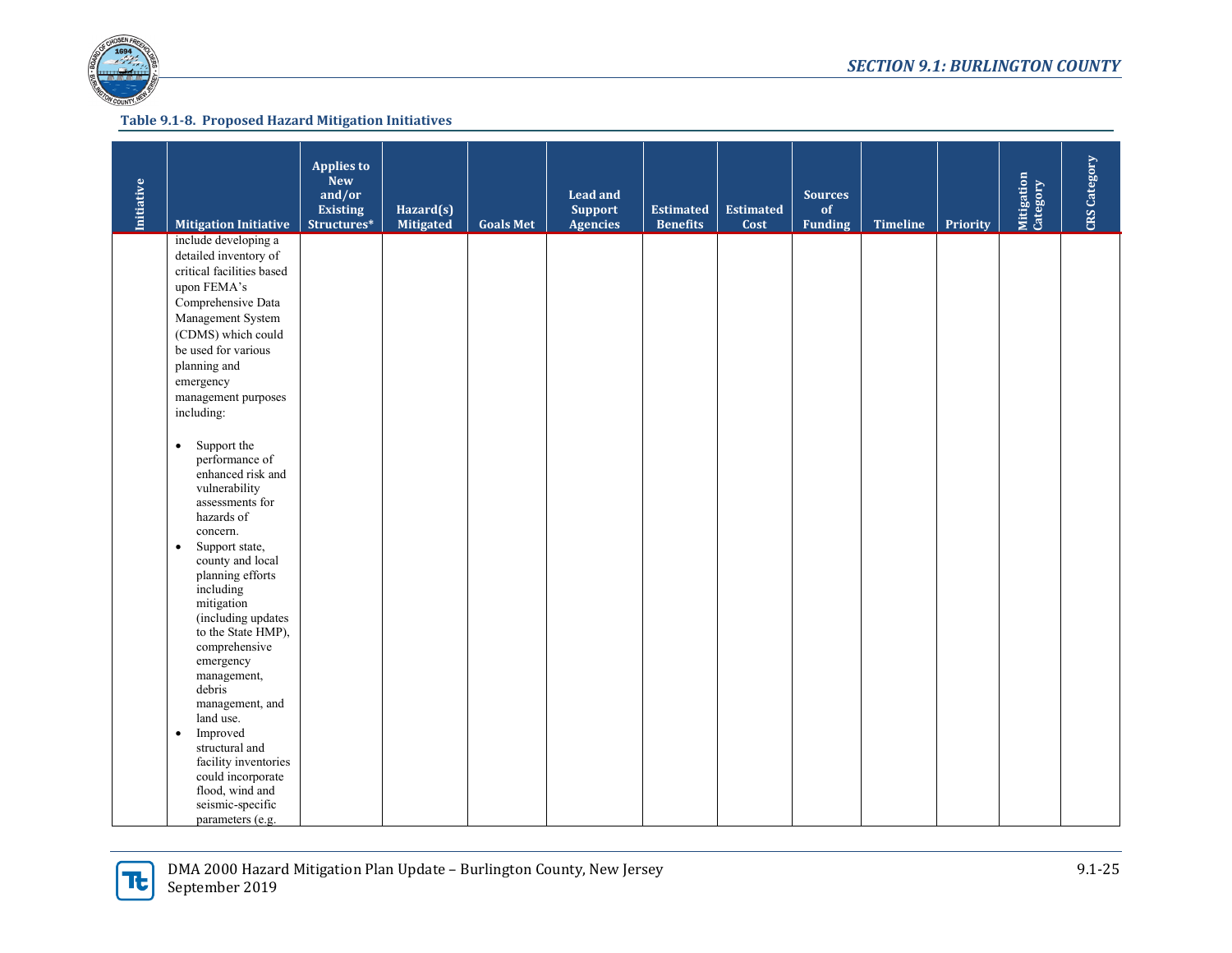

| Initiative                                  | <b>Mitigation Initiative</b>                                                                                                                                                                                                                                                                                                                                                                                                                                 | <b>Applies to</b><br><b>New</b><br>and/or<br><b>Existing</b><br>Structures* | Hazard(s)<br><b>Mitigated</b> | <b>Goals Met</b>              | <b>Lead and</b><br><b>Support</b><br><b>Agencies</b>                            | <b>Estimated</b><br><b>Benefits</b> | <b>Estimated</b><br>Cost | <b>Sources</b><br>of<br><b>Funding</b>                                    | <b>Timeline</b> | Priority | Mitigation<br>Category | CRS Category |
|---------------------------------------------|--------------------------------------------------------------------------------------------------------------------------------------------------------------------------------------------------------------------------------------------------------------------------------------------------------------------------------------------------------------------------------------------------------------------------------------------------------------|-----------------------------------------------------------------------------|-------------------------------|-------------------------------|---------------------------------------------------------------------------------|-------------------------------------|--------------------------|---------------------------------------------------------------------------|-----------------|----------|------------------------|--------------|
|                                             | first floor<br>elevations, roof<br>types, structure<br>types based on<br><b>FEMA-154</b><br>"Rapid Visual<br>Screening of<br><b>Buildings</b> for<br>Potential Seismic<br>Hazards"<br>methodologies). It<br>is recognized that<br>these programs<br>will need to be<br>initiated and<br>supported at the<br>County and/or<br>State level, and<br>will require<br>training, tools and<br>funding provided<br>at the county, state<br>and/or federal<br>level. |                                                                             |                               |                               |                                                                                 |                                     |                          |                                                                           |                 |          |                        |              |
| <b>BC-33</b><br>(former<br>County<br>$-34)$ | Support ongoing<br>updates of<br>Comprehensive<br>Emergency<br>Management Plans                                                                                                                                                                                                                                                                                                                                                                              | N/A                                                                         | All Hazards                   | $1 - 1$<br>$1 - 2$<br>$3 - 2$ | BC OEM;<br>Hazard<br>Mitigation Plan<br>Coordinator,<br>$\operatorname{BC}$ GIS | Medium-<br>High                     | Medium-<br>High          | <b>FEMA</b><br>Mitigation<br>Grant<br>Programs<br>with<br>county<br>match | On-going        | Medium   | <b>LPR</b>             | PR, ES       |
| <b>BC-34</b><br>(former<br>County<br>$-35)$ | Foster the creation,<br>enhancement and<br>maintenance of Mutual<br>Aid Agreements<br>between neighboring<br>communities for<br>continuity of<br>operations                                                                                                                                                                                                                                                                                                  | New and<br>Existing                                                         | All Hazards                   | $1 - 1$<br>$2 - 1$            | Municipality<br>with support<br>from BC OEM<br>and NJ OEM                       | Low                                 | Low                      | County<br>Operating<br>Budget                                             | On-going        | High     | <b>LPR</b>             | PR, ES       |
| <b>BC-35</b><br>(former)                    | Identify and develop<br>agreements with<br>entities that can                                                                                                                                                                                                                                                                                                                                                                                                 | N/A                                                                         | All Hazards                   | $3 - 2$                       | Municipality<br>with support<br>from BC OEM,                                    | Medium                              | Low                      | County<br>Operating<br>Budget                                             | $On-going$      | High     | <b>LPR</b>             | PR, ES       |

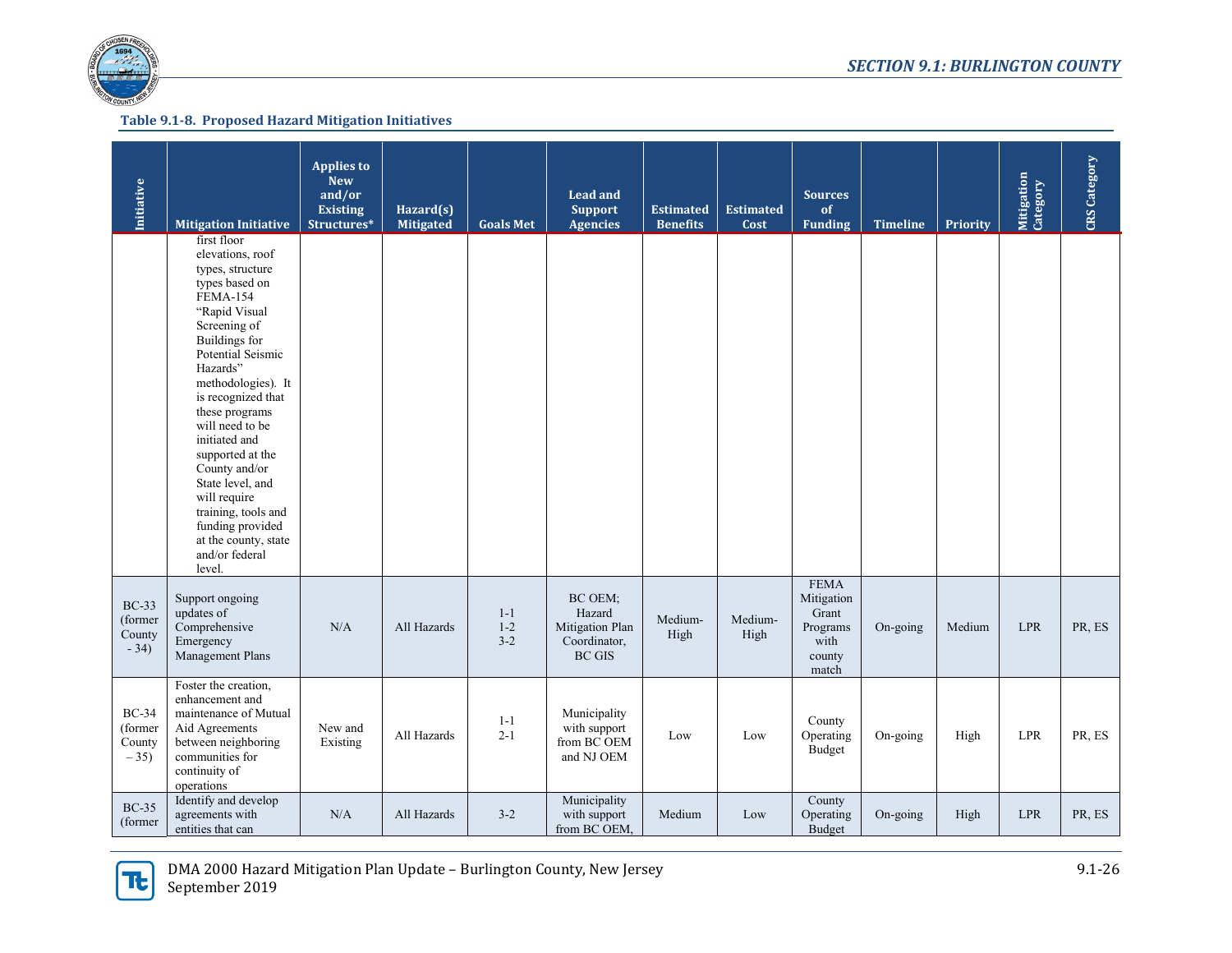

| Initiative                                  | <b>Mitigation Initiative</b>                                                                                                                                                                                                                                                                      | <b>Applies to</b><br><b>New</b><br>and/or<br><b>Existing</b><br>Structures* | Hazard(s)<br><b>Mitigated</b> | <b>Goals Met</b> | <b>Lead and</b><br><b>Support</b><br><b>Agencies</b>                                           | <b>Estimated</b><br><b>Benefits</b> | <b>Estimated</b><br>Cost                  | <b>Sources</b><br>of<br><b>Funding</b>                                            | <b>Timeline</b>                      | Priority | Mitigation<br>Category | <b>CRS</b> Category |
|---------------------------------------------|---------------------------------------------------------------------------------------------------------------------------------------------------------------------------------------------------------------------------------------------------------------------------------------------------|-----------------------------------------------------------------------------|-------------------------------|------------------|------------------------------------------------------------------------------------------------|-------------------------------------|-------------------------------------------|-----------------------------------------------------------------------------------|--------------------------------------|----------|------------------------|---------------------|
| County<br>$-36$                             | provide support with<br>FEMA/NJOEM<br>paperwork after<br>disasters; qualified<br>damage assessment<br>personnel - Improve<br>post-disaster<br>capabilities - damage<br>assessment:<br><b>FEMA/NJOEM</b><br>paperwork<br>compilation,<br>submissions, record-<br>keeping                           |                                                                             |                               |                  | NJOEM,<br>FEMA and<br>surrounding<br>communities<br>and counties                               |                                     |                                           |                                                                                   |                                      |          |                        |                     |
| <b>BC-36</b><br>(former<br>County<br>$-37)$ | Work with regional<br>agencies (i.e. County<br>and NJOEM) to help<br>develop damage<br>assessment capabilities<br>at the local level<br>through such things as<br>training programs,<br>certification of<br>qualified individuals<br>(e.g. code officials,<br>floodplain managers,<br>engineers). | N/A                                                                         | All Hazards                   | $1 - 1$<br>$3-1$ | Municipality<br>with support<br>from BC OEM,<br>NJOEM and<br><b>FEMA</b>                       | Medium                              | Medium                                    | County<br>Operating<br>Budget                                                     | Short Term                           | Medium   | <b>LPR</b>             | PR, ES              |
| $BC-37$<br>(former<br>County<br>$-38$       | Continue to support<br>the implementation,<br>monitoring,<br>maintenance, and<br>updating of this Plan<br>(through participation<br>in the 5-year Plan<br>Update)                                                                                                                                 | N/A                                                                         | All Hazards                   | $1-1$            | Municipality<br>with support<br>from BC OEM,<br>NJOEM and<br><b>FEMA</b>                       | Medium                              | Medium                                    | County<br>Operating<br>Budget,<br><b>FEMA</b><br>HMA and<br>HLS grant<br>programs | Short-<br>Long<br>Term<br><b>DOF</b> | Medium   | <b>LPR</b>             | <b>PR</b>           |
| <b>BC-38</b><br>(former<br>County<br>$-39$  | Promote the<br>participation of<br>Floodplain<br>Administrators within<br>the planning process<br>and other activities.                                                                                                                                                                           | New and<br>Existing                                                         | All Hazards                   | $1 - 4$          | Municipality<br>with support<br>from Planning<br>Partners.<br>BC OEM,<br>NJOEM,<br><b>FEMA</b> | High                                | $Low -$<br>High (for<br>5-year<br>update) | County<br>Operating<br>Budget,<br><b>FEMA</b><br>planning<br>grants               | On-going                             | High     | <b>LPR</b>             | PR                  |

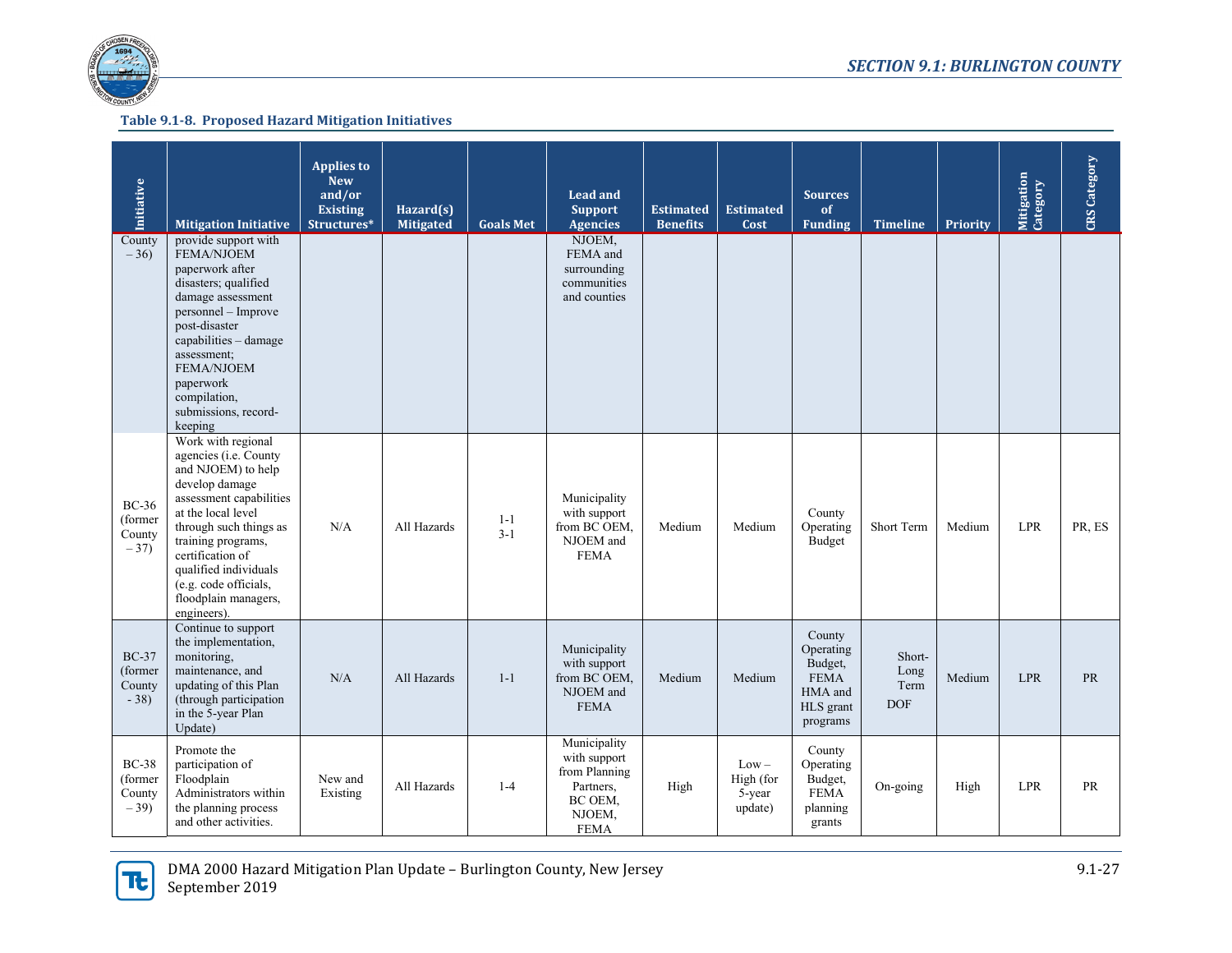

| Initiative                                 | <b>Mitigation Initiative</b>                                                                                                                                                                                                  | <b>Applies to</b><br><b>New</b><br>and/or<br><b>Existing</b><br>Structures* | Hazard(s)<br><b>Mitigated</b> | <b>Goals Met</b>                                    | <b>Lead and</b><br><b>Support</b><br><b>Agencies</b>                                             | <b>Estimated</b><br><b>Benefits</b> | <b>Estimated</b><br>Cost | <b>Sources</b><br>of<br><b>Funding</b> | <b>Timeline</b> | Priority | Mitigation<br>Category | <b>CRS</b> Category |
|--------------------------------------------|-------------------------------------------------------------------------------------------------------------------------------------------------------------------------------------------------------------------------------|-----------------------------------------------------------------------------|-------------------------------|-----------------------------------------------------|--------------------------------------------------------------------------------------------------|-------------------------------------|--------------------------|----------------------------------------|-----------------|----------|------------------------|---------------------|
| <b>BC-39</b><br>(former<br>County<br>$-40$ | Incorporate floodplain<br>and RiskMAP<br>products into the<br>County GIS system<br>and make available for<br>municipalities.                                                                                                  | N/A                                                                         | Flood                         | $1 - 1$<br>$1 - 3$<br>$3-1$                         | Municipality<br>with support<br>from BC OEM,<br>County<br>Engineers,<br>NJOEM and<br><b>FEMA</b> | Medium                              | Medium                   | County<br>Operating<br>Budget          | Short           | Medium   | <b>LPR</b>             | PR                  |
| $BC-40$<br>(former<br>County<br>$-41)$     | Provide public<br>education and outreach<br>on proper installation<br>and/or use of backup<br>power                                                                                                                           | <b>Both</b>                                                                 | Flood                         | $1 - 1$<br>$1 - 3$<br>$3-1$                         | County GIS<br>and BC OEM                                                                         | High                                | Medium                   | County<br>Budget                       | Short           | Medium   | EAP                    | PI                  |
| $BC-41$                                    | Increase boat slips for<br>emergency rescue on<br>Delaware River (south<br>of Burlington City)<br>and Rancocas                                                                                                                | New                                                                         | Flood.<br>Severe Storm        | $1-1$<br>$1 - 2$<br>$3 - 1$<br>$3 - 2$              | <b>BC OEM</b>                                                                                    | Medium                              | Medium                   | County<br>Operating<br>Budget          | Long term       | Medium   | SIP                    | PR, ES              |
| <b>BC-42</b>                               | Address flooding<br>issues on Route 63 in<br>Maple Shade                                                                                                                                                                      | Existing                                                                    | Flood                         | $1 - 1$<br>$1 - 3$<br>$2 - 1$<br>$2 - 2$<br>$3 - 1$ | BC<br>Engineering                                                                                | Medium                              | Medium                   | County<br>Operating<br>Budget          | Long term       | Medium   | <b>SIP</b>             | PP                  |
| $BC-43$                                    | Radio tower wildfire<br>vulnerability<br>Phase 1: Determine<br>vulnerability of the 20<br>radio towers in the<br>County to wildfire.<br>Phase 2: Increase<br>buffer to forest edge in<br>vulnerable radio tower<br>locations. | Existing                                                                    | Wildfire                      | $1 - 1$<br>$1 - 2$<br>$3 - 1$                       | <b>BC</b><br>Engineering,<br><b>BC</b> Resource<br>Conservation                                  | Medium                              | Medium                   | County<br>Operating<br>Budget          | Long Term       | Medium   | <b>LPR</b>             | PR, PP              |
| <b>BC-44</b>                               | Strengthen and harden<br>communications with<br>eastern portion of<br>County to prevent loss<br>of communication<br>during hazard events.                                                                                     | Existing                                                                    | A11                           | $1 - 1$<br>$1 - 2$<br>$3 - 1$                       | <b>BC OEM</b>                                                                                    | Medium                              | Medium                   | County<br>Operating<br>Budget          | Short Term      | High     | <b>LPR</b>             | <b>ES</b>           |

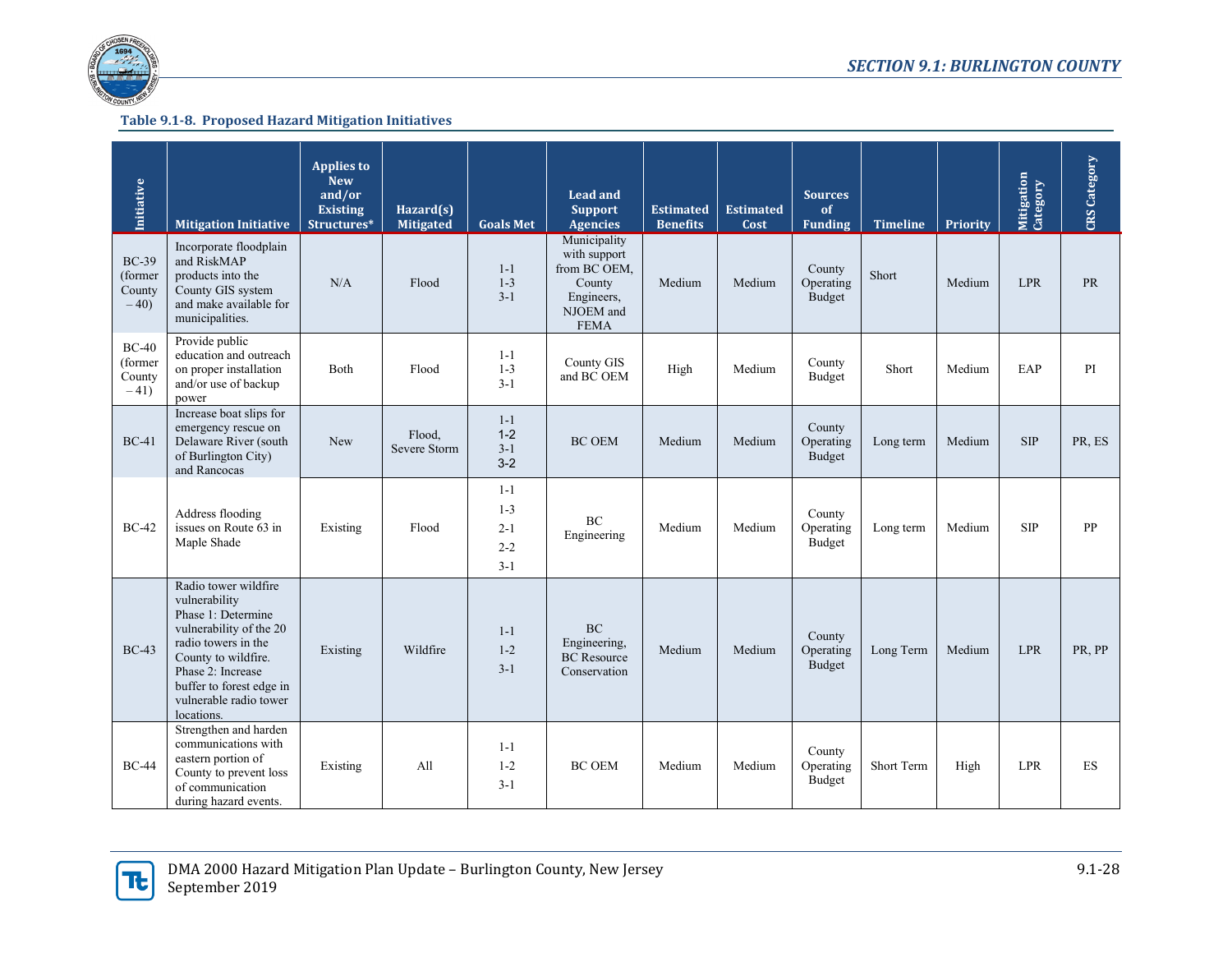

| <b>Initiative</b> | <b>Mitigation Initiative</b>                                                                                                                                                                                    | <b>Applies to</b><br><b>New</b><br>and/or<br><b>Existing</b><br>Structures* | Hazard(s)<br><b>Mitigated</b> | <b>Goals Met</b> | <b>Lead and</b><br><b>Support</b><br><b>Agencies</b> | <b>Estimated</b><br><b>Benefits</b> | <b>Estimated</b><br>Cost | <b>Sources</b><br>of<br><b>Funding</b> | <b>Timeline</b> | <b>Priority</b> | Mitigation<br>Category | <b>CRS</b> Category |
|-------------------|-----------------------------------------------------------------------------------------------------------------------------------------------------------------------------------------------------------------|-----------------------------------------------------------------------------|-------------------------------|------------------|------------------------------------------------------|-------------------------------------|--------------------------|----------------------------------------|-----------------|-----------------|------------------------|---------------------|
| $BC-45$           | Hold meetings to<br>discuss hazard<br>mitigation progress<br>and emerging hazards<br>of concern. Annual<br>meetings with LEPC.<br>Quarterly meetings<br>with Steering<br>Committee.                             | New and<br>Existing                                                         | A11                           | All Goals        | <b>BC OEM</b>                                        | High                                | Low                      | County<br>Operating<br>Budget          | Short Term      | High            | <b>LPR</b>             | ES                  |
| $BC-46$           | Develop Countywide<br>map book to have hard<br>copy records of all<br>mutual aid agreements<br>and emergency<br>procedures in the event<br>of utility and<br>communications<br>failure during hazard<br>events. | Existing                                                                    | A11                           | 6                | <b>BC OEM</b>                                        | High                                | Low                      | County<br>Operating<br>Budget          | Short Term      | High            | <b>LPR</b>             | ES                  |

*Notes:* 

*Not all acronyms and abbreviations defined below are included in the table.*

*\*Does this mitigation initiative reduce the effects of hazards on new and/or existing buildings and/or infrastructure? Not applicable (N/A) is inserted if this does not apply.*

| Acronyms and Abbreviations: | Potential FEMA HMA Fundina Sources: | l'imeline: |
|-----------------------------|-------------------------------------|------------|
|-----------------------------|-------------------------------------|------------|

| CAV         | Community Assistance Visit                                 | FMA         | Flood Mitigation Assistance Grant Program |           |                       | <b>Short</b>                                                       | 1 to 5 years                                                                                 |
|-------------|------------------------------------------------------------|-------------|-------------------------------------------|-----------|-----------------------|--------------------------------------------------------------------|----------------------------------------------------------------------------------------------|
| CRS         | <b>Community Rating System</b>                             | <b>HMGP</b> | <b>Hazard Mitigation Grant Program</b>    |           |                       | Long Term                                                          | 5 years or greater                                                                           |
| <b>DPW</b>  | Department of Public Works                                 | PDM         | Pre-Disaster Mitigation Grant Program     |           |                       | 0G                                                                 | On-going program                                                                             |
| <b>FEMA</b> | <b>Federal Emergency Management Agency</b>                 | <b>RFC</b>  | Repetitive Flood Claims Grant Program     |           |                       | DOF                                                                | Depending on funding                                                                         |
| FPA         | Floodplain Administrator                                   |             | (discontinued)                            |           |                       |                                                                    |                                                                                              |
| HMA         | <b>Hazard Mitigation Assistance</b>                        | SRL         | Severe Repetitive Loss Grant Program      |           |                       |                                                                    |                                                                                              |
| N/A         | Not applicable                                             |             | (discontinued)                            |           |                       |                                                                    |                                                                                              |
| NFIP        | National Flood Insurance Program                           |             |                                           |           |                       |                                                                    |                                                                                              |
| <b>OEM</b>  | <b>Office of Emergency Management</b>                      |             |                                           |           |                       |                                                                    |                                                                                              |
| Costs:      |                                                            |             |                                           | Benefits: |                       |                                                                    |                                                                                              |
|             | Where actual project costs have been reasonably estimated: |             |                                           |           |                       |                                                                    | Where possible, an estimate of project benefits (per FEMA's benefit calculation methodology) |
| Low         | $<$ \$10.000                                               |             |                                           |           |                       | has been evaluated against the project costs, and is presented as: |                                                                                              |
| Medium      | <i>\$10,000 to \$100,000</i>                               |             |                                           | Low=      | $\langle$ \$10.000    |                                                                    |                                                                                              |
| High        | $>$ \$100.000                                              |             |                                           | Medium    | \$10,000 to \$100,000 |                                                                    |                                                                                              |

*High > \$100,000*

*Where actual project costs cannot reasonably be established at this time:* 

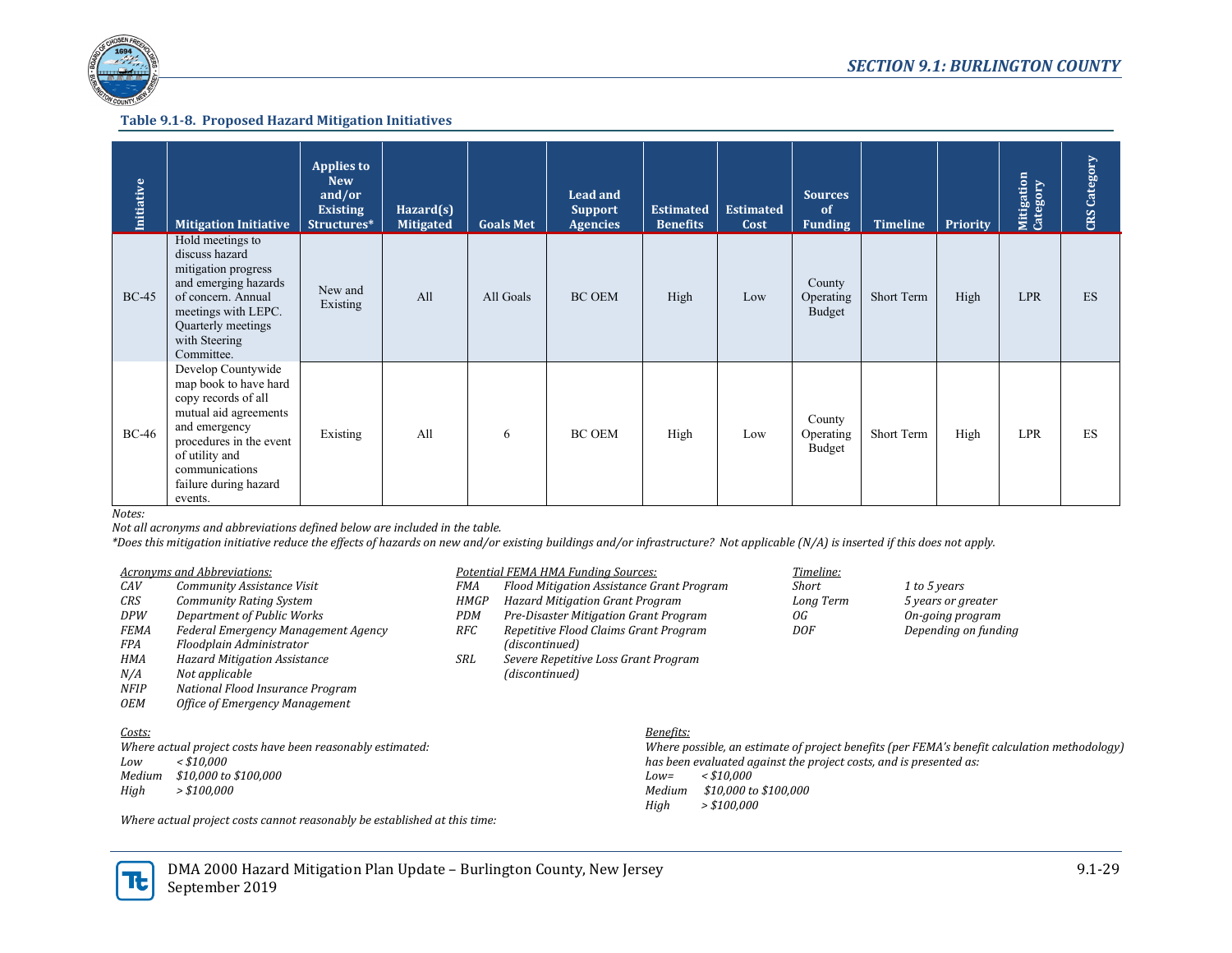*Where numerical project benefits cannot reasonably be established at this time: Low Long-term benefits of the project are difficult to quantify in the short term. Medium Project will have a long-term impact on the reduction of risk exposure to* 

*High Project will have an immediate impact on the reduction of risk exposure to* 

*exposure to property.* 

*life and property.*

*life and property, or project will provide an immediate reduction in the risk* 



#### *Costs: Benefits:*

| Low | Possible to fund under existing budget. Project is part of, or can be part |
|-----|----------------------------------------------------------------------------|
|     | of an existing on-going program.                                           |

*Medium Could budget for under existing work plan, but would require a reapportionment of the budget or a budget amendment, or the cost of the project would have to be spread over multiple years.*

*High Would require an increase in revenue via an alternative source (i.e., bonds, grants, fee increases) to implement. Existing funding levels are not adequate to cover the costs of the proposed project.*

#### *Mitigation Category:*

#### • *Local Plans and Regulations (LPR) – These actions include government authorities, policies or codes that influence the way land and buildings are being developed and built.*

- *Structure and Infrastructure Project (SIP)- These actions involve modifying existing structures and infrastructure to protect them from a hazard or remove them from a hazard area. This could apply to public or private structures as well as critical facilities and infrastructure. This type of action also involves projects to construct manmade structures to reduce the impact of hazards.*
- *Natural Systems Protection (NSP) – These are actions that minimize damage and losses, and also preserve or restore the functions of natural systems.*
- *Education and Awareness Programs (EAP) – These are actions to inform and educate citizens, elected officials, and property owners about hazards and potential ways to mitigate them. These actions may also include participation in national programs, such as StormReady and Firewise Communities*

#### *CRS Category:*

- *Preventative Measures (PR) - Government, administrative or regulatory actions, or processes that influence the way land and buildings are developed and built. Examples include planning and zoning, floodplain local laws, capital improvement programs, open space preservation, and storm water management regulations.*
- *Property Protection (PP) - These actions include public activities to reduce hazard losses or actions that involve (1) modification of existing buildings or structures to protect them from a hazard or (2) removal of the structures from the hazard area. Examples include acquisition, elevation, relocation, structural retrofits, storm shutters, and shatter-resistant glass.*
- *Public Information (PI) - Actions to inform and educate citizens, elected officials, and property owners about hazards and potential ways to mitigate them. Such actions include outreach projects, real estate disclosure, hazard information centers, and educational programs for school-age children and adults.*
- Natural Resource Protection (NR) Actions that minimize hazard loss and also preserve or restore the functions of natural systems. These actions include sediment and erosion control, *stream corridor restoration, watershed management, forest and vegetation management, and wetland restoration and preservation.*
- *Structural Flood Control Projects (SP) - Actions that involve the construction of structures to reduce the impact of a hazard. Such structures include dams, setback levees, floodwalls, retaining walls, and safe rooms.*
- *Emergency Services (ES) - Actions that protect people and property during and immediately following a disaster or hazard event. Services include warning systems, emergency response services, and the protection of essential facilities.*

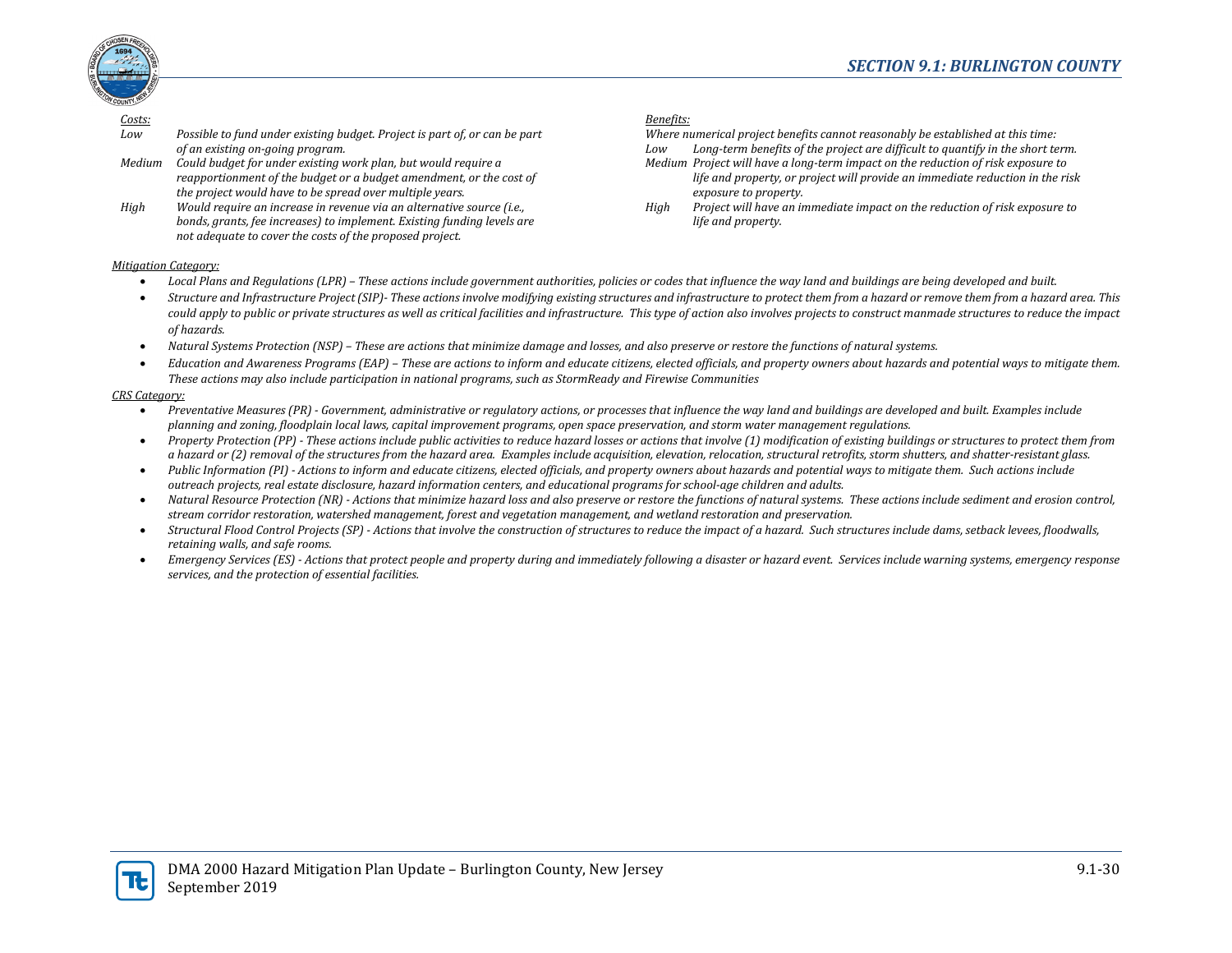

| <b>Mitigation</b><br>Action /<br>Project<br><b>Number</b> | <b>Mitigation Action/Initiative</b>                                                                                                                                                                                                                                                                                                                                                                                                                                                                               | Life Safety  | Protection<br>Property | Cost-Effectiveness | <b>Technical</b> | Political      | Legal          | <b>Fiscal</b> | Environmental | Social       | Administrative | Multi-Hazard | Timeline     | <b>Agency Champion</b> | Other Community<br><b>Objectives</b> | Total           | High $/$<br>Medium /<br>Low |
|-----------------------------------------------------------|-------------------------------------------------------------------------------------------------------------------------------------------------------------------------------------------------------------------------------------------------------------------------------------------------------------------------------------------------------------------------------------------------------------------------------------------------------------------------------------------------------------------|--------------|------------------------|--------------------|------------------|----------------|----------------|---------------|---------------|--------------|----------------|--------------|--------------|------------------------|--------------------------------------|-----------------|-----------------------------|
| $BC-1$<br>(former<br>County $-1$ )                        | Purchase, relocate, or elevate<br>structures located in hazard-prone<br>areas to protect structures from<br>future damage, with repetitive loss<br>and severe repetitive loss property<br>as priority.<br>Phase 1: Identify appropriate<br>candidates based on cost-<br>effectiveness, for example:<br>Phase 2: Where determined to be a<br>viable option, work with property<br>owners toward implementation of<br>the determined action based on<br>available funding from FEMA and<br>local match availability | -1           | 1                      | $\mathbf{0}$       | -1               | $\mathbf{0}$   | $\mathbf{1}$   | $\mathbf{0}$  | $\mathbf{0}$  | $\mathbf{1}$ | 1              | $\mathbf{0}$ | $\mathbf{0}$ | $\overline{1}$         | $\overline{0}$                       | $7\phantom{.0}$ | Medium                      |
| $BC-2$<br>(former)<br>$County - 2)$                       | Obtain and install backup power at<br>vital county critical facilities                                                                                                                                                                                                                                                                                                                                                                                                                                            | $\mathbf{1}$ | $\mathbf{1}$           | $\Omega$           | $\mathbf{1}$     | $\overline{1}$ | $\overline{1}$ | $\Omega$      | $\theta$      | $\mathbf{1}$ | $\mathbf{1}$   |              | $\theta$     | $\mathbf{1}$           | $\mathbf{1}$                         | 10              | High                        |
| $BC-3$<br>(former)<br>County $-3$ )                       | Join NOAA "Storm Ready"                                                                                                                                                                                                                                                                                                                                                                                                                                                                                           | $\mathbf{1}$ | $\mathbf{1}$           | $\mathbf{1}$       | $\mathbf{1}$     | $\mathbf{0}$   | $\mathbf{1}$   | $\mathbf{0}$  | $\mathbf{0}$  | $\mathbf{1}$ | $\mathbf{1}$   | $\mathbf{1}$ | $\mathbf{0}$ | -1                     | $\overline{0}$                       | 9               | Medium                      |
| $BC-4$<br>(former)<br>County $-4$ )                       | Promote "Firewise" throughout the<br>county                                                                                                                                                                                                                                                                                                                                                                                                                                                                       | $\mathbf{1}$ | $\mathbf{1}$           | $\boldsymbol{0}$   | $\mathbf{1}$     | $\mathbf{1}$   |                | $\mathbf{1}$  | $\mathbf{1}$  | $\mathbf{1}$ | $\mathbf{1}$   | $\mathbf{0}$ | $\mathbf{1}$ | $\mathbf{1}$           | 1                                    | 12              | High                        |
| $BC-5$<br>(former)<br>County -5)                          | Support local efforts to incorporate<br>hazard mitigation into Local Master<br>Plans/Zoning                                                                                                                                                                                                                                                                                                                                                                                                                       | $\mathbf{1}$ | $\mathbf{1}$           | $\overline{0}$     | $\mathbf{0}$     | $\mathbf{1}$   | $\mathbf{1}$   | $\mathbf{1}$  | $\mathbf{1}$  | $\mathbf{1}$ | $-1$           |              | $-1$         | $-1$                   | $\overline{0}$                       | $\overline{4}$  | Low                         |
| $BC-6$<br>(former)<br>County $-6$ )                       | Promote CRS program throughout<br>the county                                                                                                                                                                                                                                                                                                                                                                                                                                                                      | $\mathbf{1}$ | $\mathbf{1}$           | $\mathbf{0}$       | $\mathbf{1}$     | $\mathbf{1}$   | $\overline{1}$ | $\mathbf{1}$  | 1             | $\mathbf{1}$ | $\mathbf{1}$   | $\mathbf{0}$ | 1            | $\mathbf{1}$           | $\mathbf{1}$                         | 12              | High                        |
| $BC-7$<br>(former)<br>County $-7$ )                       | Obtain/record/maintain historical<br>hazard data such as: flood high<br>water marks, road closures, wild<br>fires, requests for assistance, loss<br>data etc.                                                                                                                                                                                                                                                                                                                                                     | $\mathbf{1}$ | $\mathbf{1}$           | $\mathbf{0}$       | $\mathbf{0}$     | $\mathbf{1}$   | $\mathbf{1}$   | 1             | $\mathbf{1}$  |              | $\mathbf{1}$   |              | $\mathbf{1}$ | $\mathbf{1}$           | 1                                    | 12              | High                        |
| $BC-8$<br>(former)<br>County $-8$ )                       | Develop public info. strategy for<br>dissemination of hazard information<br>before an event                                                                                                                                                                                                                                                                                                                                                                                                                       | 1            | 1                      | $\mathbf{1}$       | -1               | $\theta$       |                | $\mathbf{0}$  | $\mathbf{0}$  |              | $\mathbf{1}$   |              | $\mathbf{0}$ |                        | $\overline{0}$                       | 9               | Medium                      |

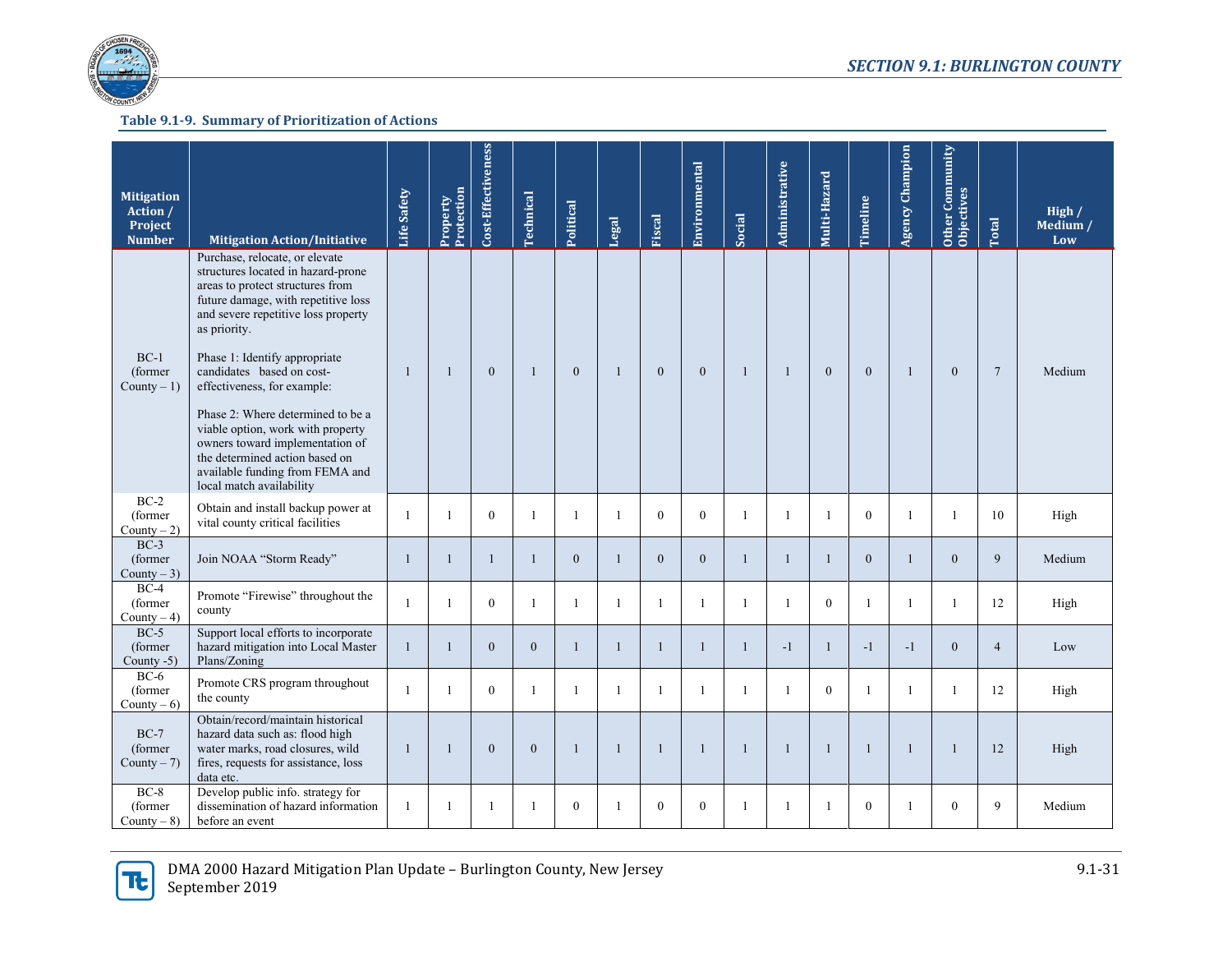

| <b>Mitigation</b><br>Action /<br>Project<br>Number | <b>Mitigation Action/Initiative</b>                                                                                                      | Life Safety    | Property<br>Protection | Cost-Effectiveness | <b>rechnical</b> | Political      | Legal        | Fiscal       | Environmental    | <b>Social</b>  | Administrative   | Multi-Hazard | Timeline       | <b>Agency Champion</b> | Other Community<br><b>Objectives</b> | <b>Total</b>    | High $/$<br>Medium /<br>Low |
|----------------------------------------------------|------------------------------------------------------------------------------------------------------------------------------------------|----------------|------------------------|--------------------|------------------|----------------|--------------|--------------|------------------|----------------|------------------|--------------|----------------|------------------------|--------------------------------------|-----------------|-----------------------------|
| $BC-9$<br>(former<br>County $-9$ )                 | Evaluate the adoption of "no<br>Adverse Impact" land use policies<br>through a planning framework.                                       | $\mathbf{1}$   | $\mathbf{1}$           | $\mathbf{1}$       | $\mathbf{0}$     | $\mathbf{1}$   | $\mathbf{1}$ | $\mathbf{1}$ | $\mathbf{1}$     | $\mathbf{1}$   | $\mathbf{1}$     | $\mathbf{1}$ | $\mathbf{1}$   | $\mathbf{1}$           | $\mathbf{0}$                         | 12              | High                        |
| $BC-10$<br>(former)<br>County-<br>10)              | Provide technical information and<br>guidance on hazards & risks to<br>municipalities and the public                                     | $\mathbf{1}$   | $\mathbf{1}$           | $\mathbf{1}$       | $\mathbf{0}$     | $\mathbf{1}$   |              | 1            | $\mathbf{0}$     | $\mathbf{1}$   | 1                | -1           | $\mathbf{1}$   | $\mathbf{1}$           | $\mathbf{1}$                         | 12              | High                        |
| $BC-11$<br>(former)<br>County $-$<br>11)           | Retrofit critical river crossings<br>including roads, bridges and<br>culverts over floodplains on county<br>roads                        | $\mathbf{1}$   | $\mathbf{1}$           | $\mathbf{0}$       | $\mathbf{1}$     | $\mathbf{1}$   | $\mathbf{1}$ | $\mathbf{0}$ | $\mathbf{0}$     | $\theta$       | $\mathbf{0}$     | -1           | $\mathbf{0}$   | $\mathbf{1}$           | $\mathbf{1}$                         | 8               | Medium                      |
| $BC-12$<br>(former)<br>County-<br>12)              | Create and enhance mutual aid<br>agreements between law<br>enforcement, municipal public<br>works and county public works<br>departments | $\overline{1}$ | $\mathbf{1}$           | $\mathbf{1}$       | $\mathbf{1}$     | $\theta$       | -1           | -1           | $\theta$         | $\Omega$       | $\theta$         |              | $\Omega$       | $\Omega$               | $\Omega$                             | $\tau$          | Medium                      |
| $BC-13$<br>(former)<br>County $-$<br>13)           | Improve dissemination of public<br>information on imminent hazard<br>threats                                                             | $\mathbf{1}$   | $\mathbf{0}$           | $\boldsymbol{0}$   | $\mathbf{0}$     | $\mathbf{1}$   | $\mathbf{1}$ | $\mathbf{0}$ | $\mathbf{0}$     | $\mathbf{0}$   | $\mathbf{0}$     | $\mathbf{1}$ | $\overline{0}$ | $\mathbf{1}$           | $\mathbf{1}$                         | 6               | Low                         |
| $BC-14$<br>(former)<br>County $-$<br>14)           | Keep a geo-referenced list and<br>information on critical facilities and<br>infrastructure components                                    | -1             | $\mathbf{1}$           | $\mathbf{0}$       | $\mathbf{1}$     | $\mathbf{1}$   |              | $\theta$     | $\theta$         | $\theta$       | $\theta$         |              | $\theta$       | $\mathbf{1}$           | $\Omega$                             | 6               | Low                         |
| $BC-15$<br>(former)<br>County-<br>15)              | Develop post disaster action plan<br>that includes debris removal<br>components                                                          | $\mathbf{0}$   | $\overline{0}$         | $\theta$           | $\mathbf{1}$     | $\mathbf{1}$   | $\mathbf{1}$ | $\theta$     | $\overline{1}$   | $\mathbf{1}$   | $\Omega$         | $\mathbf{1}$ | $\theta$       | $\mathbf{1}$           | $\Omega$                             | $7\phantom{.0}$ | Medium                      |
| $BC-16$<br>(former)<br>County $-$<br>16)           | Map urban/wild land interface areas                                                                                                      | $\theta$       | $\theta$               | $\theta$           | $\mathbf{1}$     | $\overline{1}$ | $\mathbf{1}$ | $\theta$     | $\theta$         | $\theta$       | $\theta$         | $\Omega$     | $\theta$       | $\mathbf{1}$           | $\mathbf{1}$                         | 5               | Low                         |
| $BC-17$<br>(former<br>$Countv -$<br>17)            | Identify, evaluate & improve<br>evacuation routes for all hazards of<br>concern.                                                         | $\mathbf{1}$   | $\mathbf{0}$           | $\boldsymbol{0}$   | $\boldsymbol{0}$ | $\mathbf{1}$   | 1            | $\mathbf{0}$ | $\boldsymbol{0}$ | $\overline{0}$ | $\boldsymbol{0}$ | -1           | $\mathbf{0}$   | $\mathbf{1}$           | 1                                    | 6               | Low                         |
| $BC -18$<br>(former)<br>County $-$<br>18)          | Create data sets for reverse 911 for<br>flooding, urban/wild land interface<br>& vulnerable populations                                  | $\mathbf{1}$   | $\mathbf{0}$           | $\mathbf{0}$       | $\mathbf{0}$     | $\mathbf{1}$   |              | $\mathbf{0}$ | $\mathbf{0}$     | $\mathbf{0}$   | $\mathbf{0}$     | -1           | $\mathbf{0}$   | $\mathbf{1}$           | $\mathbf{1}$                         | 6               | Low                         |

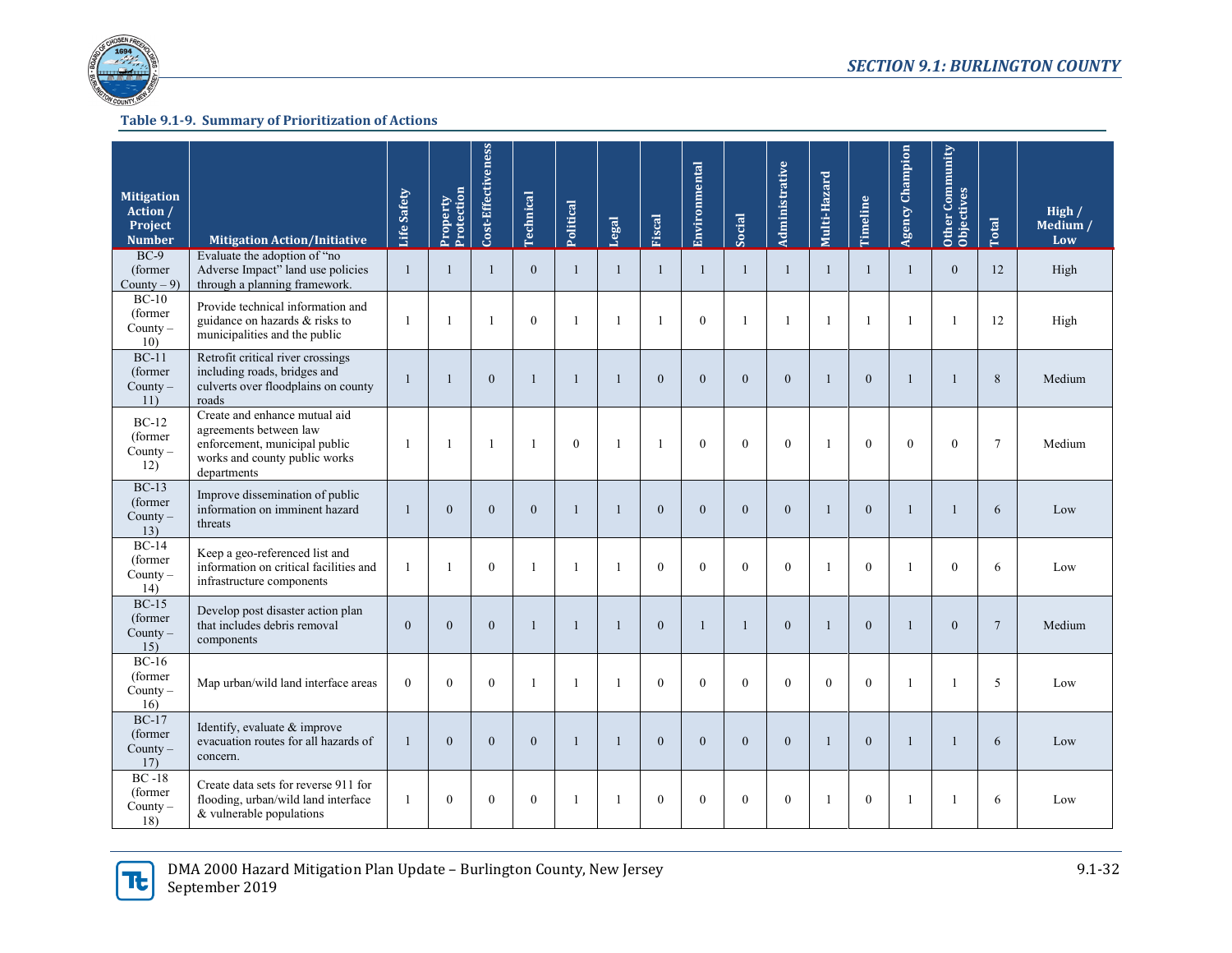

| <b>Mitigation</b><br>Action /<br>Project<br><b>Number</b> | <b>Mitigation Action/Initiative</b>                                                                                                                                  | Life Safety      | Protection<br>Property | Cost-Effectiveness | <b>Technical</b> | Political      | Legal        | Fiscal       | Environmental    | Social         | Administrative | Multi-Hazard | Timeline     | <b>Agency Champion</b> | Other Community<br><b>Objectives</b> | Total          | High $/$<br>Medium /<br>Low |
|-----------------------------------------------------------|----------------------------------------------------------------------------------------------------------------------------------------------------------------------|------------------|------------------------|--------------------|------------------|----------------|--------------|--------------|------------------|----------------|----------------|--------------|--------------|------------------------|--------------------------------------|----------------|-----------------------------|
| $BC-19$<br>(former)<br>County $-$<br>20)                  | Increase participation in multi-<br>jurisdictional annual progress<br>reports and updates of BC All<br>Hazards Mitigation Plan, if<br>necessary.                     | -1               | $\mathbf{1}$           | $\overline{1}$     | $\mathbf{0}$     | $\mathbf{1}$   | $\mathbf{1}$ | $\mathbf{1}$ | $\overline{1}$   | -1             | $\mathbf{1}$   | $\mathbf{1}$ | $\mathbf{1}$ | -1                     | $\mathbf{1}$                         | 13             | High                        |
| $BC-20$<br>(former)<br>County $-$<br>21)                  | Enhance the building inventory to<br>include structure values for future<br>use of the HAZUS program                                                                 | $\mathbf{0}$     | $\theta$               | $\mathbf{0}$       | $\mathbf{1}$     | $\overline{1}$ |              | $\mathbf{0}$ | $\mathbf{0}$     | $\theta$       | $\mathbf{0}$   | $\mathbf{1}$ | $\mathbf{0}$ | $\mathbf{1}$           | 1                                    | 6              | Low                         |
| $BC-21$<br>(former)<br>County $-$<br>22)                  | Provide higher resolution digital<br>elevation model for future use of<br>the HAZUS program                                                                          | $\mathbf{0}$     | $\theta$               | $\mathbf{0}$       | 1                | $\mathbf{1}$   | 1            | $\mathbf{0}$ | $\mathbf{0}$     | $\theta$       | $\mathbf{0}$   | $\mathbf{1}$ | $\mathbf{0}$ | $\mathbf{1}$           | 1                                    | 6              | Low                         |
| $BC-22$<br>(former)<br>$Country -$<br>23)                 | Retrofit structures located in flood-<br>prone areas to protect structures<br>from future damage, especially<br>those known to be identified as<br>'repetitive loss" | $\mathbf{1}$     | $\mathbf{1}$           | $\theta$           | -1               | $\theta$       | $\theta$     | $\mathbf{0}$ | $\mathbf{0}$     |                | $\mathbf{0}$   | $\mathbf{1}$ | $\mathbf{0}$ |                        | 1                                    | $\overline{7}$ | Medium                      |
| $BC-23$<br>(former<br>County $-$<br>(24)                  | Aid municipalities in obtaining<br>backup power at vital critical<br>facilities                                                                                      | $\overline{1}$   | $\mathbf{1}$           | $\mathbf{0}$       | $\theta$         | $\theta$       | 1            | $-1$         | $\mathbf{0}$     | $\theta$       | $\Omega$       | $\mathbf{1}$ | $\theta$     | $\theta$               | $\mathbf{1}$                         | $\overline{4}$ | Low                         |
| $BC-24$<br>(former<br>County $-$<br>25)                   | Encourage the use of higher<br>regulatory standards in codes such<br>as: The Local Floodplain<br>Management Ordinance and,<br>Zoning code                            | $\boldsymbol{0}$ | $\mathbf{1}$           | $\theta$           | $\mathbf{0}$     | -1             |              | $\mathbf{0}$ | $\boldsymbol{0}$ | $\theta$       | $\mathbf{0}$   |              | $\mathbf{0}$ | $\overline{0}$         |                                      | 5              | Low                         |
| $BC-25$<br>(former<br>County $-$<br>26)                   | Replace inadequate portions of<br>drainage systems on County roads                                                                                                   | $\mathbf{1}$     | $\mathbf{0}$           | $\boldsymbol{0}$   | $\mathbf{1}$     | $\mathbf{1}$   | $\mathbf{1}$ | $\mathbf{0}$ | $\boldsymbol{0}$ | $\overline{0}$ | $\overline{0}$ | $\mathbf{1}$ | $\mathbf{0}$ | $\overline{0}$         | 1                                    | 6              | Low                         |
| $BC-26$<br>(former)<br>$County -$<br>27)                  | Develop environmental monitoring<br>component for Burlington County<br><b>Emergency Operations Plan</b>                                                              | $\theta$         | $\theta$               | $\mathbf{0}$       | $\theta$         | $\mathbf{1}$   | $\mathbf{1}$ | $\mathbf{0}$ | $\mathbf{1}$     | $\theta$       | $\theta$       | $\mathbf{1}$ | $\mathbf{0}$ | $\theta$               | 1                                    | 5              | Low                         |
| $BC-27$<br>(former<br>County - 28                         | Retrofit vulnerable critical facilities<br>and infrastructure                                                                                                        | $\mathbf{1}$     | $\mathbf{1}$           | $\boldsymbol{0}$   | $\mathbf{1}$     | $\mathbf{1}$   | $\mathbf{1}$ | $\mathbf{0}$ | $\mathbf{0}$     | $\overline{0}$ | $\mathbf{0}$   | $\mathbf{1}$ | $\mathbf{0}$ | $\Omega$               | $\overline{0}$                       | 6              | Low                         |
| $BC-28$<br>(former)                                       | Document the impacts of all<br>hazards on land use decisions,                                                                                                        | $\mathbf{1}$     | $\mathbf{1}$           | $\overline{1}$     | $\mathbf{0}$     | $\mathbf{1}$   | $\mathbf{1}$ | 1            | $\mathbf{1}$     |                | $\mathbf{1}$   | $\mathbf{1}$ | 1            | 1                      | 1                                    | 13             | High                        |

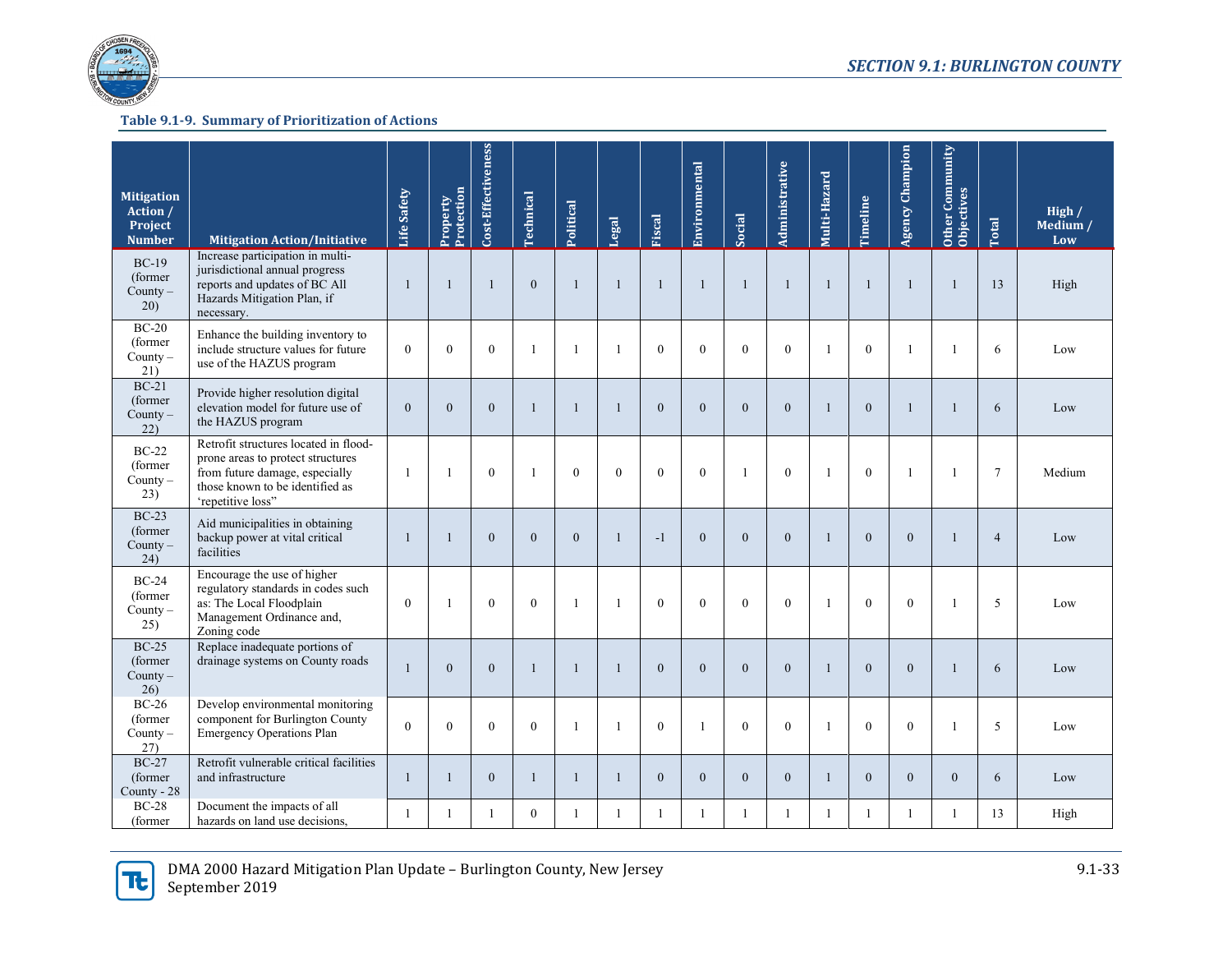

| <b>Mitigation</b><br>Action /<br>Project<br><b>Number</b><br>$County -$ | <b>Mitigation Action/Initiative</b><br>especially in terms of the placement                                                                                                                                                                                                                                                                                                                                                                                                                                                                                                                                                                                                                                                                                                                                                                                                                                                                                                                                                                                                                                                                                                          | Life Safety  | Protection<br>Property | Cost-Effectiveness | <b>Technical</b> | Political    | Legal | Fiscal         | Environmental | Social       | Administrative | Multi-Hazard | Timeline     | <b>Agency Champion</b> | Other Community<br><b>Objectives</b> | Total | High $/$<br>Medium /<br>Low |
|-------------------------------------------------------------------------|--------------------------------------------------------------------------------------------------------------------------------------------------------------------------------------------------------------------------------------------------------------------------------------------------------------------------------------------------------------------------------------------------------------------------------------------------------------------------------------------------------------------------------------------------------------------------------------------------------------------------------------------------------------------------------------------------------------------------------------------------------------------------------------------------------------------------------------------------------------------------------------------------------------------------------------------------------------------------------------------------------------------------------------------------------------------------------------------------------------------------------------------------------------------------------------|--------------|------------------------|--------------------|------------------|--------------|-------|----------------|---------------|--------------|----------------|--------------|--------------|------------------------|--------------------------------------|-------|-----------------------------|
| 29)<br>$BC-29$<br>(former)<br>County -<br>30)                           | of critical facilities/infrastructure<br>and high-density development.<br>Conduct and facilitate community<br>and public education and outreach<br>for residents and businesses to<br>include, but not be limited to, the<br>following to promote and effect<br>natural hazard risk reduction:<br>• Provide and maintain links to the<br>HMP website, and regularly post<br>notices on the County/municipal<br>homepage(s) referencing the<br>HMP webpages.<br>• Prepare and distribute<br>informational letters to flood<br>vulnerable property owners and<br>neighborhood associations,<br>explaining the availability of<br>mitigation grant funding to<br>mitigate their properties, and<br>instructing them on how they can<br>learn more and implement<br>mitigation.<br>• Use email notification systems<br>and newsletters to better educate<br>the public on flood insurance, the<br>availability of mitigation grant<br>funding, and personal natural<br>hazard risk reduction measures.<br>• Work with neighborhood<br>associations, civic and business<br>groups to disseminate<br>information on flood insurance<br>and the availability of mitigation<br>grant funding | $\mathbf{1}$ | $\overline{1}$         | $\mathbf{1}$       | $\mathbf{1}$     | $\mathbf{1}$ | -1    | $\mathbf{1}$   | $\mathbf{1}$  | $\mathbf{1}$ | $\mathbf{1}$   | -1           | $\mathbf{1}$ | $\mathbf{1}$           | 1                                    | 14    | High                        |
| $BC-30$<br>(former)                                                     | Support municipalities with<br>incorporation of ordinances and/or                                                                                                                                                                                                                                                                                                                                                                                                                                                                                                                                                                                                                                                                                                                                                                                                                                                                                                                                                                                                                                                                                                                    | $\mathbf{0}$ | 1                      | 1                  | 1                |              |       | $\overline{0}$ | 1             |              | $\mathbf{1}$   | -1           | -1           | $\mathbf{1}$           | 1                                    | 12    | High                        |

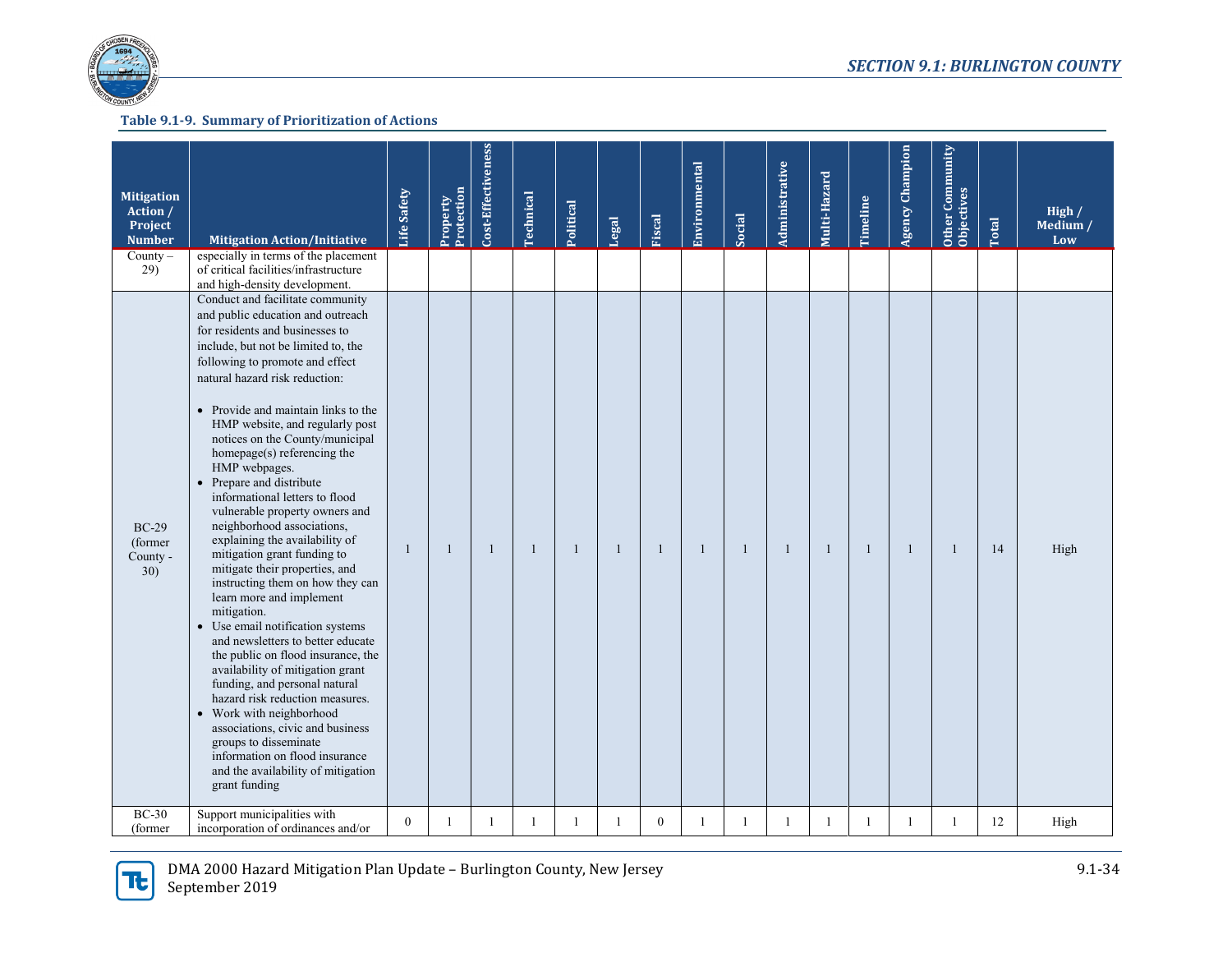

| <b>Mitigation</b><br>Action /<br>Project<br><b>Number</b> | <b>Mitigation Action/Initiative</b>                                                                                                                                                                                                                                                                                                                                                                                                                                               | Life Safety | Protection<br>Property | Cost-Effectiveness | Technical    | Political    | Legal | Fiscal       | Environmental    | Social       | Administrative | Multi-Hazard | Timeline     | <b>Agency Champion</b> | Other Community<br>Objectives | Total | High $/$<br>Medium /<br>Low |
|-----------------------------------------------------------|-----------------------------------------------------------------------------------------------------------------------------------------------------------------------------------------------------------------------------------------------------------------------------------------------------------------------------------------------------------------------------------------------------------------------------------------------------------------------------------|-------------|------------------------|--------------------|--------------|--------------|-------|--------------|------------------|--------------|----------------|--------------|--------------|------------------------|-------------------------------|-------|-----------------------------|
| $Country -$<br>31)                                        | zoning restrictions to control and<br>mitigate future development in<br>hazard areas, specifically as<br>identified in Section 5.                                                                                                                                                                                                                                                                                                                                                 |             |                        |                    |              |              |       |              |                  |              |                |              |              |                        |                               |       |                             |
| $BC-31$<br>(former)<br>County $-$<br>32)                  | Develop programs/procedures to<br>capture and archive loss data from<br>events. Examples include:<br>Record location and<br>$\bullet$<br>length of roadway<br>closures;<br>Develop a database of<br>$\bullet$<br>residential and<br>commercial property<br>damage, including<br>permit history for such<br>repairs;<br>High water marks,<br>$\bullet$<br>perhaps painting phone<br>poles with high water<br>marks and or regulatory<br><b>Base Flood Elevations</b><br>$(BFEs)$ . | 1           | $\mathbf{1}$           | $\mathbf{0}$       | $\mathbf{1}$ | $\mathbf{1}$ | -1    | $\mathbf{0}$ | $\mathbf{0}$     | $\mathbf{1}$ | $\mathbf{1}$   | $\mathbf{0}$ | $\mathbf{1}$ | $\mathbf{0}$           | $\overline{0}$                | 8     | Medium                      |
| $BC-32$<br>(former)<br>$County -$<br>33)                  | Participate in local, county and/or<br>state level projects and programs to<br>develop improved structure and<br>facility inventories and hazard<br>datasets to support enhanced risk<br>assessment efforts. Such programs<br>may include developing a detailed<br>inventory of critical facilities based<br>upon FEMA's Comprehensive Data<br>Management System (CDMS)<br>which could be used for various<br>planning and emergency<br>management purposes including:            | 1           | 1                      | $\mathbf{0}$       | -1           | -1           | -1    | $\mathbf{0}$ | $\boldsymbol{0}$ | $\mathbf{1}$ | $\mathbf{1}$   | $\mathbf{0}$ | 1            | $\mathbf{0}$           | $\mathbf{0}$                  | 8     | Medium                      |

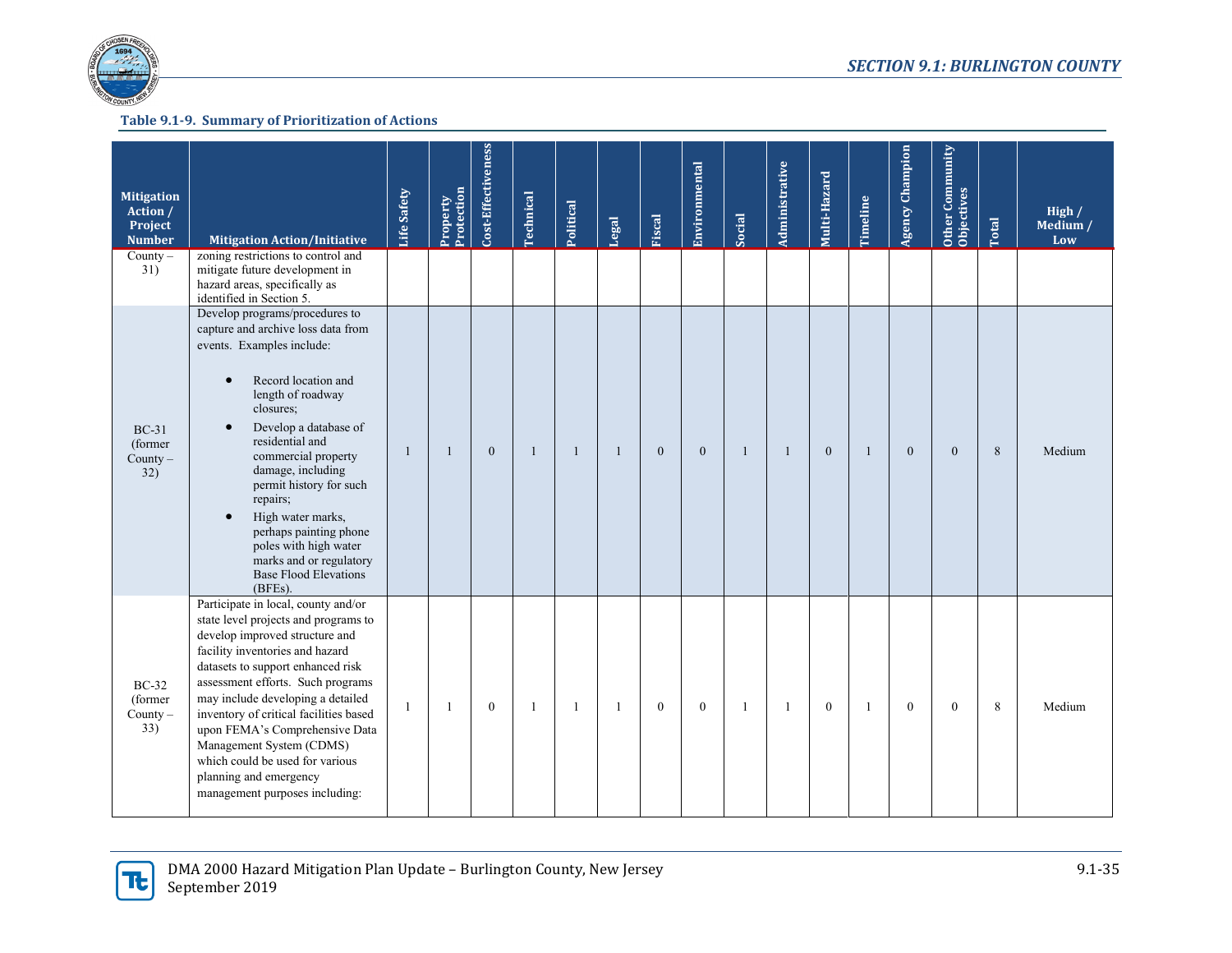

| <b>Mitigation</b><br>Action /<br>Project<br><b>Number</b> | <b>Mitigation Action/Initiative</b>                                                                                                                                                                                                                                                                                                                                                                                                                                                                                                                                                                                                                                                                                                                                                                                                                                                              | Life Safety  | Property<br>Protection | Cost-Effectiveness | Technical    | Political    | Legal        | Fiscal       | Environmental  | Social       | Administrative | Multi-Hazard | Timeline     | <b>Agency Champion</b> | Other Community<br>Objectives | Total | High $/$<br>Medium /<br>Low |
|-----------------------------------------------------------|--------------------------------------------------------------------------------------------------------------------------------------------------------------------------------------------------------------------------------------------------------------------------------------------------------------------------------------------------------------------------------------------------------------------------------------------------------------------------------------------------------------------------------------------------------------------------------------------------------------------------------------------------------------------------------------------------------------------------------------------------------------------------------------------------------------------------------------------------------------------------------------------------|--------------|------------------------|--------------------|--------------|--------------|--------------|--------------|----------------|--------------|----------------|--------------|--------------|------------------------|-------------------------------|-------|-----------------------------|
|                                                           | Support the performance of<br>$\bullet$<br>enhanced risk and vulnerability<br>assessments for hazards of<br>concern.<br>Support state, county and local<br>$\bullet$<br>planning efforts including<br>mitigation (including updates to<br>the State HMP), comprehensive<br>emergency management, debris<br>management, and land use.<br>Improved structural and facility<br>$\bullet$<br>inventories could incorporate<br>flood, wind and seismic-<br>specific parameters (e.g. first<br>floor elevations, roof types,<br>structure types based on<br>FEMA-154 "Rapid Visual<br>Screening of Buildings for<br>Potential Seismic Hazards"<br>methodologies). It is<br>recognized that these programs<br>will need to be initiated and<br>supported at the County and/or<br>State level, and will require<br>training, tools and funding<br>provided at the county, state<br>and/or federal level. |              |                        |                    |              |              |              |              |                |              |                |              |              |                        |                               |       |                             |
| <b>BC-33</b><br>(former)<br>County -<br>34)               | Support ongoing updates of<br>Comprehensive Emergency<br>Management Plans                                                                                                                                                                                                                                                                                                                                                                                                                                                                                                                                                                                                                                                                                                                                                                                                                        | $\mathbf{1}$ | $\mathbf{1}$           | $\mathbf{1}$       | $\mathbf{0}$ | $\mathbf{1}$ | 1            | $\mathbf{1}$ | $\mathbf{1}$   | $\mathbf{1}$ | $\mathbf{1}$   | -1           | -1           | -1                     | 1                             | 13    | High                        |
| $BC-34$<br>(former)<br>County $-$<br>35)                  | Foster the creation, enhancement<br>and maintenance of Mutual Aid<br>Agreements between neighboring<br>communities for continuity of<br>operations                                                                                                                                                                                                                                                                                                                                                                                                                                                                                                                                                                                                                                                                                                                                               | -1           | $\overline{1}$         | $\mathbf{1}$       | $\theta$     | $\mathbf{1}$ | $\mathbf{1}$ | 1            | $\overline{1}$ | $\mathbf{1}$ | $\mathbf{1}$   | $\mathbf{1}$ | $\mathbf{1}$ | $\mathbf{1}$           | 1                             | 13    | High                        |
| <b>BC-35</b><br>(former)<br>$County -$<br>36)             | Identify and develop agreements<br>with entities that can provide<br>support with FEMA/NJOEM<br>paperwork after disasters; qualified                                                                                                                                                                                                                                                                                                                                                                                                                                                                                                                                                                                                                                                                                                                                                             | $\mathbf{1}$ | $\mathbf{1}$           | $\mathbf{1}$       | $\mathbf{0}$ | $\mathbf{1}$ | 1            | $\mathbf{1}$ | $\overline{1}$ | $\mathbf{1}$ | $\mathbf{1}$   | $\mathbf{1}$ |              | $\mathbf{1}$           | $\mathbf{1}$                  | 13    | High                        |

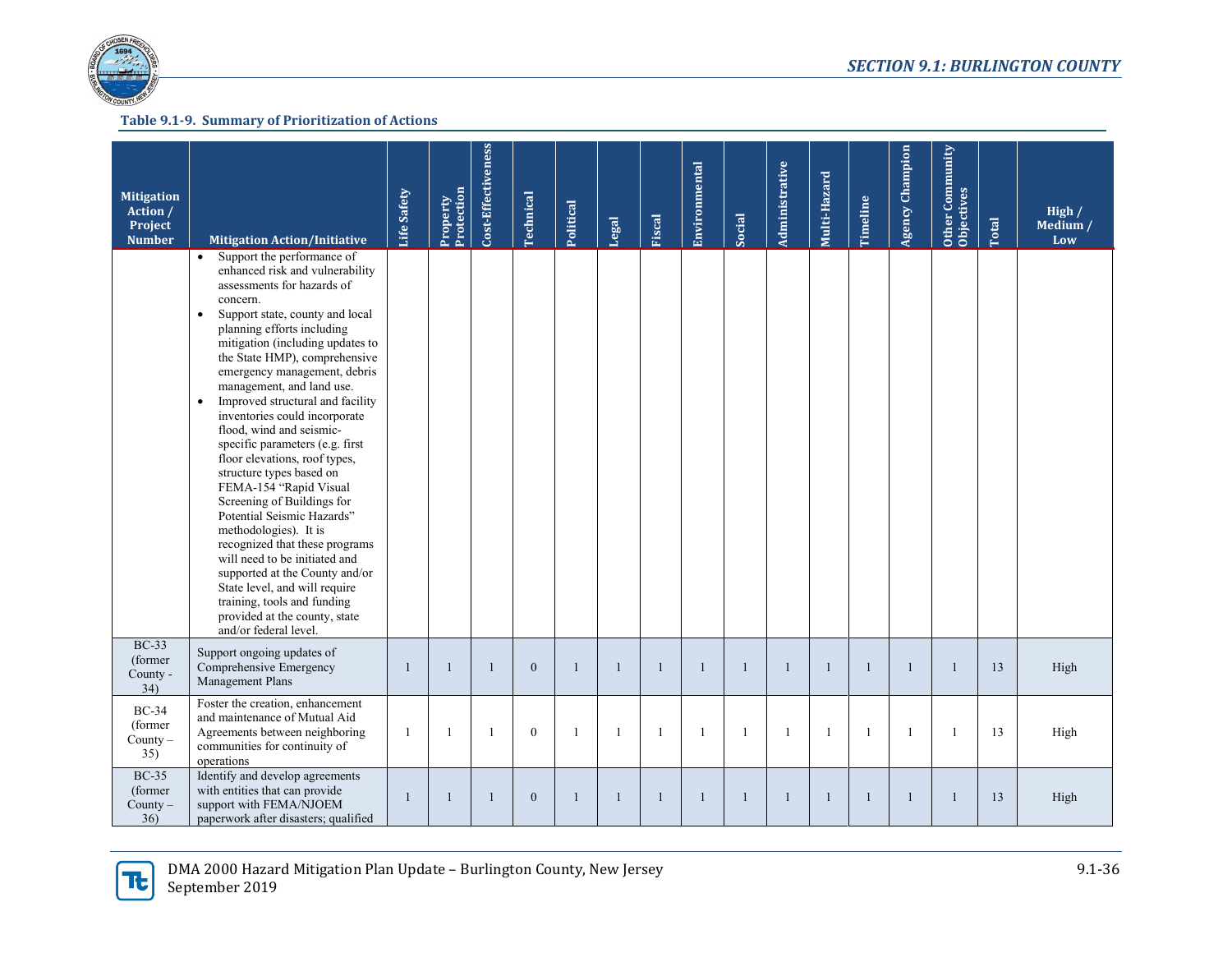

| <b>Mitigation</b><br>Action /<br>Project<br><b>Number</b> | <b>Mitigation Action/Initiative</b>                                                                                                                                                                                                                                                | Life Safety  | Protection<br>Property | Cost-Effectiveness | <b>Technical</b> | Political    | <b>Legal</b> | Fiscal       | Environmental  | Social       | Administrative | Multi-Hazard   | Timeline     | <b>Agency Champion</b> | Other Community<br><b>Objectives</b> | Total          | High $/$<br>Medium /<br>Low |
|-----------------------------------------------------------|------------------------------------------------------------------------------------------------------------------------------------------------------------------------------------------------------------------------------------------------------------------------------------|--------------|------------------------|--------------------|------------------|--------------|--------------|--------------|----------------|--------------|----------------|----------------|--------------|------------------------|--------------------------------------|----------------|-----------------------------|
|                                                           | damage assessment personnel -<br>Improve post-disaster capabilities -<br>damage assessment;<br>FEMA/NJOEM paperwork<br>compilation, submissions, record-<br>keeping                                                                                                                |              |                        |                    |                  |              |              |              |                |              |                |                |              |                        |                                      |                |                             |
| <b>BC-36</b><br>(former)<br>County $-$<br>37)             | Work with regional agencies (i.e.<br>County and NJOEM) to help<br>develop damage assessment<br>capabilities at the local level<br>through such things as training<br>programs, certification of qualified<br>individuals (e.g. code officials,<br>floodplain managers, engineers). | $\mathbf{0}$ | -1                     | $\mathbf{1}$       | $\mathbf{0}$     | -1           | $\mathbf{1}$ | $\mathbf{1}$ | $\mathbf{0}$   | $\mathbf{0}$ | $\mathbf{1}$   | $\overline{1}$ | -1           | -1                     | $\mathbf{0}$                         | 9              | Medium                      |
| $BC-37$<br>(former)<br>County -<br>38)                    | Continue to support the<br>implementation, monitoring,<br>maintenance, and updating of this<br>Plan (through participation in the 5-<br>year Plan Update)                                                                                                                          | -1           | $\mathbf{1}$           | $\mathbf{1}$       | $\theta$         | $\mathbf{1}$ | 1            | $\mathbf{1}$ | $\overline{1}$ | $\mathbf{1}$ | $\mathbf{1}$   | $\mathbf{1}$   | -1           | $\mathbf{1}$           | -1                                   | 13             | High                        |
| $BC-38$<br>(former)<br>County $-$<br>39)                  | Promote the participation of<br>Floodplain Administrators within<br>the planning process and other<br>activities.                                                                                                                                                                  | -1           | $\mathbf{1}$           | $\mathbf{1}$       | $\mathbf{1}$     | $\mathbf{1}$ | $\mathbf{1}$ | 1            | $\overline{1}$ | $\mathbf{1}$ | $\mathbf{1}$   | $\Omega$       | $\theta$     | -1                     | 1                                    | 12             | High                        |
| <b>BC-39</b><br>(former)<br>County $-$<br>40)             | Incorporate floodplain and<br>RiskMAP products into the County<br>GIS system and make available for<br>municipalities.                                                                                                                                                             | $\mathbf{1}$ | $\mathbf{1}$           | $\mathbf{0}$       | 1                | $\mathbf{1}$ | 1            | $\mathbf{0}$ | $\mathbf{0}$   | 1            | $\mathbf{1}$   | $\theta$       | -1           | $\mathbf{1}$           | $\mathbf{0}$                         | 9              | Medium                      |
| $BC-40$<br>(former)<br>County $-$<br>41)                  | Provide public education and<br>outreach on proper installation<br>and/or use of backup power                                                                                                                                                                                      | -1           | $\mathbf{1}$           | $\mathbf{1}$       | $\mathbf{0}$     | $\mathbf{1}$ |              | $\mathbf{0}$ | $\mathbf{0}$   | $\mathbf{1}$ | $\mathbf{1}$   | $\theta$       |              |                        | $\mathbf{0}$                         | 9              | Medium                      |
| $BC-41$                                                   | Increase boat slips for emergency<br>rescue on Delaware River (south of<br>Burlington City) and Rancocas                                                                                                                                                                           | $\mathbf{1}$ | $\mathbf{0}$           | $\mathbf{1}$       | $\mathbf{0}$     | $\mathbf{1}$ | $\mathbf{1}$ | $\mathbf{1}$ | $\mathbf{0}$   | 1            | $\mathbf{1}$   | $\mathbf{1}$   | $\mathbf{0}$ | $\overline{1}$         | $\mathbf{0}$                         | 9              | Medium                      |
| $BC-42$                                                   | Address flooding issues on Route<br>63 in Maple Shade                                                                                                                                                                                                                              | $\mathbf{1}$ | $\theta$               | $\theta$           | 1                | 1            | $\mathbf{1}$ | $\Omega$     | $\theta$       | $\theta$     | $\theta$       | -1             | $\theta$     | 1                      | $\mathbf{1}$                         | $\tau$         | Medium                      |
| $BC-43$                                                   | Radio tower wildfire vulnerability<br>Phase 1: Determine vulnerability of<br>the 20 radio towers in the County to<br>wildfire.                                                                                                                                                     | $\mathbf{1}$ | $\mathbf{1}$           | $\mathbf{1}$       | $\mathbf{0}$     | $\mathbf{1}$ | $\mathbf{1}$ | $\mathbf{0}$ | $\mathbf{0}$   | $\mathbf{1}$ | $\overline{0}$ | $\theta$       | $\mathbf{0}$ | $\overline{1}$         | $\mathbf{0}$                         | $\overline{7}$ | Medium                      |

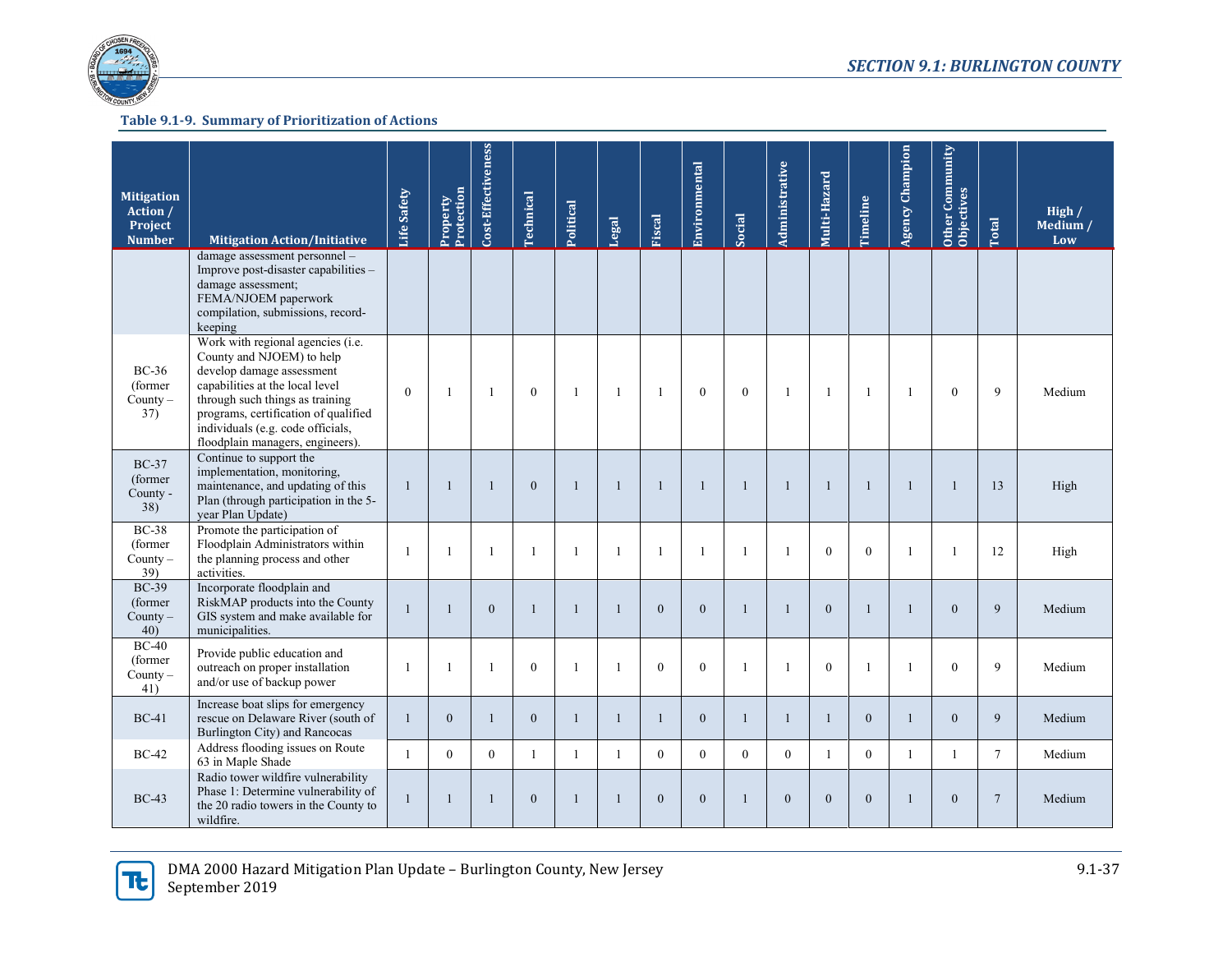

| <b>Mitigation</b><br>Action /<br>Project<br><b>Number</b> | <b>Mitigation Action/Initiative</b><br>Phase 2: Increase buffer to forest<br>edge in vulnerable radio tower<br>locations.                                                                           | Safety<br>Life | Protection<br>Property | Cost-Effectiveness | <b>Technical</b> | Political | Legal | <b>Fiscal</b> | Environmental | Social | Administrative | Multi-Hazard | Timeline | Agency Champion | Other Community<br>Objectives | Total | High /<br>Medium /<br>Low |
|-----------------------------------------------------------|-----------------------------------------------------------------------------------------------------------------------------------------------------------------------------------------------------|----------------|------------------------|--------------------|------------------|-----------|-------|---------------|---------------|--------|----------------|--------------|----------|-----------------|-------------------------------|-------|---------------------------|
| <b>BC-44</b>                                              | Strengthen and harden<br>communications with eastern<br>portion of County to prevent loss of<br>communication during hazard<br>events.                                                              |                | $\mathbf{0}$           |                    | $\theta$         |           |       | $\mathbf{0}$  | $\mathbf{0}$  |        |                |              | $\theta$ |                 | $\theta$                      | 8     | Medium                    |
| $BC-45$                                                   | Hold meetings to discuss hazard<br>mitigation progress and emerging<br>hazards of concern. Annual<br>meetings with LEPC. Quarterly<br>meetings with Steering Committee.                             |                |                        |                    |                  |           |       |               |               |        |                |              |          |                 |                               | 14    | High                      |
| $BC-46$                                                   | Develop Countywide map book to<br>have hard copy records of all<br>mutual aid agreements and<br>emergency procedures in the event<br>of utility and communications<br>failure during hazard events. |                | $\mathbf{0}$           |                    |                  |           |       |               |               |        |                |              |          |                 |                               | 13    | High                      |

*Note: Refer to Section 6 which contains the guidance on conducting the prioritization of mitigation actions.* 

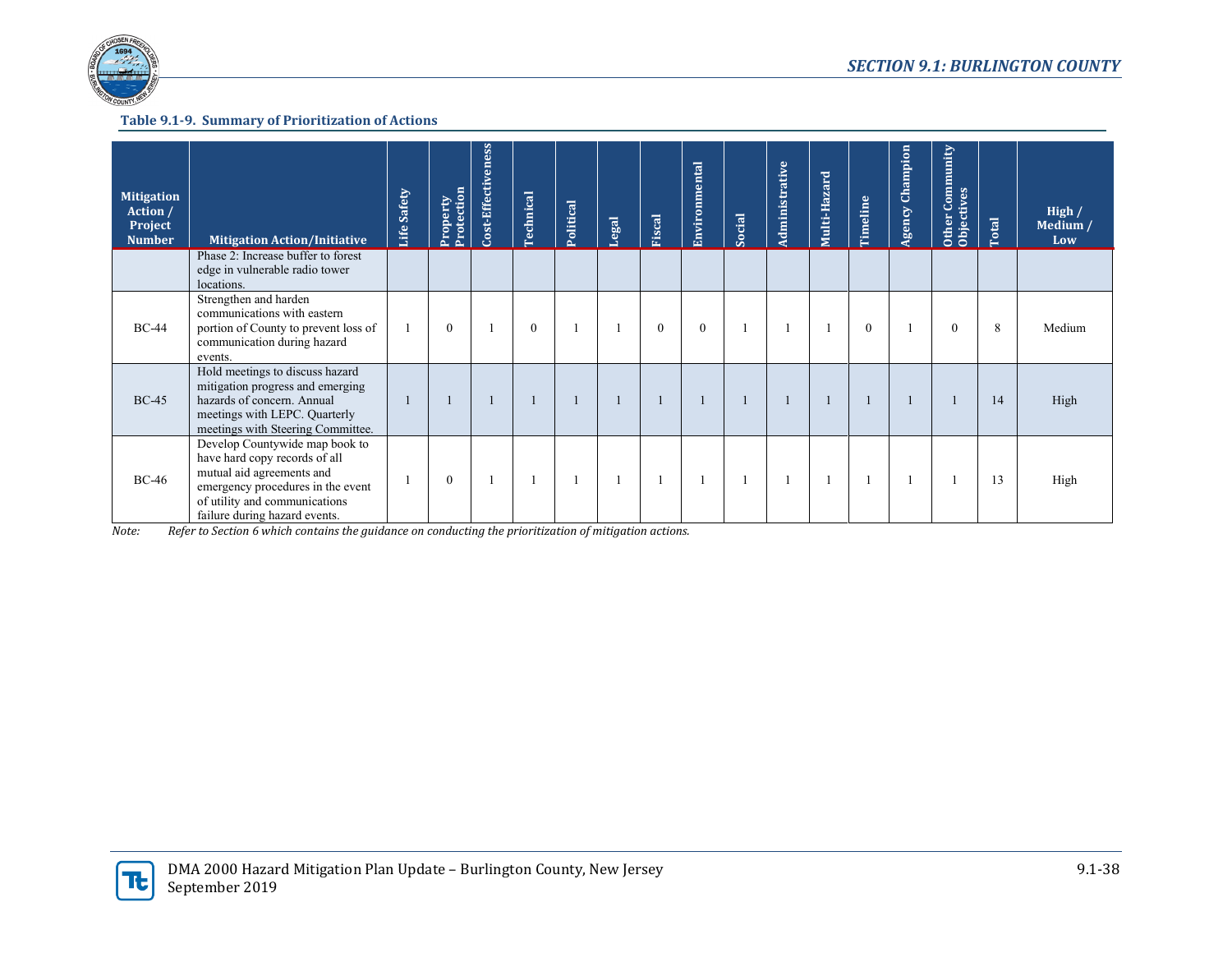

# **9.1.7 FUTURE NEEDS TO BETTER UNDERSTAND RISK/VULNERABILITY**

None at this time.

# **9.1.8 HAZARD AREA EXTENT AND LOCATION**

Hazard area extent and location maps have been generated for Burlington County that illustrate the probable areas that may be impacted. These maps are based on the best available data at the time of the preparation of this HMP and are considered to be adequate for planning purposes. Maps have only been generated for those hazards that can be clearly identified using mapping techniques and technologies, and for which Burlington County has significant exposure. These maps are illustrated in the hazard profiles within Section 5.4, Volume I of this HMP.

# **9.1.9 ADDITIONAL COMMENTS**

None at this time.

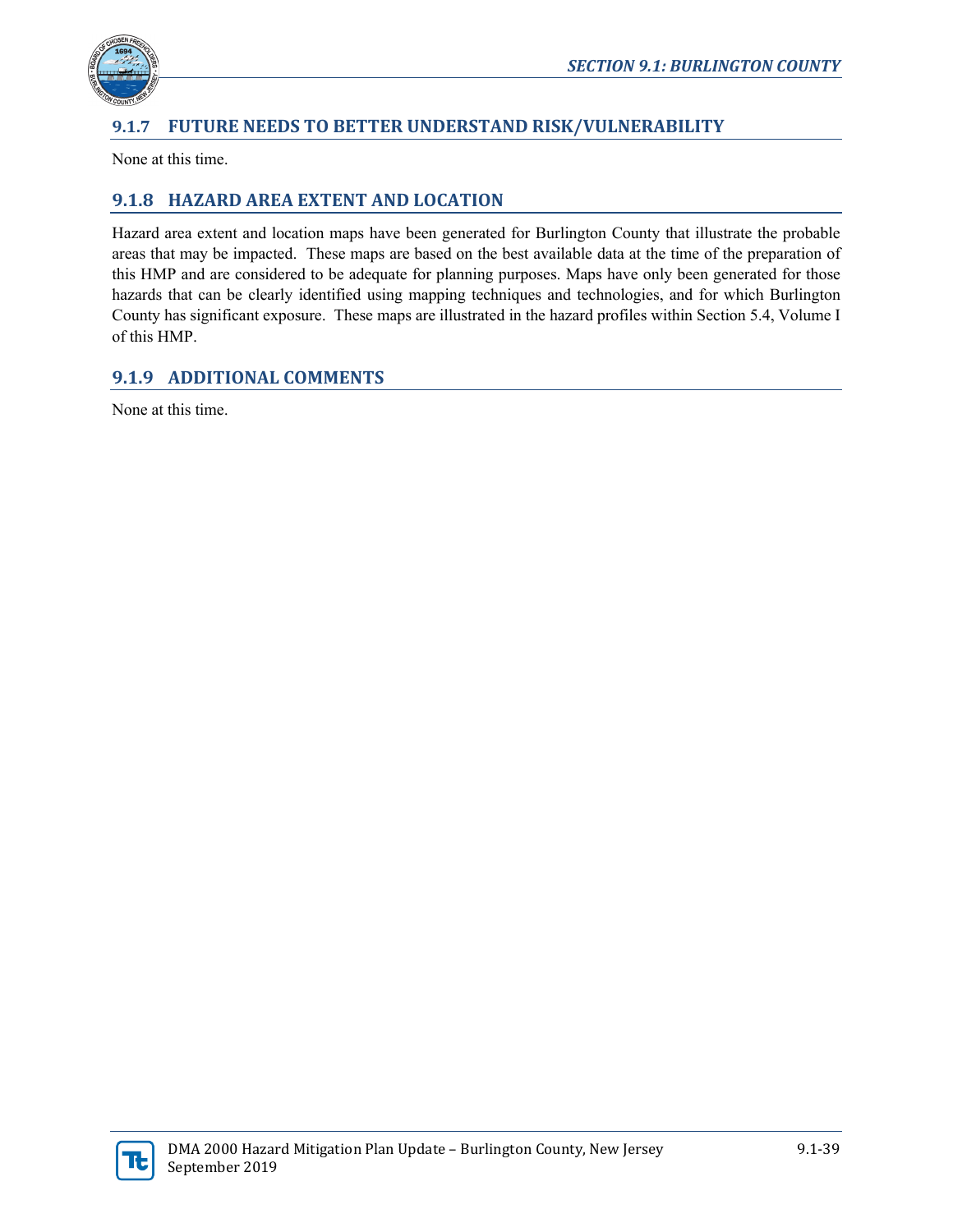

# **Action Number:** BC-1

Mitigation Action/Initiative: Purchase, relocate, or elevate structures located in hazard-prone areas to protect structures from future damage, with repetitive loss and severe repetitive loss property as priority.

Phase 1: Identify appropriate candidates based on cost-effectiveness, for example:

Phase 2: Where determined to be a viable option, work with property owners toward implementation of the determined action based on available funding from FEMA and local match availability

| <b>Assessing the Risk</b>                                        |                                                                                                                                                                                                                                                                                                    |  |  |  |  |  |  |  |  |  |
|------------------------------------------------------------------|----------------------------------------------------------------------------------------------------------------------------------------------------------------------------------------------------------------------------------------------------------------------------------------------------|--|--|--|--|--|--|--|--|--|
| Hazard(s) addressed:                                             | Flood                                                                                                                                                                                                                                                                                              |  |  |  |  |  |  |  |  |  |
| Specific problem being mitigated:                                | There are Repetitive Loss (RL) and Severe Repetitive Loss (SRL) properties<br>located within a FEMA delineated floodplain.                                                                                                                                                                         |  |  |  |  |  |  |  |  |  |
| <b>Evaluation of Potential Actions/Projects</b>                  |                                                                                                                                                                                                                                                                                                    |  |  |  |  |  |  |  |  |  |
| <b>Actions/Projects Considered (name</b>                         | No action – Flooding will continue to damage these structures.<br>1.                                                                                                                                                                                                                               |  |  |  |  |  |  |  |  |  |
| of project and reason for not                                    | $\overline{2}$ .<br>Construct levees around flood-prone structures                                                                                                                                                                                                                                 |  |  |  |  |  |  |  |  |  |
| selecting):                                                      | Flood-proof existing structures<br>3.                                                                                                                                                                                                                                                              |  |  |  |  |  |  |  |  |  |
| <b>Action/Project Intended for Implementation</b>                |                                                                                                                                                                                                                                                                                                    |  |  |  |  |  |  |  |  |  |
| <b>Description of Selected</b><br><b>Action/Project</b>          | Identify appropriate candidates for elevation, acquisition, or relocation based on<br>cost-effectiveness. Where determined to be a viable option, work with property<br>owners toward implementation of the determined action based on available<br>funding from FEMA and local match availability |  |  |  |  |  |  |  |  |  |
| <b>Action/Project Category</b>                                   | <b>SIP</b>                                                                                                                                                                                                                                                                                         |  |  |  |  |  |  |  |  |  |
| <b>Goals Met</b>                                                 | $2-1, 2-2, 3-1, 4-1, 4-2$                                                                                                                                                                                                                                                                          |  |  |  |  |  |  |  |  |  |
| Applies to existing and or new<br>development, or not applicable | Existing                                                                                                                                                                                                                                                                                           |  |  |  |  |  |  |  |  |  |
| <b>Benefits (losses avoided)</b>                                 | High                                                                                                                                                                                                                                                                                               |  |  |  |  |  |  |  |  |  |
| <b>Estimated Cost</b>                                            | High $(\sim$ \$2.3M)                                                                                                                                                                                                                                                                               |  |  |  |  |  |  |  |  |  |
| Priority*                                                        | Medium                                                                                                                                                                                                                                                                                             |  |  |  |  |  |  |  |  |  |
|                                                                  | <b>Plan for Implementation</b>                                                                                                                                                                                                                                                                     |  |  |  |  |  |  |  |  |  |
| <b>Responsible Organization</b>                                  | County of Burlington Public Works and Public Safety                                                                                                                                                                                                                                                |  |  |  |  |  |  |  |  |  |
| <b>Local Planning Mechanism</b>                                  | Hazard Mitigation, Greenspace Planning, Design and Construction                                                                                                                                                                                                                                    |  |  |  |  |  |  |  |  |  |
| <b>Potential Funding Sources</b>                                 | FEMA FMA, HMGP or PDM Grant and BC Existing Operating Budget for local<br>share                                                                                                                                                                                                                    |  |  |  |  |  |  |  |  |  |
| <b>Timeline for Completion</b>                                   | Dependent on Funding (DOF)                                                                                                                                                                                                                                                                         |  |  |  |  |  |  |  |  |  |
|                                                                  | <b>Reporting on Progress</b>                                                                                                                                                                                                                                                                       |  |  |  |  |  |  |  |  |  |
| Date of Status Report/<br><b>Report of Progress</b>              | Date:<br>Progress on Action/Project:                                                                                                                                                                                                                                                               |  |  |  |  |  |  |  |  |  |

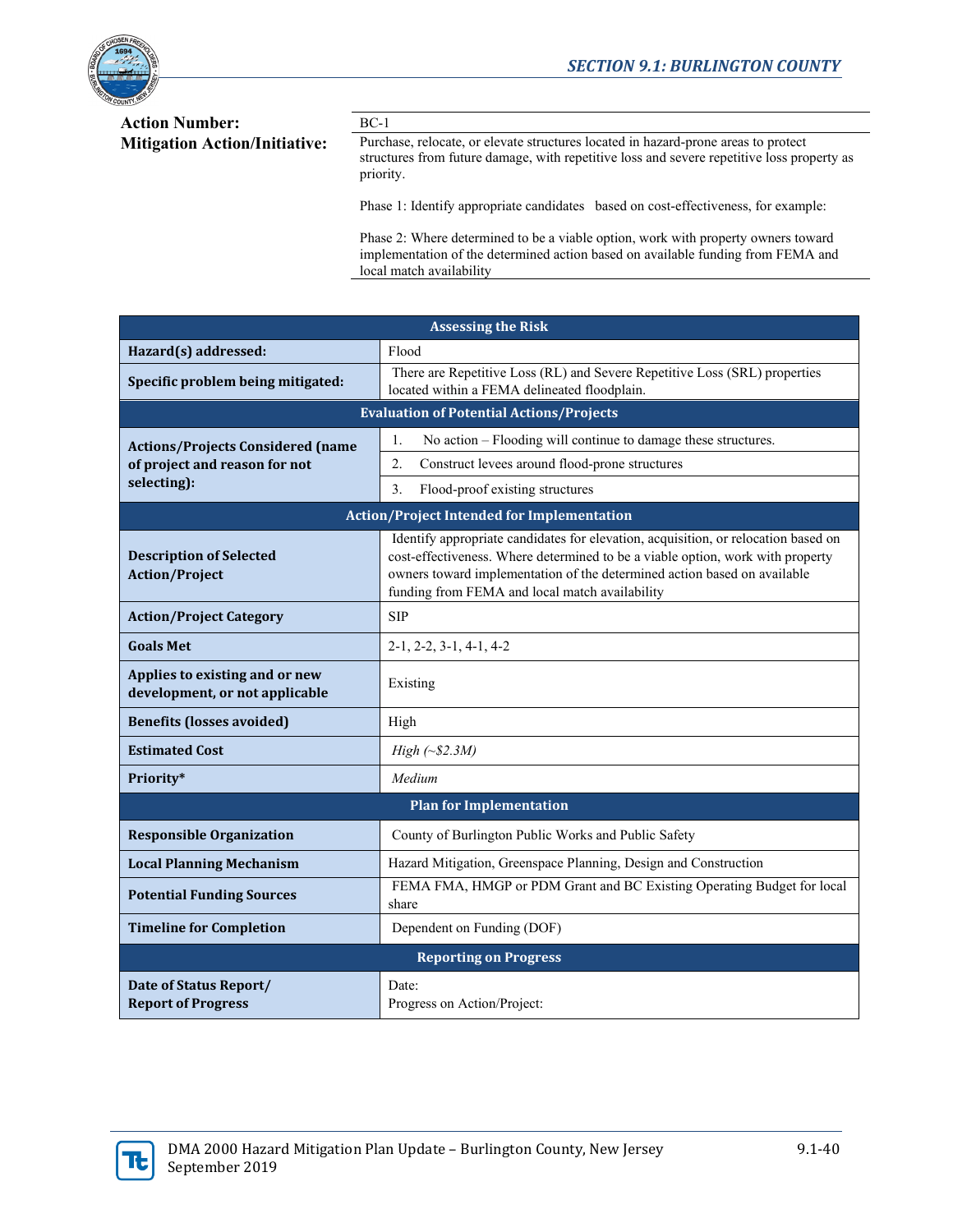



| Criteria                                    | Numeric Rank<br>$(-1, 0, 1)$ | Provide brief rationale for numeric rank when appropriate                         |
|---------------------------------------------|------------------------------|-----------------------------------------------------------------------------------|
| <b>Life Safety</b>                          | 1                            | Identifies floodprone residents who would benefit from acquisitions or elevations |
| <b>Property Protection</b>                  | 1                            | Protect future flood damage to structures                                         |
| <b>Cost-Effectiveness</b>                   | $\mathbf{0}$                 |                                                                                   |
| <b>Technical</b>                            | 1                            |                                                                                   |
| <b>Political</b>                            | $\theta$                     |                                                                                   |
| Legal                                       | 1                            |                                                                                   |
| <b>Fiscal</b>                               | $\mathbf{0}$                 | Need funding to elevate or acquire structures                                     |
| <b>Environmental</b>                        | $\theta$                     |                                                                                   |
| <b>Social</b>                               | 1                            |                                                                                   |
| <b>Administrative</b>                       | 1                            |                                                                                   |
| Multi-Hazard                                | $\theta$                     | Flood                                                                             |
| <b>Timeline</b>                             | $\mathbf{0}$                 |                                                                                   |
| <b>Agency Champion</b>                      | $\mathbf{1}$                 |                                                                                   |
| <b>Other Community</b><br><b>Objectives</b> | $\theta$                     |                                                                                   |
| <b>Total</b>                                | $\tau$                       |                                                                                   |
| Priority<br>(High/Med/Low)                  | Medium                       |                                                                                   |

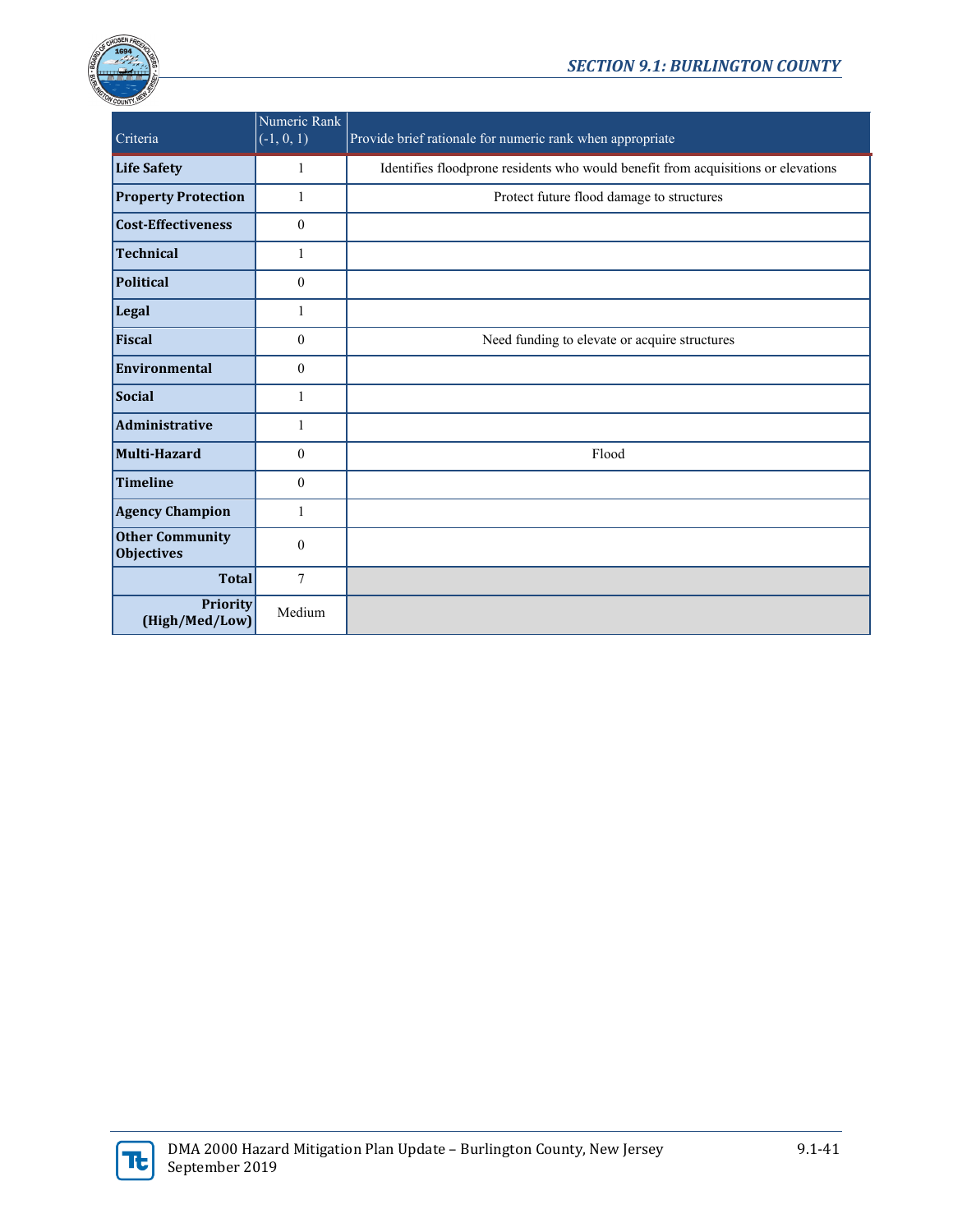

# **Action Number:** BC-2<br>**Mitigation Action/Initiative:** Distain

Obtain and install backup power at vital county critical facilities

| <b>Assessing the Risk</b>                                                                |                                                                                                                                                                                                                                                                                                                                                            |  |  |  |  |  |  |  |  |
|------------------------------------------------------------------------------------------|------------------------------------------------------------------------------------------------------------------------------------------------------------------------------------------------------------------------------------------------------------------------------------------------------------------------------------------------------------|--|--|--|--|--|--|--|--|
| Hazard(s) addressed:                                                                     | All Hazards                                                                                                                                                                                                                                                                                                                                                |  |  |  |  |  |  |  |  |
| Specific problem being mitigated:                                                        | There are critical facilities which do not have emergency backup power which<br>cannot operate during the course of a hazard or adverse weather.                                                                                                                                                                                                           |  |  |  |  |  |  |  |  |
|                                                                                          | <b>Evaluation of Potential Actions/Projects</b>                                                                                                                                                                                                                                                                                                            |  |  |  |  |  |  |  |  |
| <b>Actions/Projects Considered (name</b><br>of project and reason for not<br>selecting): | 1.<br>No action – Structures will continue to lose power during hazard events<br>Purchase and install mobile generators at each location. - May not be<br>$\overline{2}$ .<br>suitable for long term operation.<br>Purchase and install solar power equipment for each structure. - May not<br>$\overline{3}$ .<br>provide adequate power to the facility. |  |  |  |  |  |  |  |  |
|                                                                                          | <b>Action/Project Intended for Implementation</b>                                                                                                                                                                                                                                                                                                          |  |  |  |  |  |  |  |  |
| <b>Description of Selected</b><br><b>Action/Project</b>                                  | Obtain and install backup power at vital county critical facilities                                                                                                                                                                                                                                                                                        |  |  |  |  |  |  |  |  |
| <b>Action/Project Category</b>                                                           | <b>SIP</b>                                                                                                                                                                                                                                                                                                                                                 |  |  |  |  |  |  |  |  |
| <b>Goals Met</b>                                                                         | $1-1, 1-2, 3-1, 3-2$                                                                                                                                                                                                                                                                                                                                       |  |  |  |  |  |  |  |  |
| Applies to existing and or new<br>development, or not applicable                         | Existing                                                                                                                                                                                                                                                                                                                                                   |  |  |  |  |  |  |  |  |
| <b>Benefits (losses avoided)</b>                                                         | High                                                                                                                                                                                                                                                                                                                                                       |  |  |  |  |  |  |  |  |
| <b>Estimated Cost</b>                                                                    | Medium $(\sim$ \$80K)                                                                                                                                                                                                                                                                                                                                      |  |  |  |  |  |  |  |  |
| Priority*                                                                                | High                                                                                                                                                                                                                                                                                                                                                       |  |  |  |  |  |  |  |  |
|                                                                                          | <b>Plan for Implementation</b>                                                                                                                                                                                                                                                                                                                             |  |  |  |  |  |  |  |  |
| <b>Responsible Organization</b>                                                          | BC Facilities and Services; BC Engineering; BC OEM                                                                                                                                                                                                                                                                                                         |  |  |  |  |  |  |  |  |
| <b>Local Planning Mechanism</b>                                                          | Hazard Mitigation, Emergency Management, Homeland Security, Design and<br>Construction                                                                                                                                                                                                                                                                     |  |  |  |  |  |  |  |  |
| <b>Potential Funding Sources</b>                                                         | FEMA HMGP or PDM Grant and BC Existing Operating Budget for local share                                                                                                                                                                                                                                                                                    |  |  |  |  |  |  |  |  |
| <b>Timeline for Completion</b>                                                           | Short                                                                                                                                                                                                                                                                                                                                                      |  |  |  |  |  |  |  |  |
|                                                                                          | <b>Reporting on Progress</b>                                                                                                                                                                                                                                                                                                                               |  |  |  |  |  |  |  |  |
| Date of Status Report/<br><b>Report of Progress</b>                                      | Date:<br>Progress on Action/Project:                                                                                                                                                                                                                                                                                                                       |  |  |  |  |  |  |  |  |

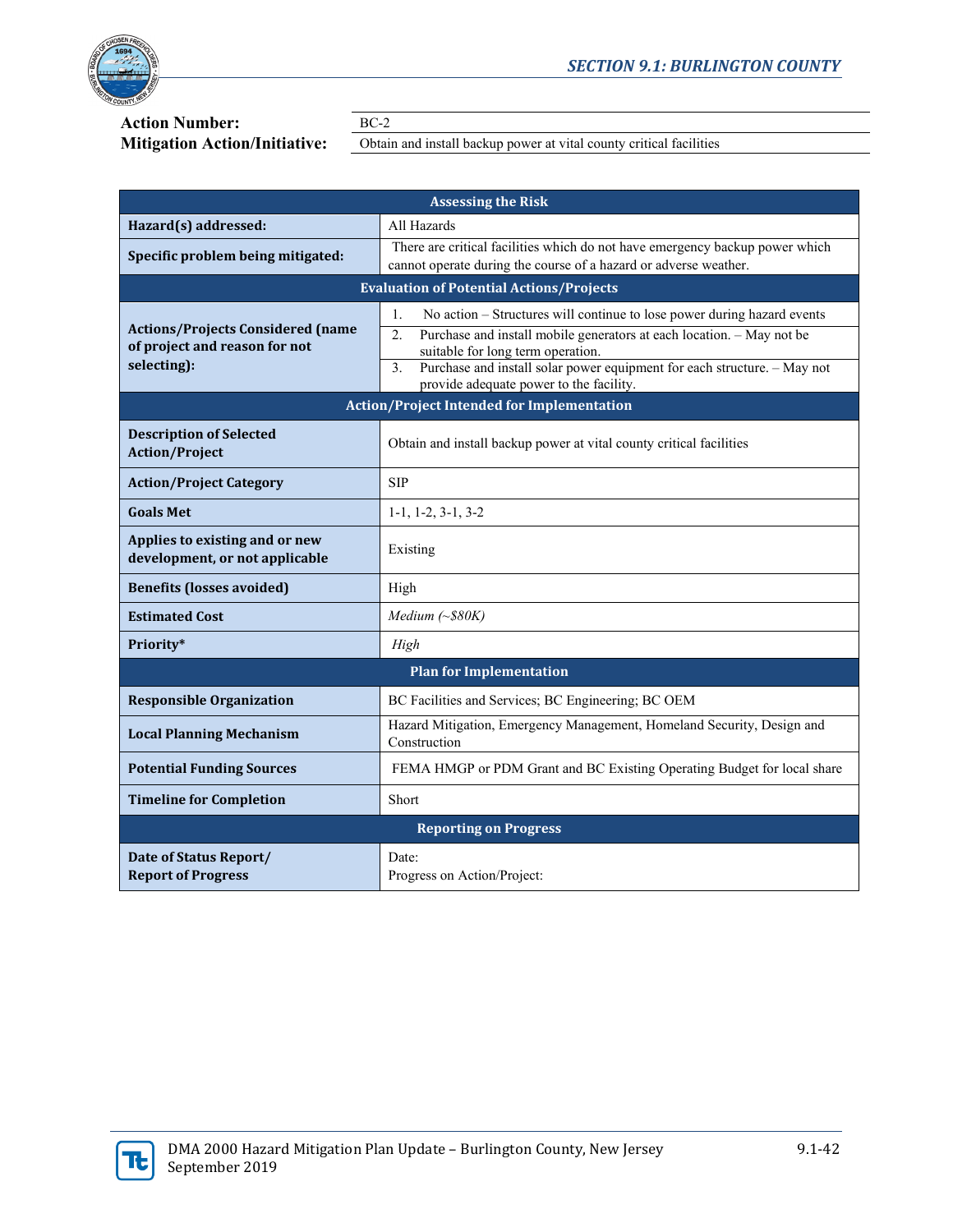

| Criteria                                    | Numeric Rank<br>$(-1, 0, 1)$ | Provide brief rationale for numeric rank when appropriate                      |
|---------------------------------------------|------------------------------|--------------------------------------------------------------------------------|
| <b>Life Safety</b>                          | $\mathbf{1}$                 |                                                                                |
| <b>Property Protection</b>                  | 1                            | Provide continuity of operations to essential facilities during a time of need |
| <b>Cost-Effectiveness</b>                   | $\mathbf{0}$                 |                                                                                |
| <b>Technical</b>                            | 1                            |                                                                                |
| <b>Political</b>                            | 1                            |                                                                                |
| Legal                                       | 1                            |                                                                                |
| Fiscal                                      | $\mathbf{0}$                 | Need funding to purchase and install generator                                 |
| <b>Environmental</b>                        | $\mathbf{0}$                 |                                                                                |
| Social                                      | $\mathbf{1}$                 |                                                                                |
| <b>Administrative</b>                       | 1                            |                                                                                |
| <b>Multi-Hazard</b>                         | 1                            | All hazards                                                                    |
| <b>Timeline</b>                             | $\theta$                     |                                                                                |
| <b>Agency Champion</b>                      | 1                            |                                                                                |
| <b>Other Community</b><br><b>Objectives</b> | 1                            |                                                                                |
| <b>Total</b>                                | 10                           |                                                                                |
| <b>Priority</b><br>(High/Med/Low)           | High                         |                                                                                |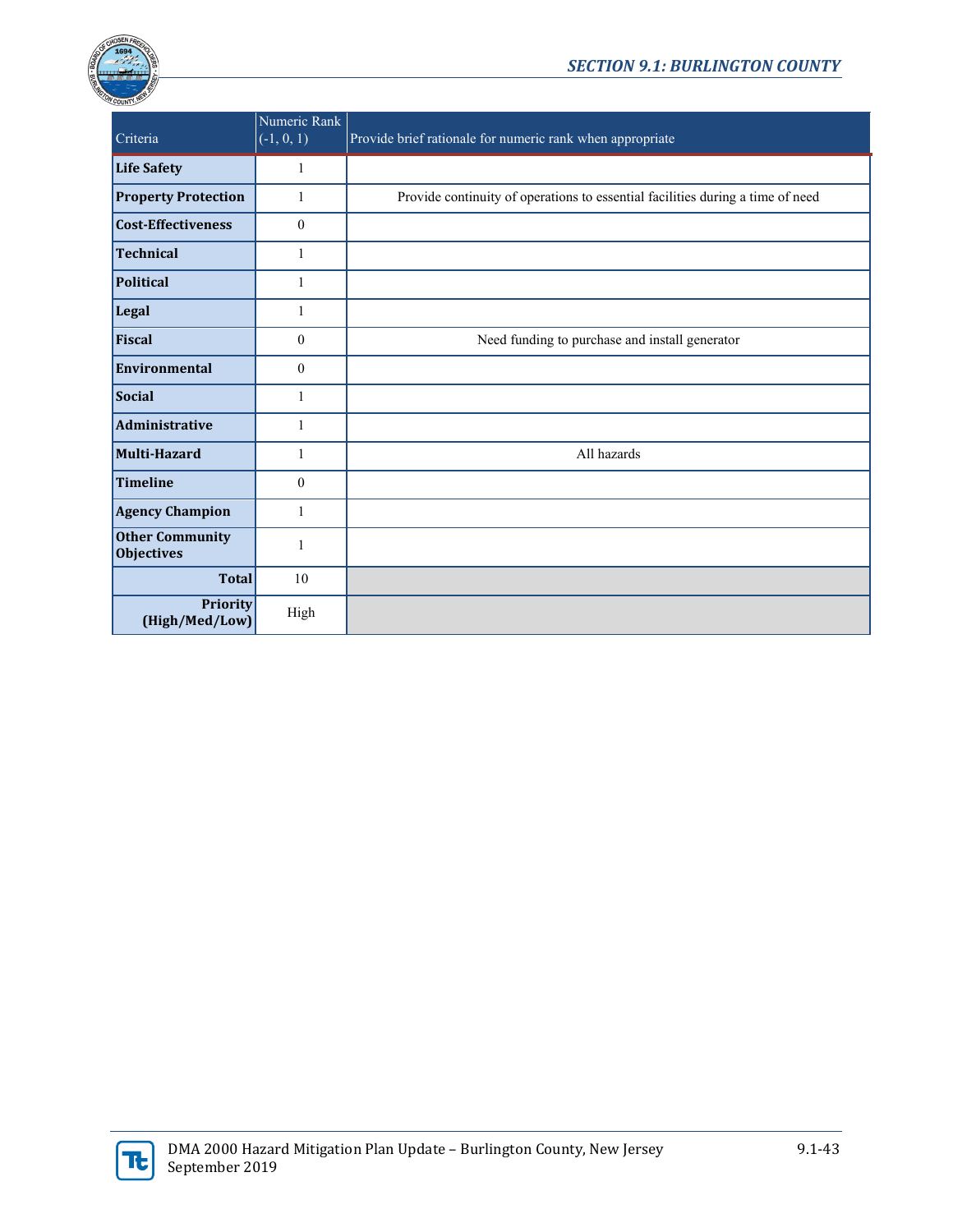

### *SECTION 9.1: BURLINGTON COUNTY*

**Action Number:**<br>**Mitigation Action/Initiative:** Retrofi

Retrofit critical river crossings including roads, bridges and culverts over floodplains on county roads

| <b>Assessing the Risk</b>                                                                |                                                                                                                                                                                                                                                                                                                                                                                                                                                                                                                                            |  |  |  |  |  |  |  |  |
|------------------------------------------------------------------------------------------|--------------------------------------------------------------------------------------------------------------------------------------------------------------------------------------------------------------------------------------------------------------------------------------------------------------------------------------------------------------------------------------------------------------------------------------------------------------------------------------------------------------------------------------------|--|--|--|--|--|--|--|--|
| Hazard(s) addressed:                                                                     | Flooding                                                                                                                                                                                                                                                                                                                                                                                                                                                                                                                                   |  |  |  |  |  |  |  |  |
| Specific problem being mitigated:                                                        | Current roads, bridges, and culverts do not have the adequate capacity to deal<br>with the frequency and intensity                                                                                                                                                                                                                                                                                                                                                                                                                         |  |  |  |  |  |  |  |  |
| <b>Evaluation of Potential Actions/Projects</b>                                          |                                                                                                                                                                                                                                                                                                                                                                                                                                                                                                                                            |  |  |  |  |  |  |  |  |
| <b>Actions/Projects Considered (name</b><br>of project and reason for not<br>selecting): | No action - Existing infrastructure will likely cause backups and flood<br>1.<br>other areas adjacent to the floodplain or will be damaged by inadequate<br>capacity.<br>Build entirely new roads, bridges, and culverts throughout the county with<br>2.<br>adequate capacity. - Project will most likely be too expensive.<br>Install pumps at Floodprone locations to pump water away from<br>3.<br>infrastructure and reduce the impact. - Could have substantial upfront costs<br>and would increase operations and maintenance cost. |  |  |  |  |  |  |  |  |
|                                                                                          | <b>Action/Project Intended for Implementation</b>                                                                                                                                                                                                                                                                                                                                                                                                                                                                                          |  |  |  |  |  |  |  |  |
| <b>Description of Selected</b><br><b>Action/Project</b>                                  | Retrofit critical river crossings including roads, bridges and culverts over<br>floodplains on county roads                                                                                                                                                                                                                                                                                                                                                                                                                                |  |  |  |  |  |  |  |  |
| <b>Action/Project Category</b>                                                           | <b>SIP</b>                                                                                                                                                                                                                                                                                                                                                                                                                                                                                                                                 |  |  |  |  |  |  |  |  |
| <b>Goals Met</b>                                                                         | $1-1, 2-1, 2-2, 3-1$                                                                                                                                                                                                                                                                                                                                                                                                                                                                                                                       |  |  |  |  |  |  |  |  |
| Applies to existing and or new<br>development, or not applicable                         | Existing                                                                                                                                                                                                                                                                                                                                                                                                                                                                                                                                   |  |  |  |  |  |  |  |  |
| <b>Benefits (losses avoided)</b>                                                         | High                                                                                                                                                                                                                                                                                                                                                                                                                                                                                                                                       |  |  |  |  |  |  |  |  |
| <b>Estimated Cost</b>                                                                    | High                                                                                                                                                                                                                                                                                                                                                                                                                                                                                                                                       |  |  |  |  |  |  |  |  |
| Priority*                                                                                | Medium                                                                                                                                                                                                                                                                                                                                                                                                                                                                                                                                     |  |  |  |  |  |  |  |  |
|                                                                                          | <b>Plan for Implementation</b>                                                                                                                                                                                                                                                                                                                                                                                                                                                                                                             |  |  |  |  |  |  |  |  |
| <b>Responsible Organization</b>                                                          | BC Facilities and Services; BC Engineering; BC OEM                                                                                                                                                                                                                                                                                                                                                                                                                                                                                         |  |  |  |  |  |  |  |  |
| <b>Local Planning Mechanism</b>                                                          | Hazard Mitigation, Public Works, Design and Construction                                                                                                                                                                                                                                                                                                                                                                                                                                                                                   |  |  |  |  |  |  |  |  |
| <b>Potential Funding Sources</b>                                                         | FEMA HMGP or PDM Grant and BC Existing Operating Budget for local share                                                                                                                                                                                                                                                                                                                                                                                                                                                                    |  |  |  |  |  |  |  |  |
| <b>Timeline for Completion</b>                                                           | Long                                                                                                                                                                                                                                                                                                                                                                                                                                                                                                                                       |  |  |  |  |  |  |  |  |
|                                                                                          | <b>Reporting on Progress</b>                                                                                                                                                                                                                                                                                                                                                                                                                                                                                                               |  |  |  |  |  |  |  |  |
| Date of Status Report/<br><b>Report of Progress</b>                                      | Date:<br>Progress on Action/Project:                                                                                                                                                                                                                                                                                                                                                                                                                                                                                                       |  |  |  |  |  |  |  |  |

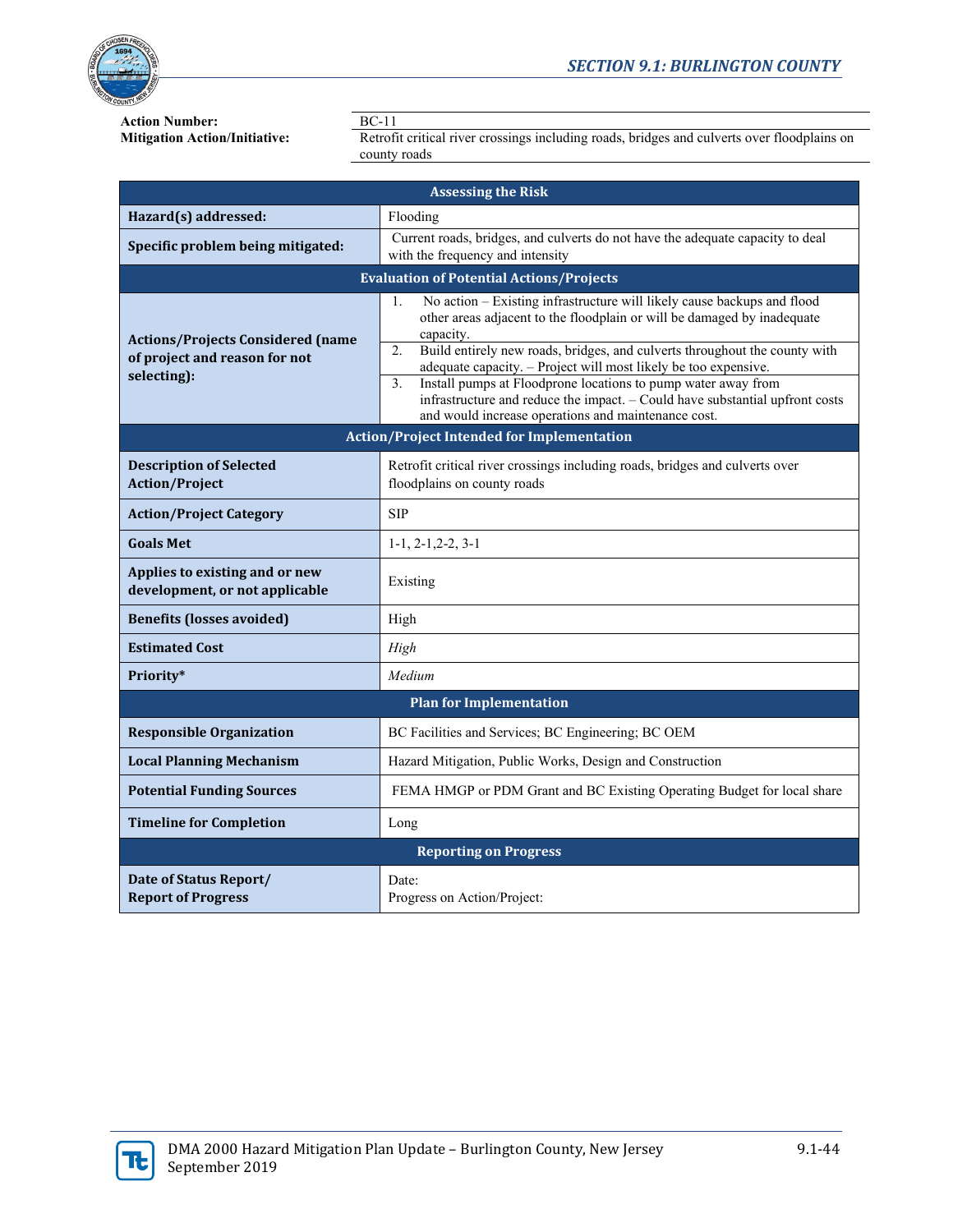

# *SECTION 9.1: BURLINGTON COUNTY*

| Criteria                                    | Numeric Rank<br>$\overline{(-1, 0, 1)}$ | Provide brief rationale for numeric rank when appropriate                                                             |
|---------------------------------------------|-----------------------------------------|-----------------------------------------------------------------------------------------------------------------------|
| <b>Life Safety</b>                          | 1                                       | Reduce or eliminate flood damage and flooding of roads; increasing continuity of<br>operations of emergency personnel |
| <b>Property Protection</b>                  | 1                                       | Increase capacity of culverts and reduce/eliminate damage to structures as a result of<br>flooding                    |
| <b>Cost-Effectiveness</b>                   | $\mathbf{0}$                            |                                                                                                                       |
| <b>Technical</b>                            | 1                                       |                                                                                                                       |
| <b>Political</b>                            | 1                                       |                                                                                                                       |
| Legal                                       | 1                                       |                                                                                                                       |
| Fiscal                                      | $\mathbf{0}$                            | Need funds to complete this project                                                                                   |
| Environmental                               | $\mathbf{0}$                            |                                                                                                                       |
| <b>Social</b>                               | $\theta$                                |                                                                                                                       |
| Administrative                              | $\mathbf{0}$                            |                                                                                                                       |
| Multi-Hazard                                | 1                                       |                                                                                                                       |
| <b>Timeline</b>                             | $\mathbf{0}$                            |                                                                                                                       |
| <b>Agency Champion</b>                      | 1                                       |                                                                                                                       |
| <b>Other Community</b><br><b>Objectives</b> | $\mathbf{1}$                            |                                                                                                                       |
| <b>Total</b>                                | 8                                       |                                                                                                                       |
| Priority<br>(High/Med/Low)                  | Medium                                  |                                                                                                                       |

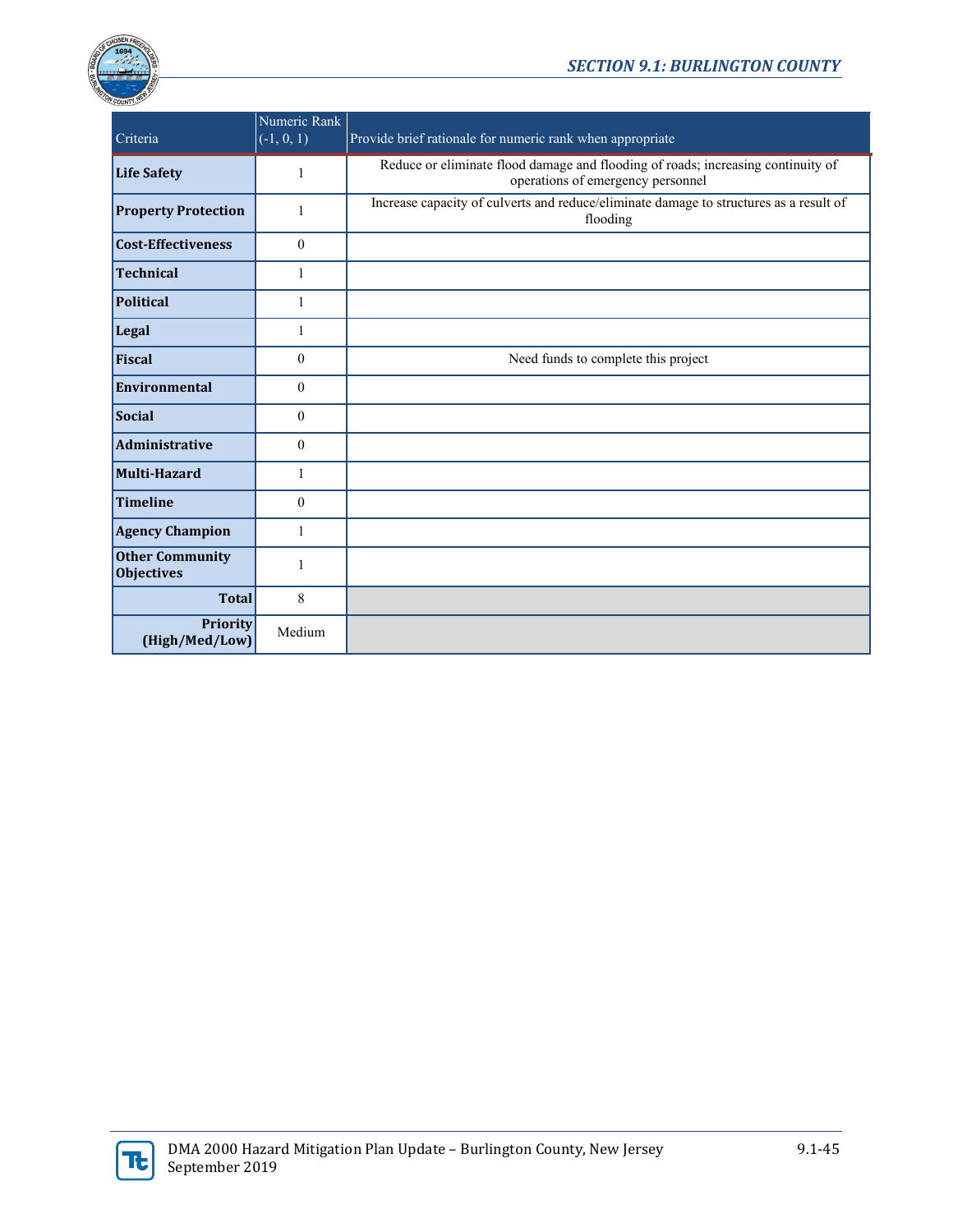

**Action Number:**<br>**Mitigation Action/Initiative:** Retrofi

Retrofit structures located in flood-prone areas to protect structures from future damage, especially those known to be identified as 'repetitive loss"

| <b>Assessing the Risk</b>                                                                |                                                                                                                                                                                                                                                                                                                                                                                                                                                                                                                                                |  |  |  |  |  |  |  |  |
|------------------------------------------------------------------------------------------|------------------------------------------------------------------------------------------------------------------------------------------------------------------------------------------------------------------------------------------------------------------------------------------------------------------------------------------------------------------------------------------------------------------------------------------------------------------------------------------------------------------------------------------------|--|--|--|--|--|--|--|--|
| Hazard(s) addressed:                                                                     | Flooding                                                                                                                                                                                                                                                                                                                                                                                                                                                                                                                                       |  |  |  |  |  |  |  |  |
| Specific problem being mitigated:                                                        | Retrofit structures located in flood-prone areas to protect structures from future<br>damage, especially those known to be identified as 'repetitive loss"                                                                                                                                                                                                                                                                                                                                                                                     |  |  |  |  |  |  |  |  |
| <b>Evaluation of Potential Actions/Projects</b>                                          |                                                                                                                                                                                                                                                                                                                                                                                                                                                                                                                                                |  |  |  |  |  |  |  |  |
| <b>Actions/Projects Considered (name</b><br>of project and reason for not<br>selecting): | No action - Existing infrastructure will likely cause backups and flood<br>1.<br>other areas adjacent to the floodplain or will be damaged by inadequate<br>capacity.<br>2.<br>Construct levees and floodwalls adjacent to all floodprone structures - May<br>interrupt natural floodplain function and be extremely costly.<br>Convert land to greenspace to store floodwater and increase storage<br>$\overline{3}$ .<br>capacity. - May not have adequate space to construct green infrastructure<br>large enough to absorb adequate water. |  |  |  |  |  |  |  |  |
| <b>Action/Project Intended for Implementation</b>                                        |                                                                                                                                                                                                                                                                                                                                                                                                                                                                                                                                                |  |  |  |  |  |  |  |  |
| <b>Description of Selected</b><br><b>Action/Project</b>                                  | Retrofit structures located in flood-prone areas to protect structures from future<br>damage, especially those known to be identified as 'repetitive loss"                                                                                                                                                                                                                                                                                                                                                                                     |  |  |  |  |  |  |  |  |
| <b>Action/Project Category</b>                                                           | <b>SIP</b>                                                                                                                                                                                                                                                                                                                                                                                                                                                                                                                                     |  |  |  |  |  |  |  |  |
| <b>Goals Met</b>                                                                         | $2-1, 2-2, 3-1, 4-1, 4-2$                                                                                                                                                                                                                                                                                                                                                                                                                                                                                                                      |  |  |  |  |  |  |  |  |
| Applies to existing and or new<br>development, or not applicable                         | Existing                                                                                                                                                                                                                                                                                                                                                                                                                                                                                                                                       |  |  |  |  |  |  |  |  |
| <b>Benefits (losses avoided)</b>                                                         | Medium                                                                                                                                                                                                                                                                                                                                                                                                                                                                                                                                         |  |  |  |  |  |  |  |  |
| <b>Estimated Cost</b>                                                                    | Low                                                                                                                                                                                                                                                                                                                                                                                                                                                                                                                                            |  |  |  |  |  |  |  |  |
| Priority*                                                                                | Medium                                                                                                                                                                                                                                                                                                                                                                                                                                                                                                                                         |  |  |  |  |  |  |  |  |
|                                                                                          | <b>Plan for Implementation</b>                                                                                                                                                                                                                                                                                                                                                                                                                                                                                                                 |  |  |  |  |  |  |  |  |
| <b>Responsible Organization</b>                                                          | BC Facilities and Services; BC Engineering; BC OEM                                                                                                                                                                                                                                                                                                                                                                                                                                                                                             |  |  |  |  |  |  |  |  |
| <b>Local Planning Mechanism</b>                                                          | Hazard Mitigation, Public Works, Design and Construction                                                                                                                                                                                                                                                                                                                                                                                                                                                                                       |  |  |  |  |  |  |  |  |
| <b>Potential Funding Sources</b>                                                         | FEMA, FMA, SRL, RFC, HMGP, or PDM; Grant and County Operating Budget<br>for cost share                                                                                                                                                                                                                                                                                                                                                                                                                                                         |  |  |  |  |  |  |  |  |
| <b>Timeline for Completion</b>                                                           | Long                                                                                                                                                                                                                                                                                                                                                                                                                                                                                                                                           |  |  |  |  |  |  |  |  |
|                                                                                          | <b>Reporting on Progress</b>                                                                                                                                                                                                                                                                                                                                                                                                                                                                                                                   |  |  |  |  |  |  |  |  |
| Date of Status Report/<br><b>Report of Progress</b>                                      | Date:<br>Progress on Action/Project:                                                                                                                                                                                                                                                                                                                                                                                                                                                                                                           |  |  |  |  |  |  |  |  |

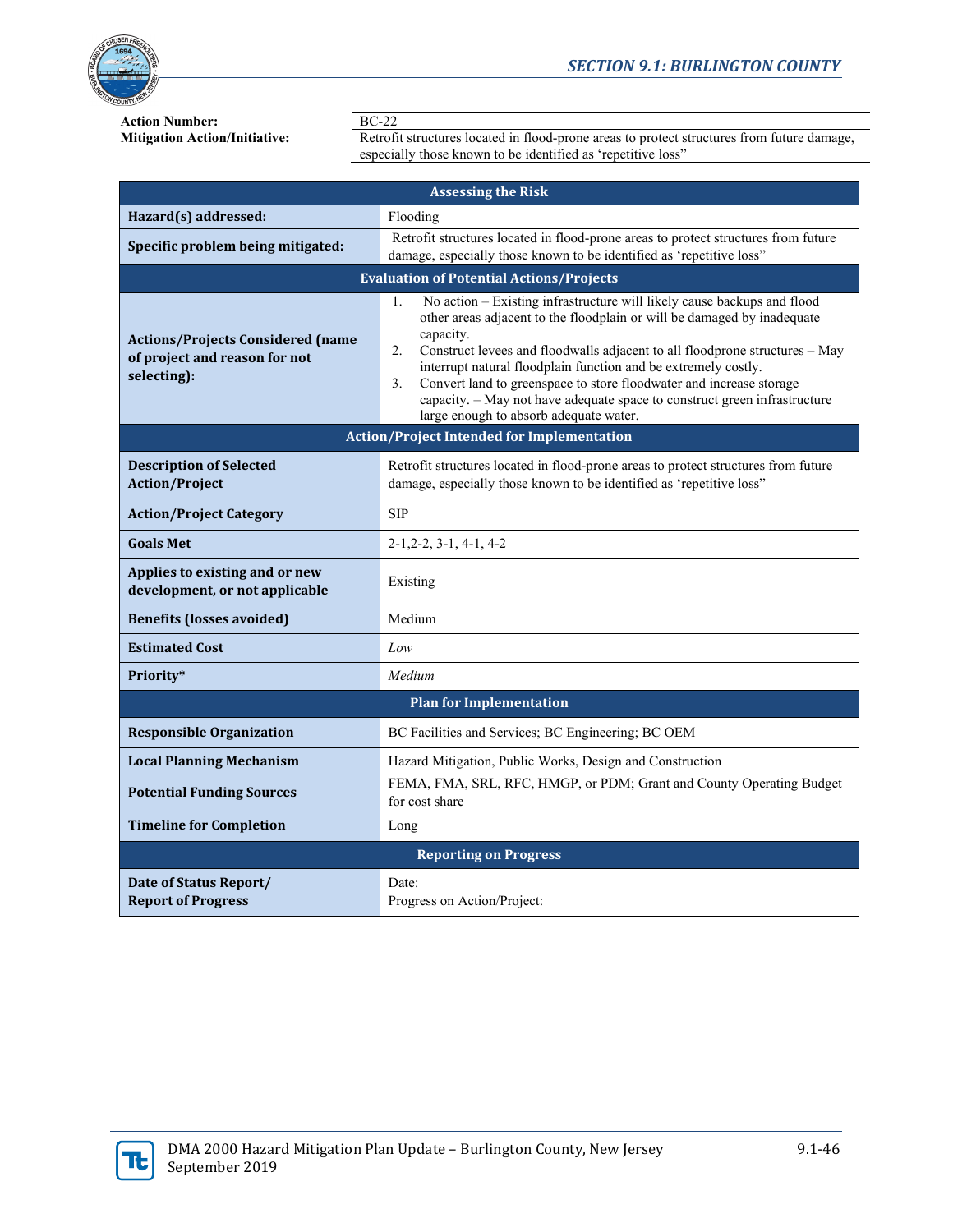

| Criteria                                    | Numeric Rank<br>$(-1, 0, 1)$ | Provide brief rationale for numeric rank when appropriate |
|---------------------------------------------|------------------------------|-----------------------------------------------------------|
| <b>Life Safety</b>                          | $\boldsymbol{0}$             |                                                           |
| <b>Property Protection</b>                  | $\mathbf{0}$                 | Protect future flood damage to structures                 |
| Cost-Effectiveness                          | $\boldsymbol{0}$             |                                                           |
| <b>Technical</b>                            | 1                            |                                                           |
| <b>Political</b>                            | $\mathbf{1}$                 |                                                           |
| Legal                                       | $\mathbf{1}$                 |                                                           |
| Fiscal                                      | $\mathbf{0}$                 | Need funding to elevate or acquire structures             |
| <b>Environmental</b>                        | $\mathbf{0}$                 |                                                           |
| Social                                      | $\mathbf{0}$                 |                                                           |
| Administrative                              | $\mathbf{0}$                 |                                                           |
| Multi-Hazard                                | $\mathbf{0}$                 | Flood                                                     |
| <b>Timeline</b>                             | $\theta$                     |                                                           |
| <b>Agency Champion</b>                      | $\mathbf{1}$                 |                                                           |
| <b>Other Community</b><br><b>Objectives</b> | 1                            |                                                           |
| <b>Total</b>                                | 5                            |                                                           |
| Priority<br>(High/Med/Low)                  | Low                          |                                                           |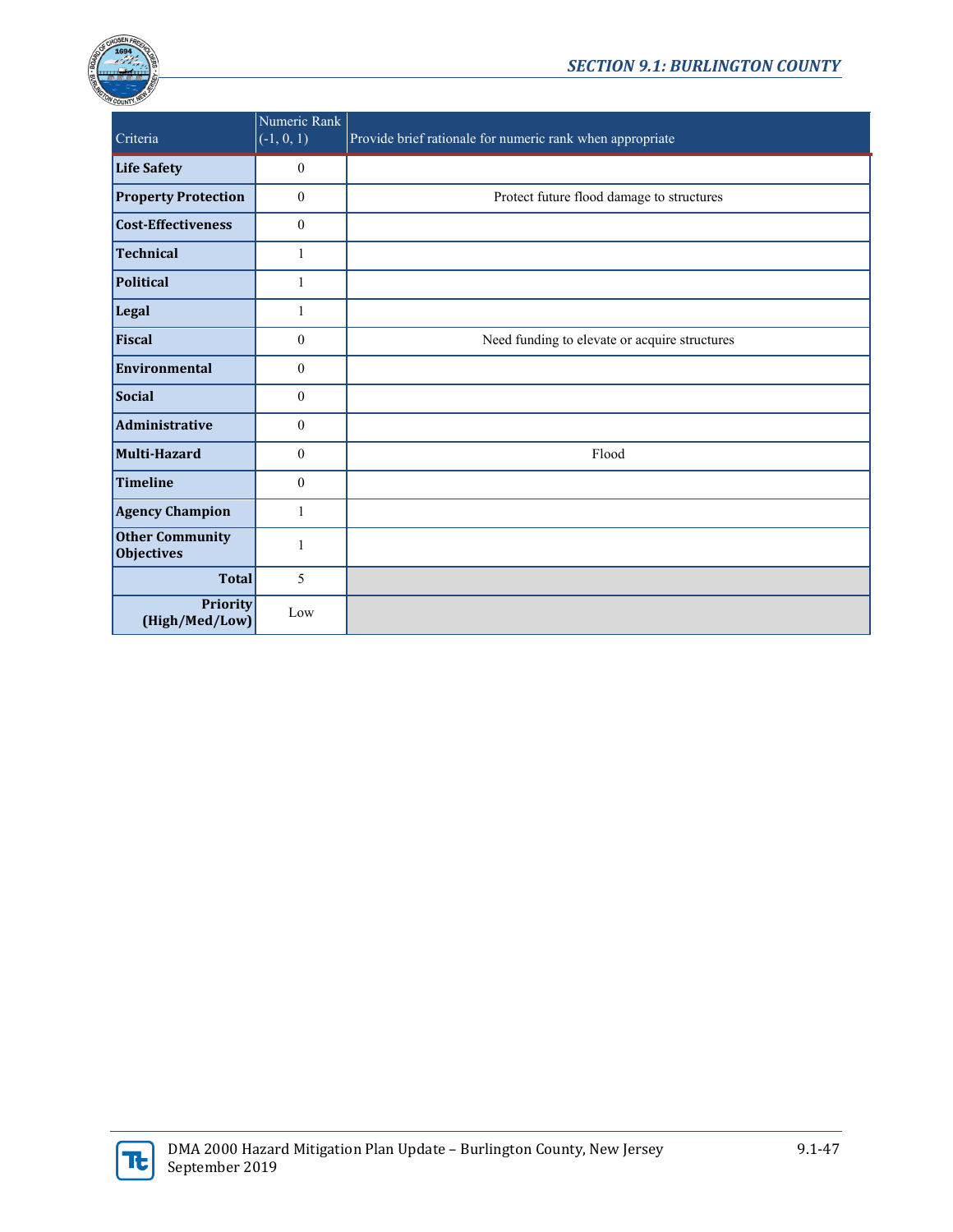

**Action Number:**<br>**Mitigation Action/Initiative:** Replac

Replace inadequate portions of drainage systems on County roads

| <b>Assessing the Risk</b>                                                                |                                                                                                                                                                                                                                                                                                                                                                                                                                                                               |  |  |
|------------------------------------------------------------------------------------------|-------------------------------------------------------------------------------------------------------------------------------------------------------------------------------------------------------------------------------------------------------------------------------------------------------------------------------------------------------------------------------------------------------------------------------------------------------------------------------|--|--|
| Hazard(s) addressed:                                                                     | Flood, Severe Winter Storm                                                                                                                                                                                                                                                                                                                                                                                                                                                    |  |  |
| Specific problem being mitigated:                                                        | Replace inadequate portions of drainage systems on county roads potentially<br>causing damage on county roads and increasing the risk for transportation<br>accidents.                                                                                                                                                                                                                                                                                                        |  |  |
|                                                                                          | <b>Evaluation of Potential Actions/Projects</b>                                                                                                                                                                                                                                                                                                                                                                                                                               |  |  |
| <b>Actions/Projects Considered (name</b><br>of project and reason for not<br>selecting): | No action - Existing infrastructure will likely cause backups and flood<br>1.<br>other areas adjacent to the floodplain or will be damaged by inadequate<br>capacity.<br>Construct levees and floodwalls adjacent to all floodprone roads to keep<br>2.<br>water off roadway - May interrupt natural floodplain function and be<br>extremely costly.<br>Attempt to retrofit inadequate drainage systems. - This may be a temporary<br>3.<br>fix and not a long term solution. |  |  |
| <b>Action/Project Intended for Implementation</b>                                        |                                                                                                                                                                                                                                                                                                                                                                                                                                                                               |  |  |
| <b>Description of Selected</b><br><b>Action/Project</b>                                  | Replace inadequate portions of drainage systems on County roads                                                                                                                                                                                                                                                                                                                                                                                                               |  |  |
| <b>Action/Project Category</b>                                                           | <b>SIP</b>                                                                                                                                                                                                                                                                                                                                                                                                                                                                    |  |  |
| <b>Goals Met</b>                                                                         | $1-1, 1-3, 2-1, 2-2, 3-1$                                                                                                                                                                                                                                                                                                                                                                                                                                                     |  |  |
| Applies to existing and or new<br>development, or not applicable                         | Existing                                                                                                                                                                                                                                                                                                                                                                                                                                                                      |  |  |
| <b>Benefits (losses avoided)</b>                                                         | High                                                                                                                                                                                                                                                                                                                                                                                                                                                                          |  |  |
| <b>Estimated Cost</b>                                                                    | High                                                                                                                                                                                                                                                                                                                                                                                                                                                                          |  |  |
| Priority*                                                                                | Low                                                                                                                                                                                                                                                                                                                                                                                                                                                                           |  |  |
| <b>Plan for Implementation</b>                                                           |                                                                                                                                                                                                                                                                                                                                                                                                                                                                               |  |  |
| <b>Responsible Organization</b>                                                          | <b>BC</b> Engineering                                                                                                                                                                                                                                                                                                                                                                                                                                                         |  |  |
| <b>Local Planning Mechanism</b>                                                          | Hazard Mitigation, Public Works, Design and Construction                                                                                                                                                                                                                                                                                                                                                                                                                      |  |  |
| <b>Potential Funding Sources</b>                                                         | County Capital Budget                                                                                                                                                                                                                                                                                                                                                                                                                                                         |  |  |
| <b>Timeline for Completion</b>                                                           | Long                                                                                                                                                                                                                                                                                                                                                                                                                                                                          |  |  |
| <b>Reporting on Progress</b>                                                             |                                                                                                                                                                                                                                                                                                                                                                                                                                                                               |  |  |
| Date of Status Report/<br><b>Report of Progress</b>                                      | Date:<br>Progress on Action/Project:                                                                                                                                                                                                                                                                                                                                                                                                                                          |  |  |

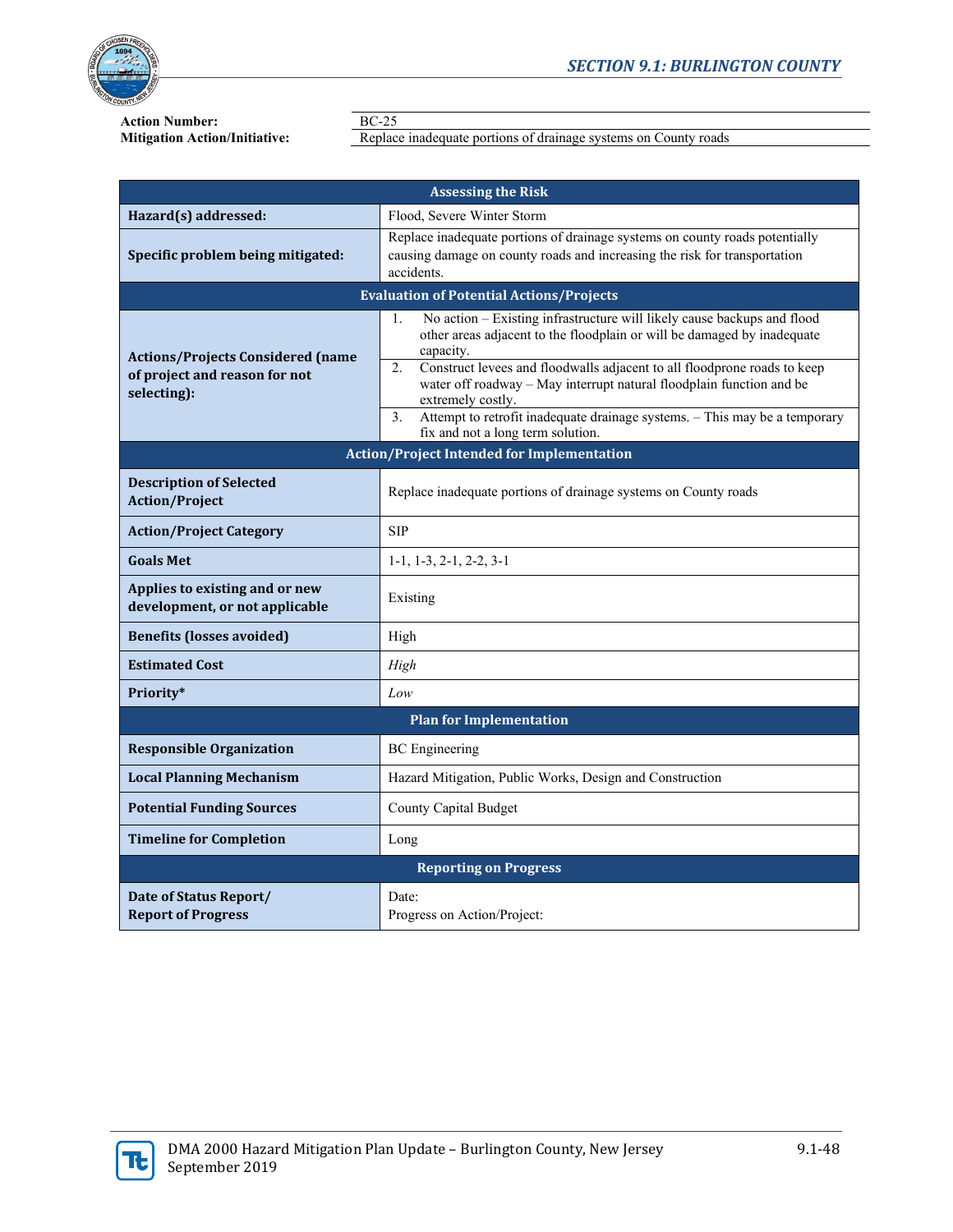

| Criteria                                    | Numeric Rank<br>$(-1, 0, 1)$ | Provide brief rationale for numeric rank when appropriate                                                                                                      |
|---------------------------------------------|------------------------------|----------------------------------------------------------------------------------------------------------------------------------------------------------------|
| <b>Life Safety</b>                          | 1                            | Increase capacity of drainage systems and allow roadways to remain open during flood<br>events, allowing for emergency personnel to access areas of the county |
| <b>Property Protection</b>                  | $\mathbf{0}$                 |                                                                                                                                                                |
| <b>Cost-Effectiveness</b>                   | $\theta$                     |                                                                                                                                                                |
| Technical                                   | 1                            |                                                                                                                                                                |
| <b>Political</b>                            | 1                            |                                                                                                                                                                |
| Legal                                       | 1                            | The county has legal authority to complete this project                                                                                                        |
| Fiscal                                      | $\mathbf{0}$                 | Need funding to complete project                                                                                                                               |
| Environmental                               | $\mathbf{0}$                 |                                                                                                                                                                |
| Social                                      | $\mathbf{0}$                 |                                                                                                                                                                |
| Administrative                              | $\mathbf{0}$                 |                                                                                                                                                                |
| Multi-Hazard                                | 1                            | Flood, Severe Storm                                                                                                                                            |
| Timeline                                    | $\mathbf{0}$                 |                                                                                                                                                                |
| <b>Agency Champion</b>                      | $\mathbf{0}$                 |                                                                                                                                                                |
| <b>Other Community</b><br><b>Objectives</b> | 1                            |                                                                                                                                                                |
| <b>Total</b>                                | 6                            |                                                                                                                                                                |
| <b>Priority</b><br>(High/Med/Low)           | Low                          |                                                                                                                                                                |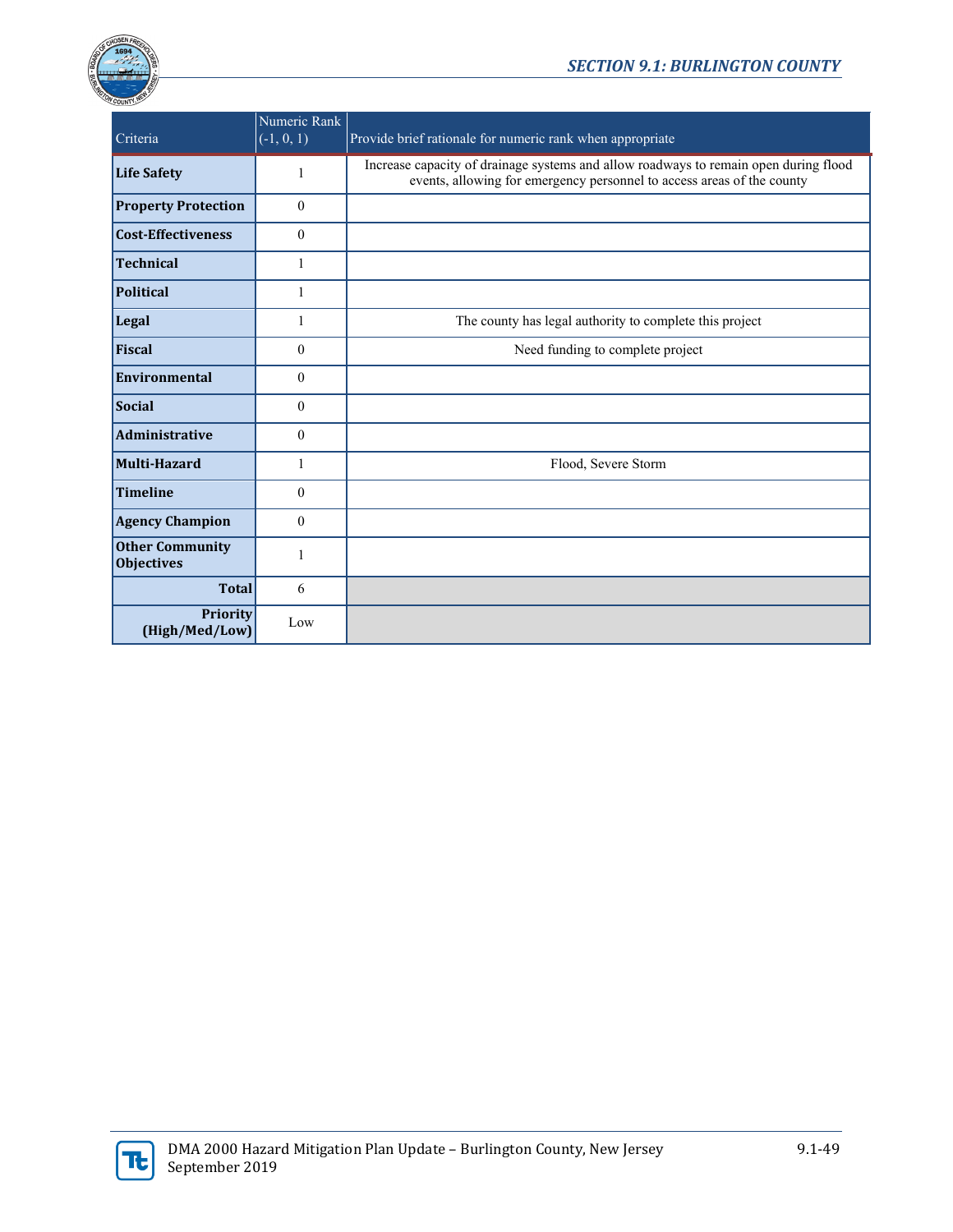

**Action Number:**<br>**Mitigation Action/Initiative:** BC-27<br>Retrofi

**Mitigation Action/Initiative:** Retrofit vulnerable critical facilities and infrastructure

| <b>Assessing the Risk</b>                                                             |                                                                                                                                                                                                                                                                                                                                                                                                                                                                                   |  |  |
|---------------------------------------------------------------------------------------|-----------------------------------------------------------------------------------------------------------------------------------------------------------------------------------------------------------------------------------------------------------------------------------------------------------------------------------------------------------------------------------------------------------------------------------------------------------------------------------|--|--|
| Hazard(s) addressed:                                                                  | All hazards                                                                                                                                                                                                                                                                                                                                                                                                                                                                       |  |  |
| Specific problem being mitigated:                                                     | Critical facilities and infrastructure are exposed to natural hazards and need to be retrofit to<br>sustain operations.                                                                                                                                                                                                                                                                                                                                                           |  |  |
| <b>Evaluation of Potential Actions/Projects</b>                                       |                                                                                                                                                                                                                                                                                                                                                                                                                                                                                   |  |  |
| <b>Actions/Projects Considered (name of</b><br>project and reason for not selecting): | No action - Existing infrastructure will likely deteriorate over time if not maintain or<br>1.<br>retrofit to withstand greater hazard impacts.<br>Construct levees and floodwalls adjacent to all floodprone roads to keep water off<br>2.<br>roadway - May interrupt natural floodplain function and be extremely costly.<br>$\overline{3}$ .<br>Rebuild all critical facilities and infrastructure. - This option will most likely be too<br>expensive and not cost beneficial |  |  |
| <b>Action/Project Intended for Implementation</b>                                     |                                                                                                                                                                                                                                                                                                                                                                                                                                                                                   |  |  |
| <b>Description of Selected Action/Project</b>                                         | Retrofit vulnerable critical facilities and infrastructure                                                                                                                                                                                                                                                                                                                                                                                                                        |  |  |
| <b>Action/Project Category</b>                                                        | <b>SIP</b>                                                                                                                                                                                                                                                                                                                                                                                                                                                                        |  |  |
| <b>Goals Met</b>                                                                      | $1-1, 1-2, 3-1$                                                                                                                                                                                                                                                                                                                                                                                                                                                                   |  |  |
| Applies to existing and or new<br>development, or not applicable                      | Existing                                                                                                                                                                                                                                                                                                                                                                                                                                                                          |  |  |
| <b>Benefits (losses avoided)</b>                                                      | High                                                                                                                                                                                                                                                                                                                                                                                                                                                                              |  |  |
| <b>Estimated Cost</b>                                                                 | High                                                                                                                                                                                                                                                                                                                                                                                                                                                                              |  |  |
| Priority*                                                                             | Low                                                                                                                                                                                                                                                                                                                                                                                                                                                                               |  |  |
| <b>Plan for Implementation</b>                                                        |                                                                                                                                                                                                                                                                                                                                                                                                                                                                                   |  |  |
| <b>Responsible Organization</b>                                                       | BC OEM; BC Engineering                                                                                                                                                                                                                                                                                                                                                                                                                                                            |  |  |
| <b>Local Planning Mechanism</b>                                                       | Hazard Mitigation, Public Works, Design and Construction                                                                                                                                                                                                                                                                                                                                                                                                                          |  |  |
| <b>Potential Funding Sources</b>                                                      | FEMA Grant Funding County Operating Budget                                                                                                                                                                                                                                                                                                                                                                                                                                        |  |  |
| <b>Timeline for Completion</b>                                                        | Long, DOF                                                                                                                                                                                                                                                                                                                                                                                                                                                                         |  |  |
| <b>Reporting on Progress</b>                                                          |                                                                                                                                                                                                                                                                                                                                                                                                                                                                                   |  |  |
| Date of Status Report/<br><b>Report of Progress</b>                                   | Date:<br>Progress on Action/Project:                                                                                                                                                                                                                                                                                                                                                                                                                                              |  |  |